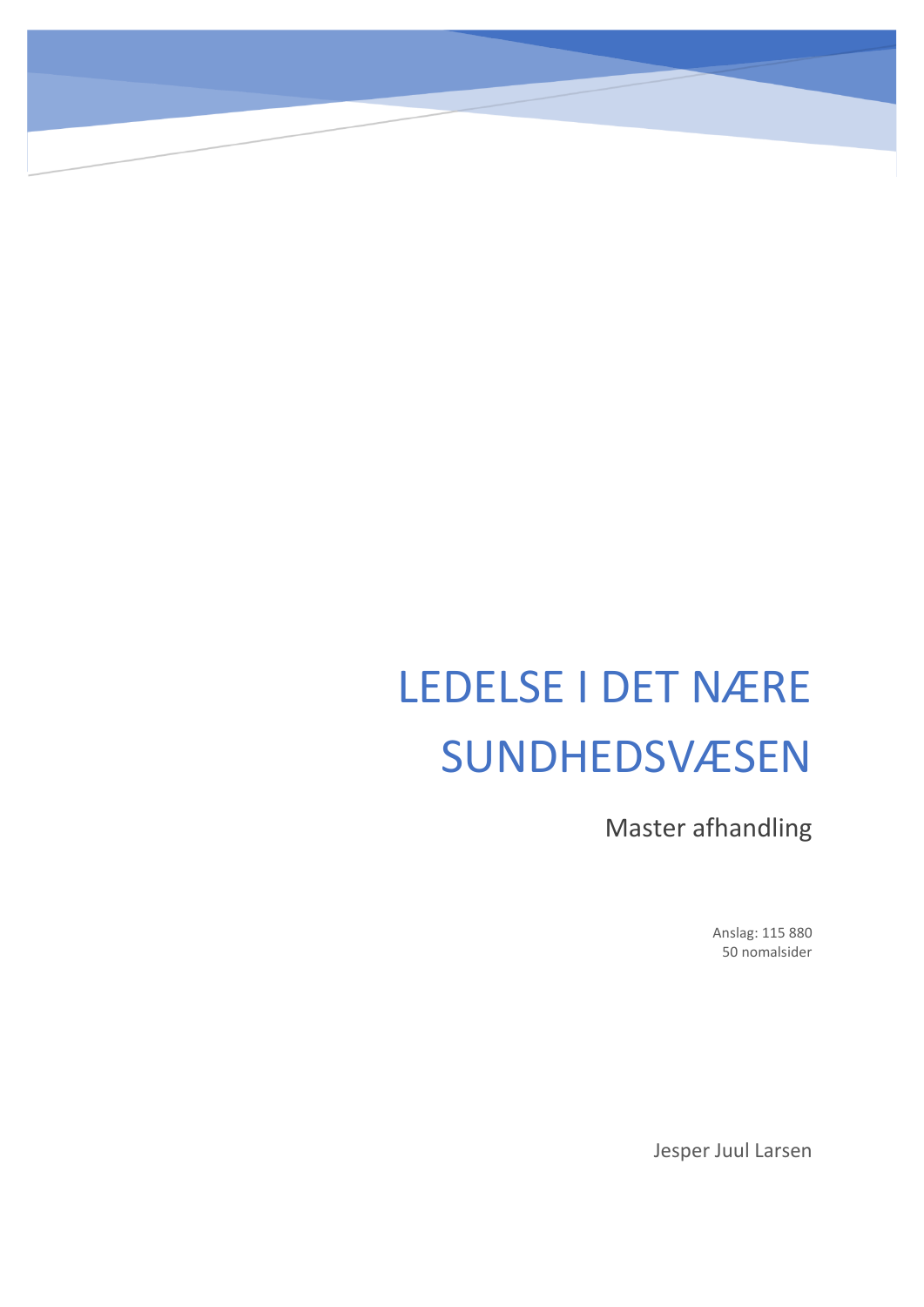# INDHOLDSFORTEGNELSE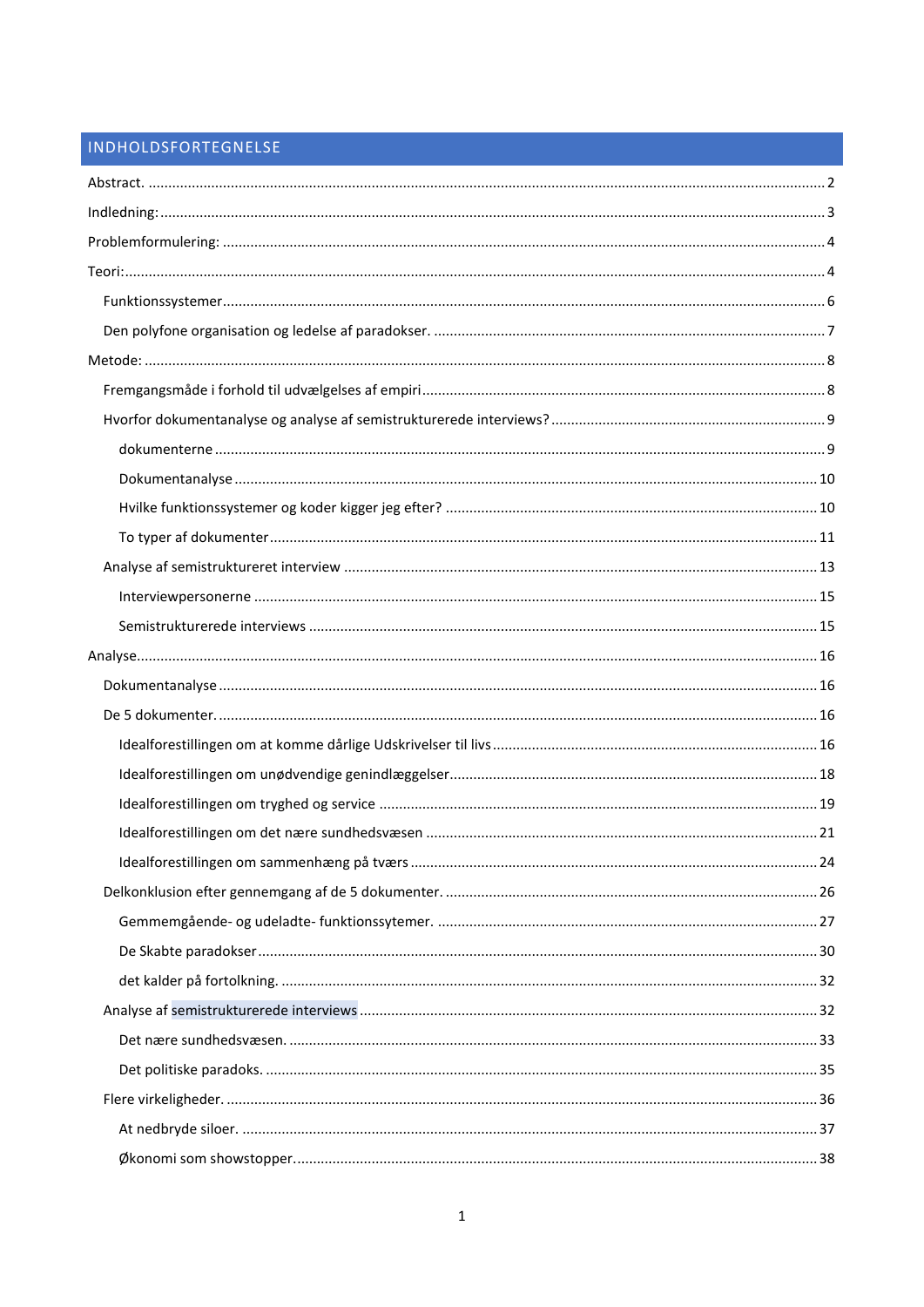# <span id="page-2-0"></span>ABSTRACT.

I am chief consultant at an emergency department. We have a collaboration with 8 municipalities and a catchment area of 330 000 citizens. In my master's thesis, I have analyzed both official documents and interviews with managers positioned in both the primary and the secondary health care system. My aim is to examine what room for maneuver arises when management is conducted across organizations, including what managerial paradoxes are created, and how they are handled. I find that the space of opportunity is plastic, as it is up for constant negotiation. Management takes place most effectively through relationbased networks. There is an overall paradox embedded in the fact that the organizations are still subject to financial management, which stems from an NPM idea, all the while wanting an organizational view based on the NPG paradigm. This gives rise to the fact, that as a leader you must be able to switch between two worlds - an idealistic world and a realistic world - so as not to undermine your own organization. My personal management development in connection with the MPG study and my master's thesis, has made me understand that my management practice is based on a theory of hacking codes and handling paradoxes, and that the space of opportunity is based on a constructivist reality.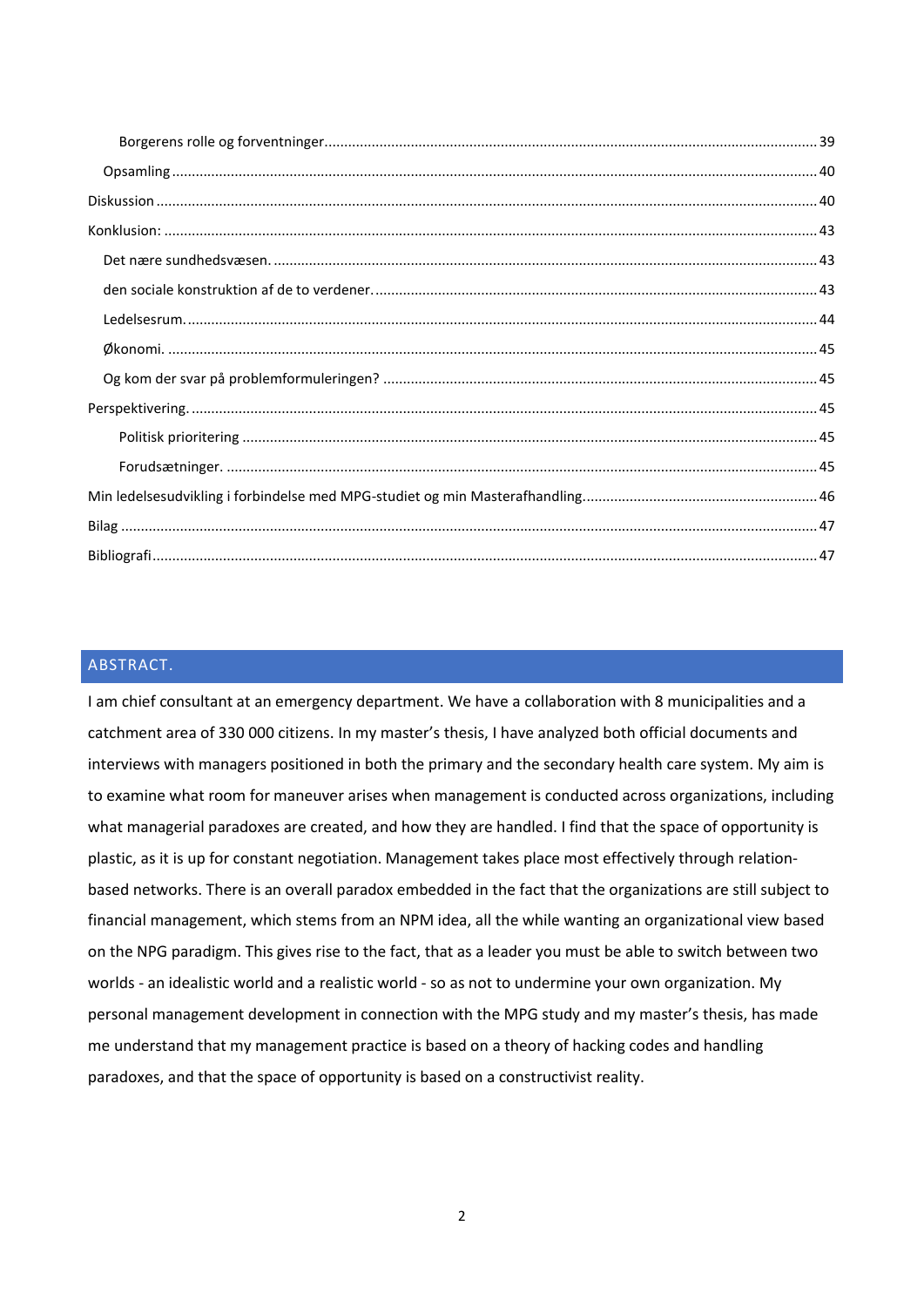# <span id="page-3-0"></span>INDLEDNING:

Jeg er leder af en akutafdeling, som har et samarbejde med 8 kommuner og et optageområde på 330 000 borgere. I akutafdelingen modtager vi døgnet rundt patienter til vurdering og eventuelt indlæggelse. Mange af patienterne har en eller anden form for jævnlig kontakt med offentlige sundhedsaktører – enten den kommunale hjemmepleje, praktiserende læge eller 1813/Akutberedskabet.

Fællesnævneren for de fagprofessionelle i det nære sundhedsvæsen er faglighed og fokus på opgaven. Organisationerne er traditionelt adskilt i forskellige forvaltninger og taler som sådan ikke sammen.

Det er mit indtryk samarbejde og netværksdannelse er vigtigt når der ledes i denne kontekst, da de juridiske- og økonomiske- aftaler ikke slår til når der skal samarbejdes i det nære sundhedsvæsen. Jura og økonomi kommer ofte i konflikt med begrebet "mening" i konteksten af at borgeren eller patienten skal have en "løsning med udgangspunkt i den enkelte".

Gennem de seneste år er det offentlige skiftet fra fokuseret økonomistyring til at have fokus på begreber som værdi og mening. Jeg vil undersøge hvordan dette skift kan udnyttes og jeg vil være nysgerrig på, hvordan ledelse bedrives i det nære sundhedsvæsen.

Det overordnede styringsparadigme i sundhedsvæsnet har været præget af New Public Management (NPM) (Andersen Lotte Bøgh, New Public Management som styringsparadigme, 2017), hvor vi på hospitalerne blev honoreret ved hjælp af takststyring (DRG), hvilket betød at der var en incitamentsstruktur der ikke altid tog udgangspunkt i det, for patienten eller situationen, hensigtsmæssige. Der blev honoreret pr kontakt og på den måde var der et incitament til at bryde forløb op i mange etaper. Organisationen blev belønnet for usammenhængende forløb. NPM-tankegangen i det nære sundhedsvæsen resulterede i silodannelse og kassetænkning, hvilket både fagligt, økonomisk og organisatorisk gjorde sammenhængende patientbehandling besværlig.

Inden for de seneste år er der sket et paradigmeskifte, hvilket er drevet af et politisk ønske om forandring. Det har flyttet styrringsprincipperne fra NPM til en New Public Governance (NPG) (Andersen Lotte Bøgh, New Public Governance som styringsparadigme, 2017) .

Opgaverne ses stadigt løst indenfor den samme økonomisk ramme. Der er ikke en forventning om øget ressourcetilførsel i løbet af de kommende år. Der er måske endda en forventning om at opgavernes omfang vokser ("ældrebyrden"/"nye behandlinger tilbydes"/"flere krav fra borgeren") uden at ressourcerne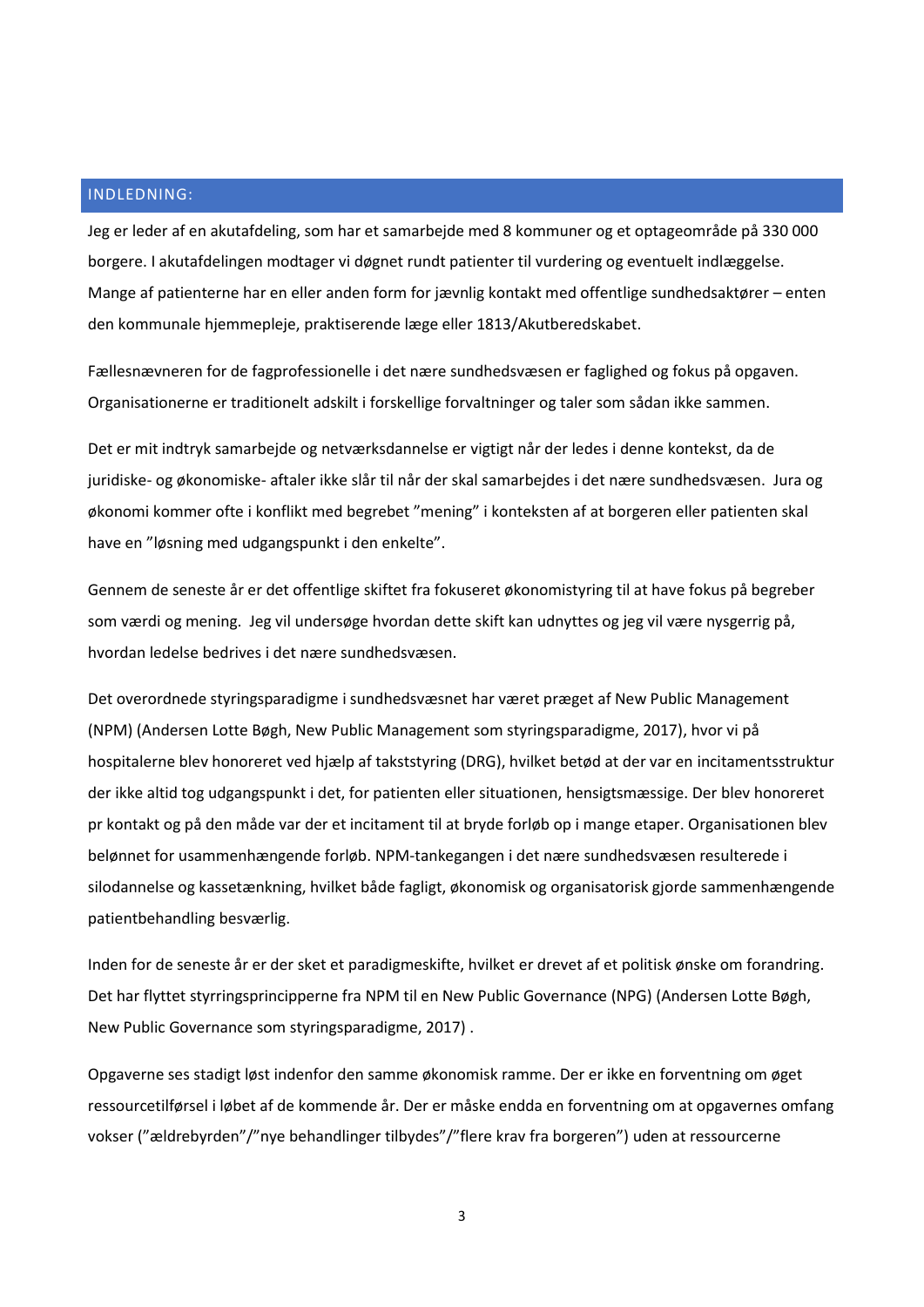nødvendigvis vokser. Der forventes at organisationerne kan skabe mere sundhed for de samme penge ved at arbejde anderledes.

Der er en tro på at teknologi samt andre samarbejdsformer vil kunne bringe os til nye måder at løse opgaverne på. Dette er et begreb, som med Andersens ord kaldes: Potentalisering (Andersen, 2014). Her ses fremtiden som havende en iboende kompleksitet af mulige løsninger på de problemer vi ser nu. Potentialiseringen åbner med andre ord en fremtidshorisont med nye forskelligheder, som opfattes som potentielle løsninger på de problemer eller begrænsninger vi ser aktuelt.

Regionen og de politiske aktører kommunikerer ofte ved hjælp af policy dokumenter som en art strategisk kommunikation der udstikker en retning. Kommunikationen kan være af generel karakter, hvilket læses på hjemmesider ect. Kommunikationen kan også have karakter af målrettethed, hvor dokumenterne er sendt til den enkelte leder i det nære sundhedsvæsen – her bliver dokumentet styringsredskab, som peger lederen i en retning.

I denne afhandling vil jeg kigge på strategisk kommunikation i form af sendte dokumenter og sammenholde dette med interviews med fire ledere i det nære sundhedsvæsen. Jeg er nysgerrig på lederskab og muligheder i det nære sundhedsvæsen, da jeg gennem min egen ledelsespraksis ofte bliver overrasket over hvad virkeligheden byder på.

# <span id="page-4-0"></span>PROBLEMFORMULERING:

*Jeg vil undersøge, hvilke handlerum der opstår hos lederen i det nære sundhedsvæsen når der bedrives ledelse på tværs af organisationer herunder hvilke ledelsesmæssige paradokser der skabes og hvordan de håndteres.*

# <span id="page-4-1"></span>TEORI:

Jeg finder det dybt interessant, hvordan min ledelsespraksis kan konstrueres og dekonstrueres afhængig af kontekst og den mening som tillægges begreberne. Jeg beskriver min virkelighed gennem to veje:

- 1. *Dokumenter som cirkuleres fra embedsværket => ledelseslaget i de forskellige organisationer – herunder min egen. Jeg er undersøgende på hvilke funktionssystemer får plads og hvilke koder kommunikeres.*
- 2. *Jeg vil undersøge, hvorledes afkodes koderne i dokumenterne og hvilke refleksioner og handlinger afføder denne afkodning. For at få sat ord på dette laver jeg en kvalitativ undersøgelse, hvor ledelses kollegaer interviewes.*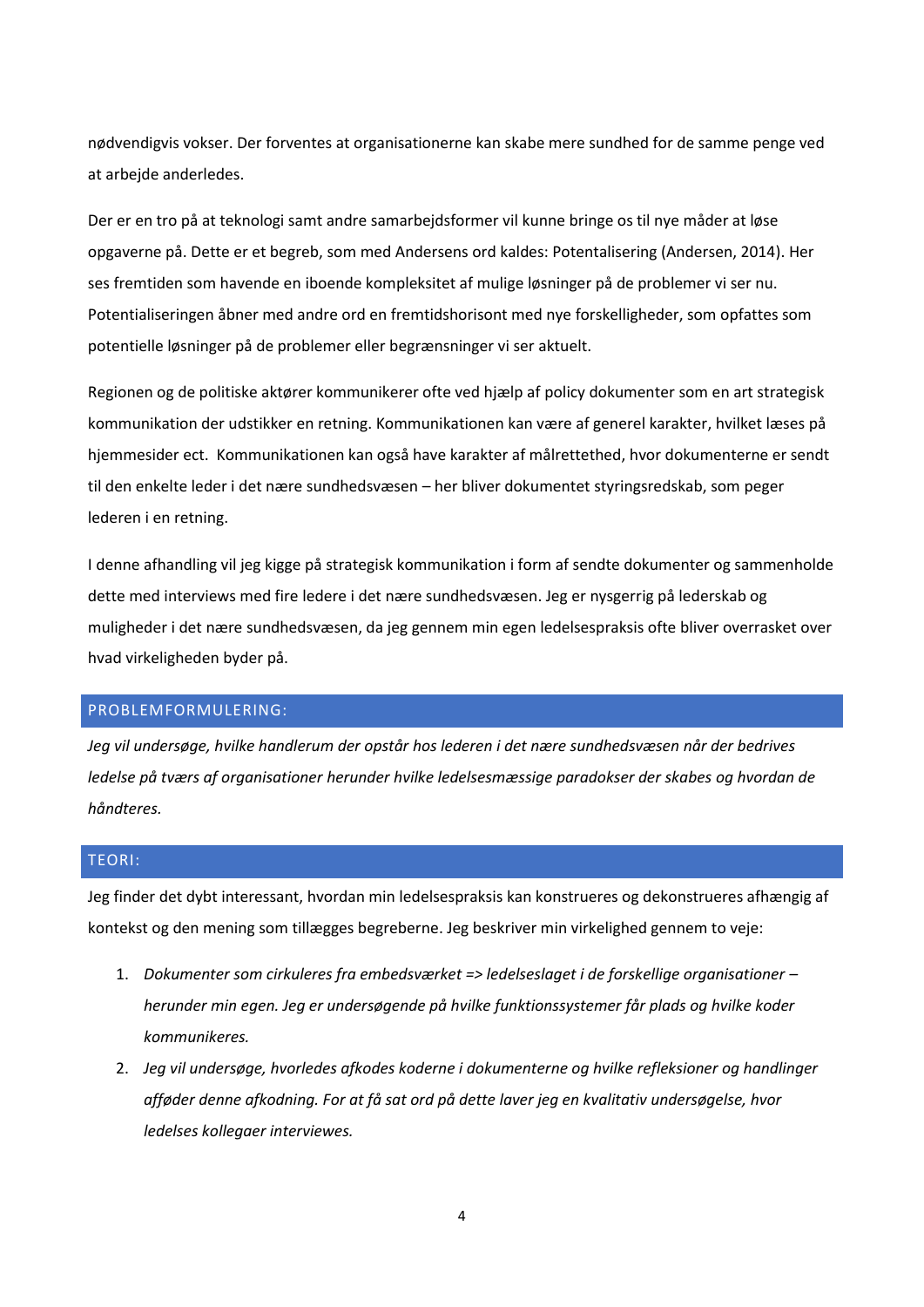3. *På baggrund af 1+2 ønsker jeg at beskrive den virkelighed jeg som leder arbejder ud i og give bud på hvilke handlerum der opstår og hvilke handlinger der bliver mulige samt hvordan vi udnytter dette.*

Jeg arbejder i et socialkonstruktivistisk univers, hvor virkeligheden kan konstrueres og dekonstrueres afhængigt af konteksten (Wenneberg, 2002). Det er derfor interessant hvorledes funktionssystemer gives taleplads i dokumenter, koder kommunikeres og i sidste ende høreres eller ikke høreres af de involverede parter og hvordan disse parter så handler på de hørte koder i netop deres aktuelle kontekst.

Jeg tager udgangspunkt i Niels Åkerstrøm Andersen og Justine Pors' tænkning om organisationer og organisationers måde at agere på, som beskrevet i bogen *Velfærdsledelse – mellem styring og potentialisering* (Andersen, 2014) . Det socialkonstruktivistiske univers og forståelse, de begge arbejder ud fra, stammer fra Niklas Luhmann's blik på funktionssystemer og disses kommunikation. Luhmanns systemteoretiske univers antager at samfundet grundlæggende er ustyrligt og at et forsøg på styring afføder nye former for ustyrlighed. Ved at anvende Luhmanns grundlæggende antagelser om funktionssystemers opførsel til at iagttage organisationers interaktion vil jeg forsøge at afdække afhængigheder og de logikker der er i spil. Jeg vil iagttage de koder der anvendes og undersøge, hvilke koder der anvendes i hvilke sammenhænge.

Åkerstrøm Andersen og Pors angiver at organisationer sjældent er enkle størrelser. Organisationen kan have flere former, der ofte er kontekstuelt bestemt. De er også bestemt af, hvorfra organisationen anskues og hvad opgaven – for organisationen – går ud på. F.eks. kan en organisation både være hierarkisk i opbygning og bureaukratisk i sin governance struktur samtidig med at den arbejder med netværk, samskabelse og partnerskaber. Det vil sige, de er flere ting på en gang og kommunikerer også om flere ting samtidigt. Åkerstrøm Andersen og Pors opererer med organisationen som en foranderlig størrelse og en størrelse der har flere udtryk afhængigt af hvorfra de beskues. Der kan derfor være indbyrdes modsatrettede logikker i den enkelte organisation. Disse logikker kommer til udtryk i hvad organisationens funktionssystemer kommunikerer i form af koder. Disse koder kan enten komme til udtryk i skriftlige forordninger, mails, referater og tale. De koder som skriftliggøres, vil jeg opfatte som en organisations fodaftryk og anvende dette sammen med de koder der kommunikeres i forbindelse med mine interviews.

Åkerstrøm Andersen og Pors beskriver en evolution, hvor organisationer udvikles over tid på en sådan måde at de enkelte udviklingstrin står på skuldrene af det forrige – organisationen har på den måde flere udtryk. Ifølge Åkerstrøm Andersen og Pors skal det forstås som et kontinuum, hvor organisationen i sin mest avancerede form optræder som kommunikationsafsøgende. Dette opfattes ikke som et udtryk for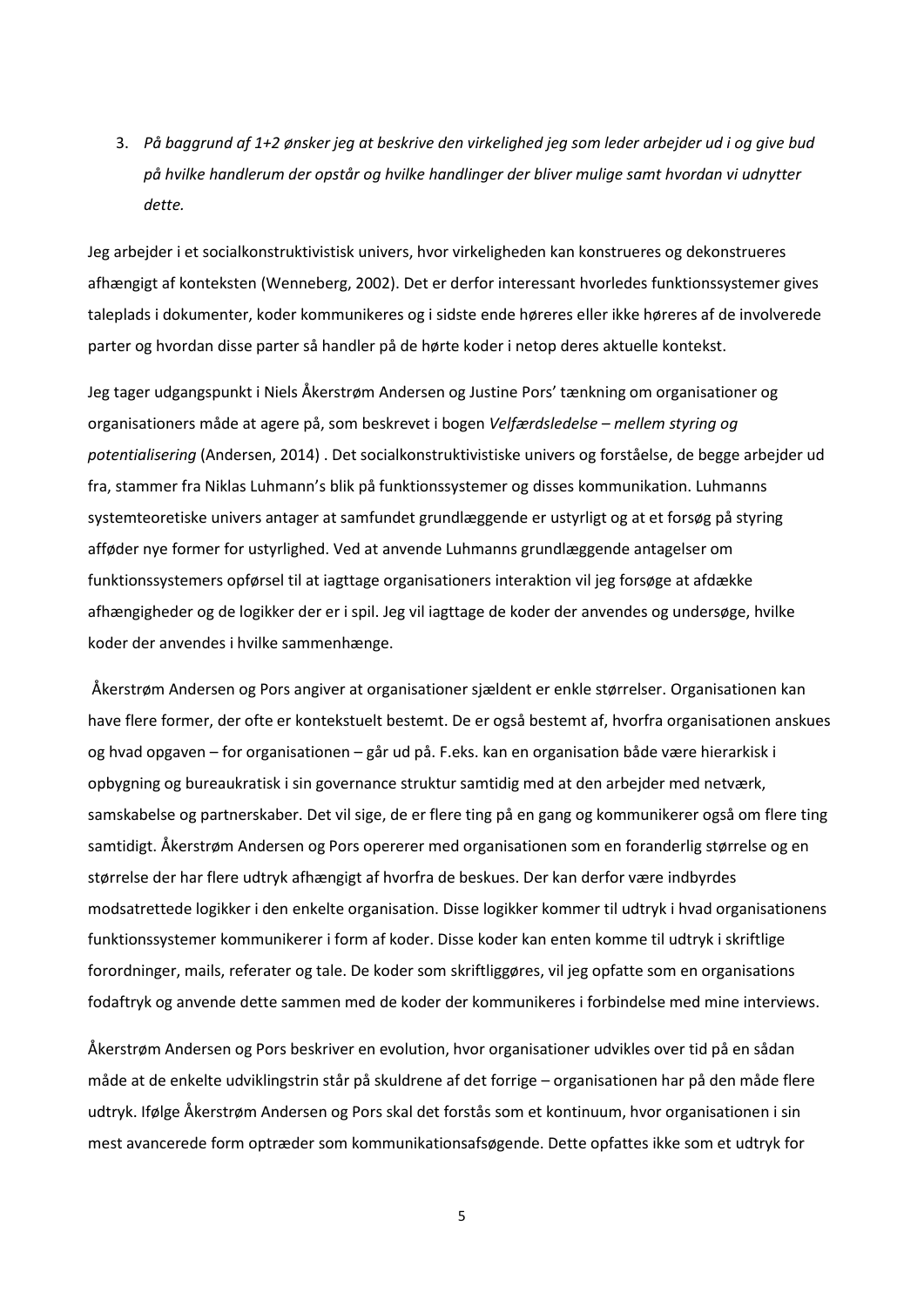manglende svar, men som et udtryk for uudnyttet potentiale. Organisationens andet yderpunkt er, hvorledes den formelt er konstitueret i et hierarki blandt andre organisationer og i et bureaukrati i en offentlig governance struktur.

#### <span id="page-6-0"></span>FUNKTIONSSYSTEMER

En organisation er ifølge Åkerstrøm Andersen og Pors et overordnet funktionssystem der kommunikerer gennem beslutninger og konstituerer sig via medlemskaber, hvor selve medlemskabet er defineret gennem en given rolle i en organisation.

Ifølge Luhmann (Åkerstrøm Andersen, 2018) kan de enkelte funktionssystemer ikke forstå hinanden og er derfor blinde for hinanden. Dette kan eksemplificeres ved at anskue mit eget hospital der indeholder mange forskellige funktionssystemer. HR-afdelingen varetager personalejura og kommunikere i koden ret/ikke ret mens økonomiafdelingen varetager budgethåndteringen og lønadministrationen – her kommunikeres i koden betale/ikke betale. De kliniske afdelinger tager sig af patientbehandling og taler i koderne syg/rask. Koderne ret og penge taler ikke sammen, men kommunikeres desuagtet i den samme organisation og ofte på samme tid. Tilsvarende taler sundhedenskode ikke sammen med de koder der flyder fra HR desuagtet at organisationen både favner det ene og det andet funktionssystem.

Åkerstrøm Andersen og Pors angiver at et hvert funktionssystem har én kode, som funktionssystemet kommunikerer med. En organisation indeholder en lang række funktionssystemer der hver især kommunikere uafhængigt af hinanden og er blinde for hinandens kommunikation.

Den kodede kommunikation giver en enkelt helhed med en yderside og en inderside der skarpt adskilles af en grænse. Ved at anvende Luhmanns begrebsverden (Åkerstrøm Andersen, 2018), kan organisationers handling beskrives og observeres ved at iagttage, hvordan systemer iagttager.

De enkelte funktionssystemer, som en organisation rummer, udvikles over tid som et svar på omgivelsernes udvikling. Der er en løbende evolution af både funktionssystemer og koder. De enkelte organisationer har en eller flere dominerende koder, som anvendes og således også et eget sprog.

Jeg vil anskue de involverede parter i det nære sundhedsvæsen gennem de briller som Åkerstrøm Andersen og Pors stiller til rådighed.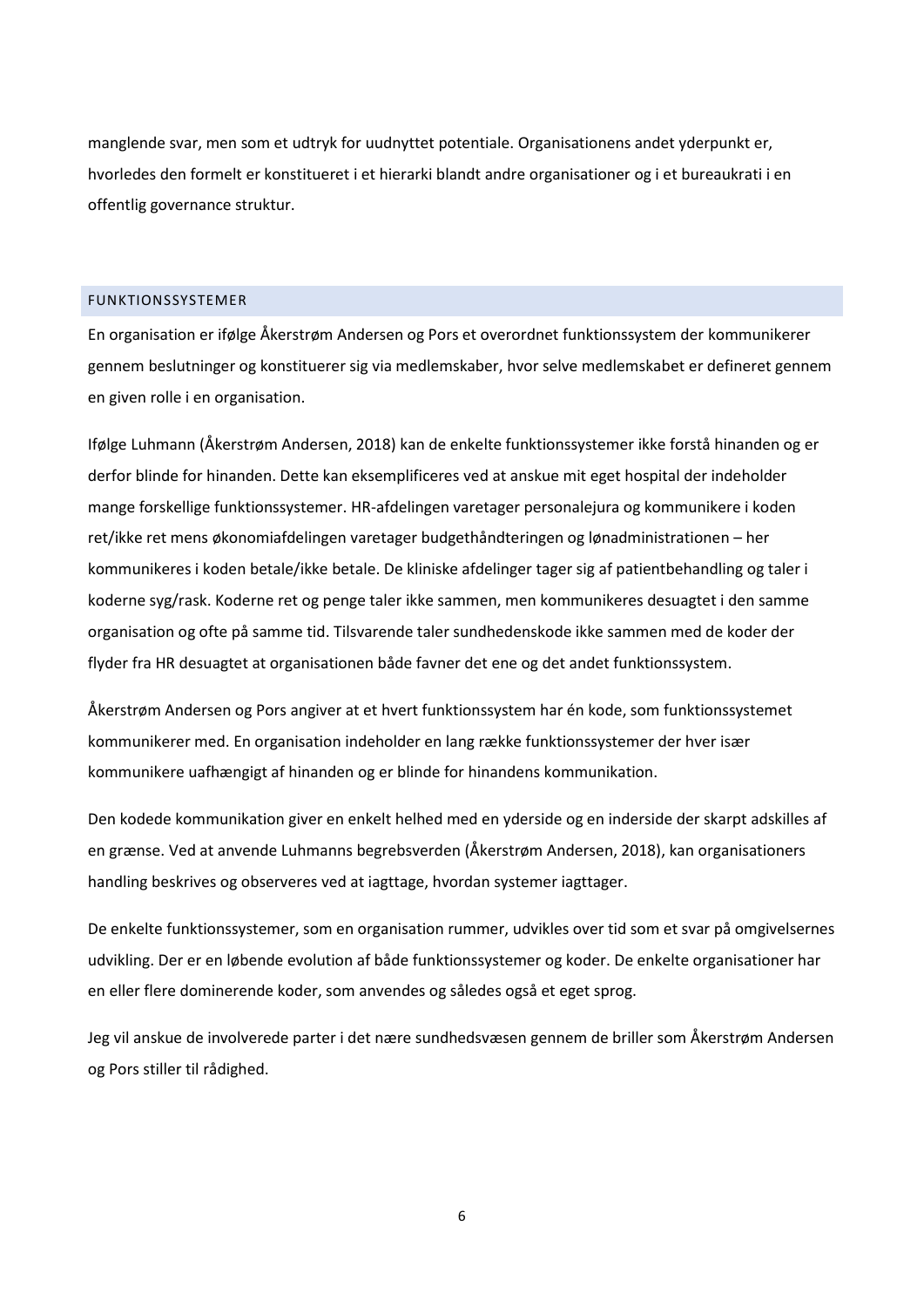# <span id="page-7-0"></span>DEN POLYFONE ORGANISATION OG LEDELSE AF PARADOKSER.

Forskellige koder der kommunikeres mellem organisationer og indenfor samme organisation defineres af Rennison og Åkerstrøm Andersen som polyfoni/heterofoni. Det kan afstedkomme konkurrerende budskaber eller modsatrettede budskaber, hvilket ifølge Rennison giver ophav til paradokser i organisationen og mellem organisationerne. Paradokserne kræver ledelsesmæssig refleksion og reaktion for at sikre retning på organisationen.

Betina Rennisons begreb afparadoksering og reparadoksering (Rennison, 2017) vil jeg anvende til at afdække, hvorledes de polyfone koder håndteres blandt organisationerne i det nære sundhedsvæsen og hvad konsekvensen er når de pågældende strategier anvendes. Afparadoksering er en anvendelig ledelsesstrategi, som ifølge Rennison, forsøger at skjule, afværge eller inddæmme paradokserne. Rennison anfører at der her er tale om overlevelsesstrategier mere end ledelsesstrategier når der afparadokseres. En afparadokseringsstrategi kunne være organisatorisk hykleri, hvor der ganske enkelt lades som at organisationen handler i overensstemmelse med en given policy, men reelt gøres noget andet. Man kan også vælge at dekoble, hvor en opgave kan bringes til løsning i et udvalg, som reelt ikke har samarbejdskompetence til at lave kompetent sagsbehandling og opgaveløsning.

Reparadoksering er – ifølge Rennison – en måde at øge handlefriheden og ledelsesrummet på og beskrives derfor som en mulighedsskabende strategi. En reparadokseringsstrategi kunne være at skabe en historie omkring et paradoks, hvor vores fortælling rammesætter situationen og skaber muligheden for en bestemt handling.

Rennison angiver at de modsatrettede koder kan opfattes som en kreativ polyfoni der frisætter potentiale ved at åbne op for muligheder, hvis man ledelsesmæssigt i organisationen formår at udnytte dynamikken som der gives grundet både paradokser og polyfoni. Rennison anfører at begrebet afparadoksering/reparadoksering er et velegnet redskab til at frisætte potentialer i denne sammenhæng.

Rennison nævner en række eksempler på afparadoksering: Enten-eller-strategi, både-og-strategi, dekobling (hverken-eller-strategi), spil og hykleri (slet-ikke-strategi). Disse strategier beskrives som umodne i forhold til reparadokseringsstrategierne, da afparadokseringen er kompleksistetsreducerende og dermed indskrænker handlemulighederne i førlge Rennison. Afparadoksering er en måde at undgå paradokser, hvilket ikke er formålet ifølge Rennison. Formålet er at bruge de opståede paradokser på, en for organisationen, konstruktiv måde.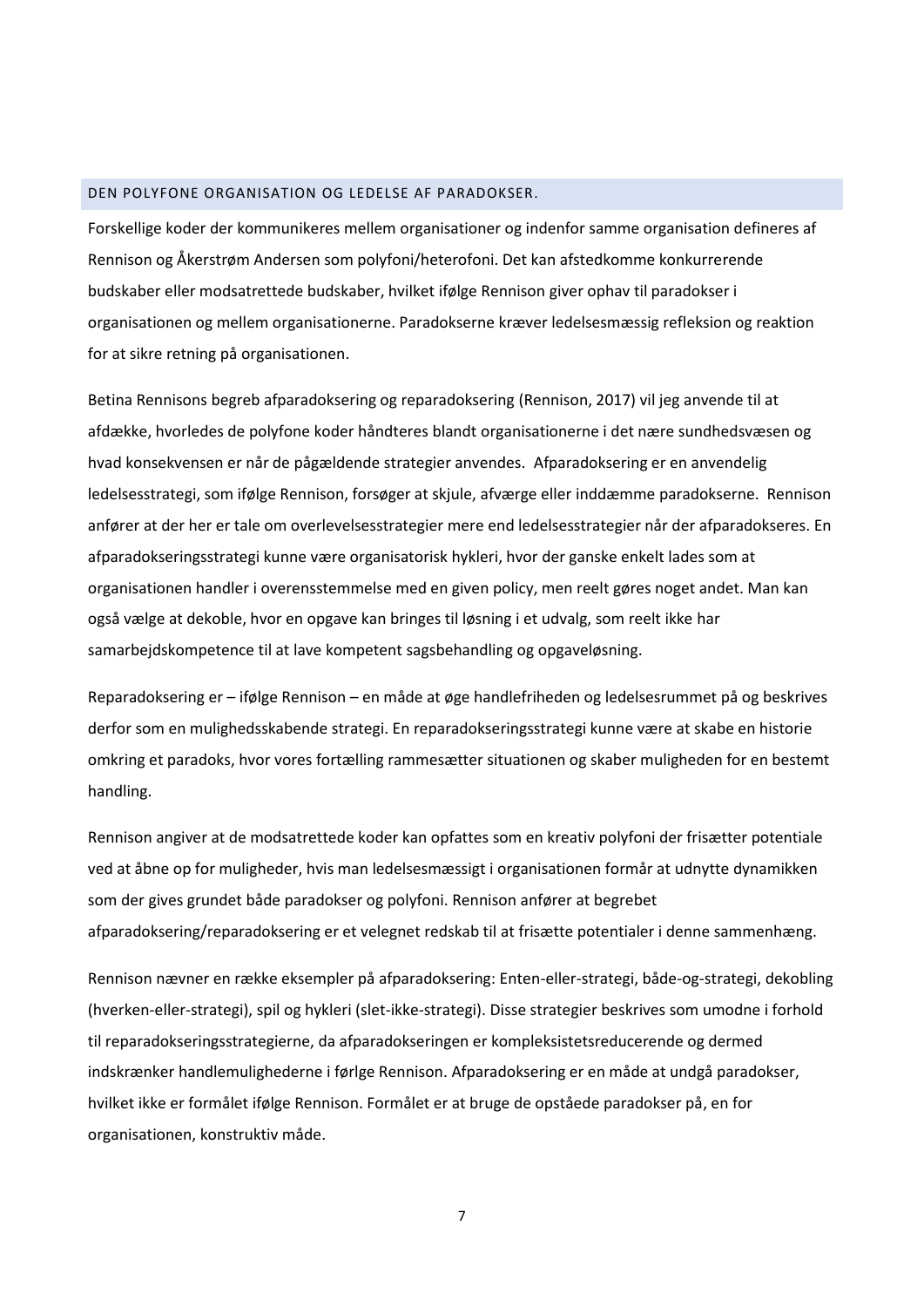Reparadoksering kan opfattes som en mere moden måde at mestre paradokser på. Der nævnes i artiklen (Rennison, 2017) en række reparadokseringsstrategier der hver især kendetegnes ved at mulighedsrummet holdes åbent eller åbnes yderligere op. Rennison nævner følgende måder: Refleksion, hvor situationen beskues i et mentalt helikopterperspektiv, hvor helheden beskues på afstand. Handling fremhæves som en reparakdokseringsstrategi, hvor paradokset angribes uden andre omveje. Paradokset slippes løs i en mere legende tilgang og man er undersøgende på effekten af de udførte handlinger. Rennison angiver at sprog og vores fortælling om selve handlingen er en reparadokseringsstrategi, da fortællingen om vores tænkning er med til at skabe vores virkelighed. Slutteligt fremfører Rennison sansning som værende en strategi, hvor afvejning af forskellige hensyn gøres ved hjælp af vores "fornemmelse" i form af følelser for – eller fornemmelse af- en relevant handling/valg i konteksten af paradokset.

For at man kan agere relevant i den givne kontekst anfører Rennison en række processuelle trin der kan anvendes- de berører begrebet "afkodning". Nøglen til at forstå hvad der er på spil mellem organisationer, er at forstå koderne der kommunikeres mellem organisationerne. Det gælder om at afkode det budskab der bringes med koderne. Jeg vil undersøge hvorvidt der sker reparadoksering eller afparadoksering i forbindelse med kommunikationen mellem interessenterne i det nære sundhedsvæsen.

# <span id="page-8-0"></span>METODE:

Jeg vil beskrive forskellige virkeligheder – her tager jeg afsæt i hen holdvis dokumenterne og interviews. Jeg vil begynde med dokumenterne, da de er udtryk for en ønsket virkelighed mens den virkelighed der kommer til udtryk i de semistrukturerede interviews er udtryk for en oplevet virkelighed i det nære sundhedsvæsen. Ved at sammenholde de to virkeligheder fremstilles forskelle og udfordringer samt de måder hvorpå man som leder agerer i dette potentielle mulighedsrum mellem hvad der ønskes og hvad der udleves.

#### <span id="page-8-1"></span>FREMGANGSMÅDE I FORHOLD TIL UDVÆLGELSES AF EMPIRI

Empirien til afhandlingen er indsamlet i det nære sundhedsvæsen ved at samle relevante dokumenter og ved at udfører interview med udvalgte nøglepersoner.

Dokumenterne har søgt opgaven qua dokumenterne er blevet tilsendt i en sagskontekst der er vedrørende det nære sundhedsvæsen. Jeg har fundet dokumenterne ved at screene min mailboks for nøgleord/fraser som typisk forekommer i kommunikationen mellem akut hospitalet, regionale arbejdsgrupper og de 8 kommuner som Nordsjællands Hospital arbejder sammen med. Jeg har udvalgt repræsentative dokumenter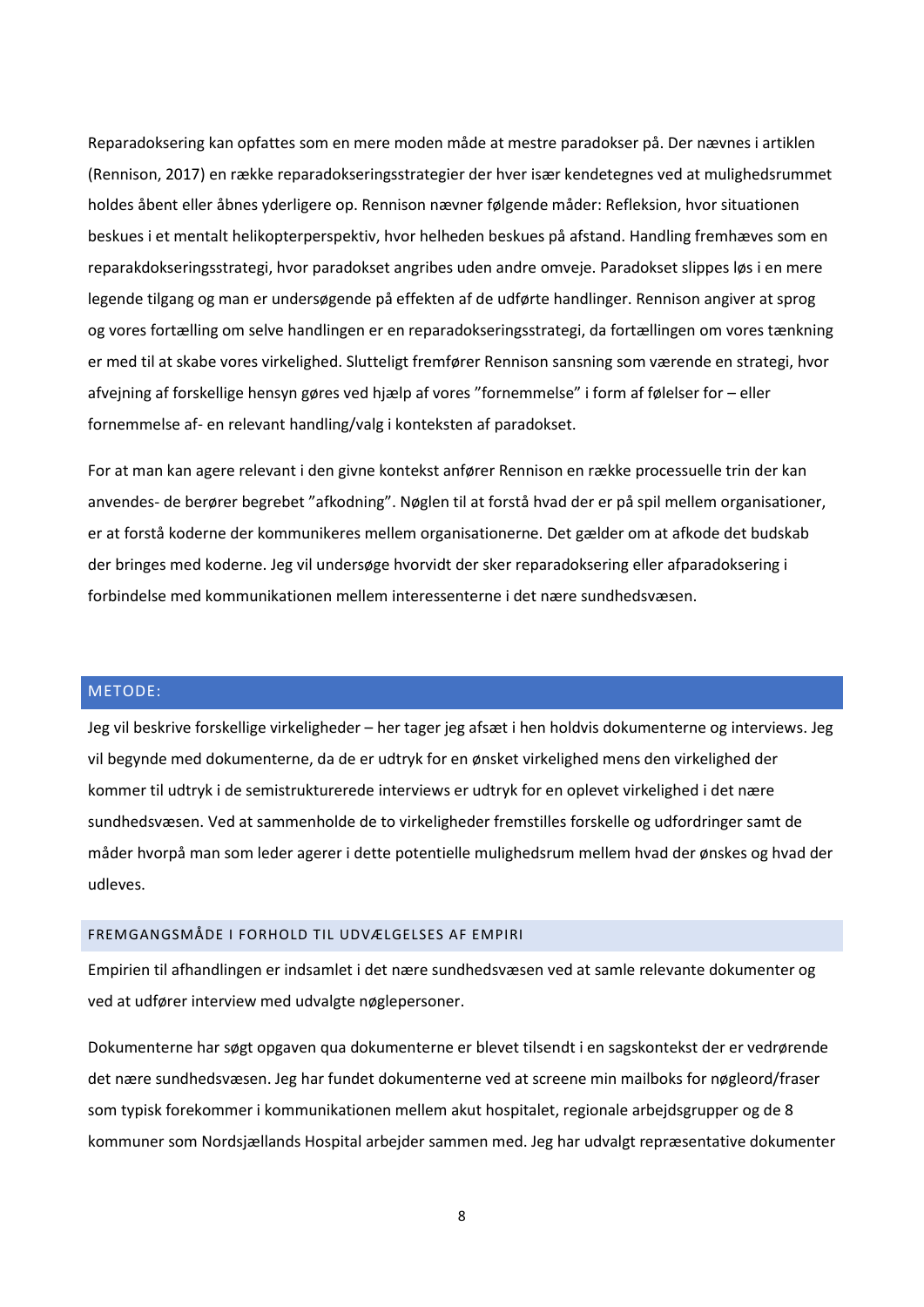der er sendt som enten kommissorie eller politisk policy dokument. Dokumenterne er vedlagt opgaven som bilag. Jeg anlægger en konstruktivistisk analysetilgang og dokumenterne er således valgt, da de indeholder – for opgaven – interessante oplysninger.

Jeg har valgt at interviewe nøglepersoner, som repræsenterer forskellige organisationer i det nære sundhedsvæsen. De er udvalgt således at der er repræsentanter fra det kommunale, regionale og almen praksis, hvilket giver forskellige blikke på det nære sundhedsvæsen. Nøglepersonerne har en ledelsesmæssig position i deres respektive organisationer.

Jeg har bevidst valgt både interviewpersoner og dokumenter som objekter for min undersøgelse af hvordan polyfoni og håndtering af paradokser viser sig i en ledelseskontekst. Valget er truffet bevidst og kan derfor godt være behæftet med selektionsbias. Jeg er ikke på jagt efter en sandhed, men en beskrivelse af den oplevede virkelighed samt en beskrivelse af konsekvenserne af de udførte ledelsesmæssige handlinger. Ud fra min empiri forventer jeg at kunne uddrage data der kan generaliseres.

# <span id="page-9-0"></span>HVORFOR DOKUMENTANALYSE OG ANALYSE AF SEMISTRUKTUREREDE INTERVIEWS?

Ved at kombinerer interview og dokument analyse ønsker jeg at opnå en triangulering og en belysning af min problemformulering fra flere vinkler. Budskaberne i dokumenterne kan sammenholdes med hvad der kommunikeres i de udførte interviews. Det giver et blik på hvorledes man som leder afkoder dokumenterne og forstår den ledelsesmæssigeopgave. Herved kan forskelle og ligheder komme frem på flere niveauer, hvilket belyser problemformuleringen fra flere vinkler – det giver en nuancering og udstiller nogle pointer som jeg er på jagt efter.

#### <span id="page-9-1"></span>DOKUMENTERNE

Dokumenterne er organisationernes eller funktionssystemernes fodaftryk og fremstår således, som fastfrosne stykker af kommunikation. Denne kommunikation opfatter jeg som kommunikation og et styrringsredskab, da dokumenterne udsiger en retning som ønskes fulgt af de involverede parter.

Jeg definerer styringsredskab, som en måde/værktøj til at bringe andre organisationer eller egen organisation fra et sted til et andet – der igangsættes en ønsket ændring. Jeg anvender Åkerstrøm Andersens teori vedrørende styringsformer (Niels Åkerstrøm Andersen, Styring og ustyrlighed, 2018), som bygger på Luhmanns tænkning om emnet, hvor styring er et udtrykt ønske om at ændre forskelle på det nuværende og det ønskede. Jeg opfatter samtidig dokumenterne som mere strategisk kommunikation af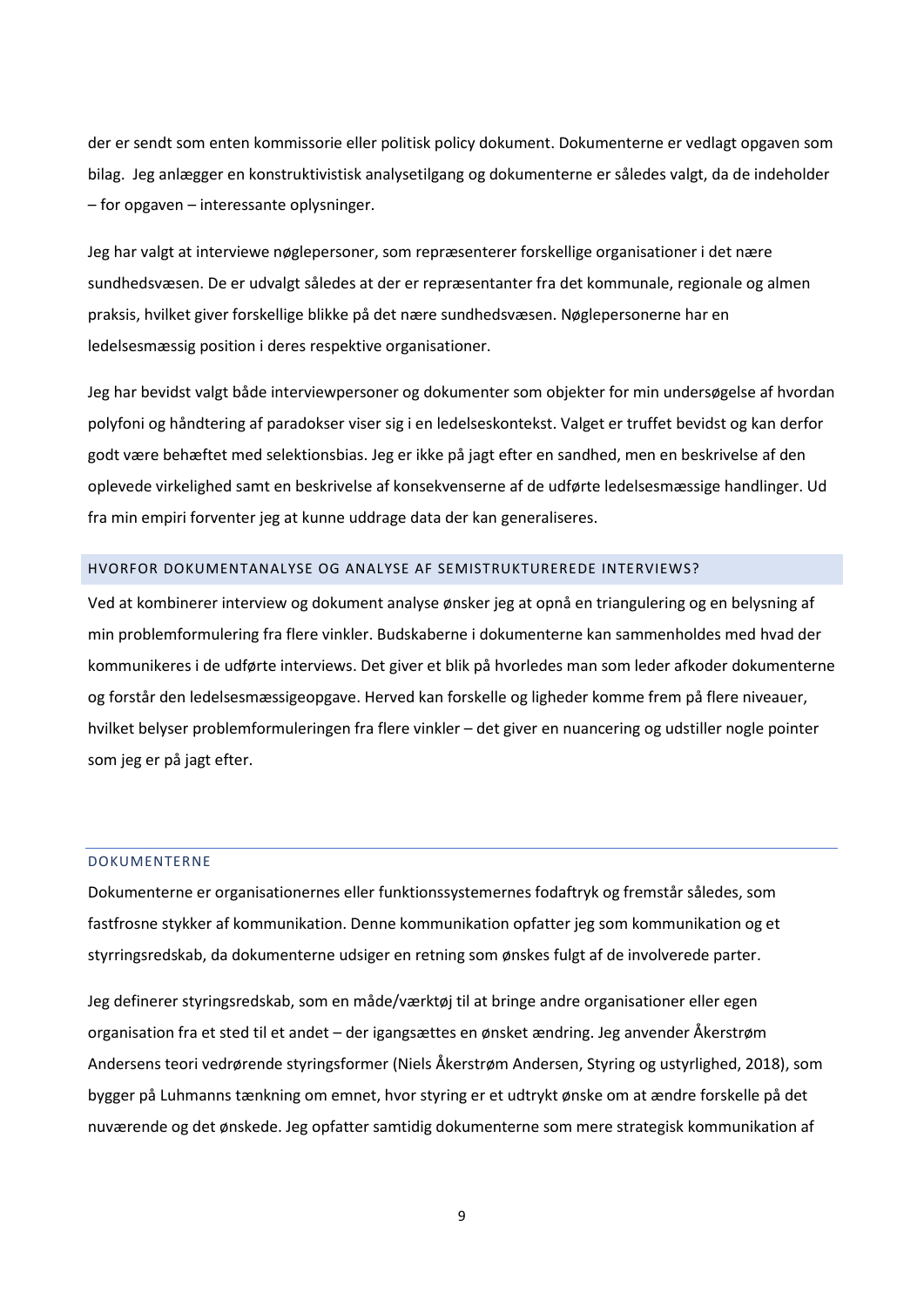koder end ex. vis samtale eller andet, da dokumenterne alle har været udsat for en mere omhyggelig proces før de er blevet sendt afsted.

### <span id="page-10-0"></span>DOKUMENTANALYSE

Et dokument indeholder et budskab til en modtager og dermed også en hensigt. Der er en forventning fra afsender om at modtager reagerer på dokumentet på en bestemt måde, men denne måde må nødvendigvis afhænge af modtagers afkodning. Afsender kan ikke med sikkerhed vide hvordan de koder dokumentet indeholder afkodes og, hvilken konklusion der drages hos modtageren. Jeg analyserer dokumenterne gennem de systemteoretiske briller Luhmann tilbyder, hvor jeg kigger efter dominerende funktionssystemer og anvendte koder.

Dokumenterne udsættes for en konstruktivistisk analyse. Jeg bruger her mig selv som reference, da jeg qua min stilling i min organisation er udpeget modtager og dermed kodefortolker. Den konstruktivistiske analyse fordrer ikke objektivitet, men vælger at inddrage illustrative eller eksemplariske blikke på virkeligheden, som den fremstår i dokumentet (Justesen Lise, 2010).

### <span id="page-10-1"></span>HVILKE FUNKTIONSSYSTEMER OG KODER KIGGER JEG EFTER?

Principielt set findes der en meget bred pallette af funktionssystemer og koder der kan kommunikeres. Jeg har i min analyse kigget efter sammenfaldende funktionssystemer og kode sammenfald på tværs af dokumenterne, da dette er udtryk for en generelle pointer. Jeg leder efter funktionssystemernes og kodernes røde tråd på tværs af de valgte dokumenter. Jeg er med udgangspunkt i Åkerstrøm Andersen og Pors (Pors, Samfundets differentiering, 2014) på udkig efter følgende funktionssystemer og koder som anført i nedenstående tabel.

| Funktionssystem           | <b>Medie</b> | Kode $(+/-)$                      | <b>Funktion</b>                               |
|---------------------------|--------------|-----------------------------------|-----------------------------------------------|
| Det politiske system      | Magt         | Styrer/styret                     | Muliggøre kollektivt<br>bindende beslutninger |
| Det videnskabelige system | Viden        | Sand/falsk                        | Søge ny viden                                 |
| Det økonomiske system     | Penge        | Have/ikke have                    | Knaphedshåndtering                            |
| Det pædagogiske system    | Barnet       | Bedre/dårlige<br>dannelsesmæssige | CV-sortering                                  |
| Massemediesystemet        | Information  | Information/ikke<br>information   | Producerer irritation                         |
| Restssystemet             | Ret          | Ret/uret                          | Tager forbehold for<br>konfliktdannelse       |
| Moralsk kommunikation     | Ingen        | Agtelse/misagtelse                | Skærpe konflikter                             |
| Kunstsystemet             | Kunstværket  | Kunst/ikke kunst                  | lagtagelse af verden                          |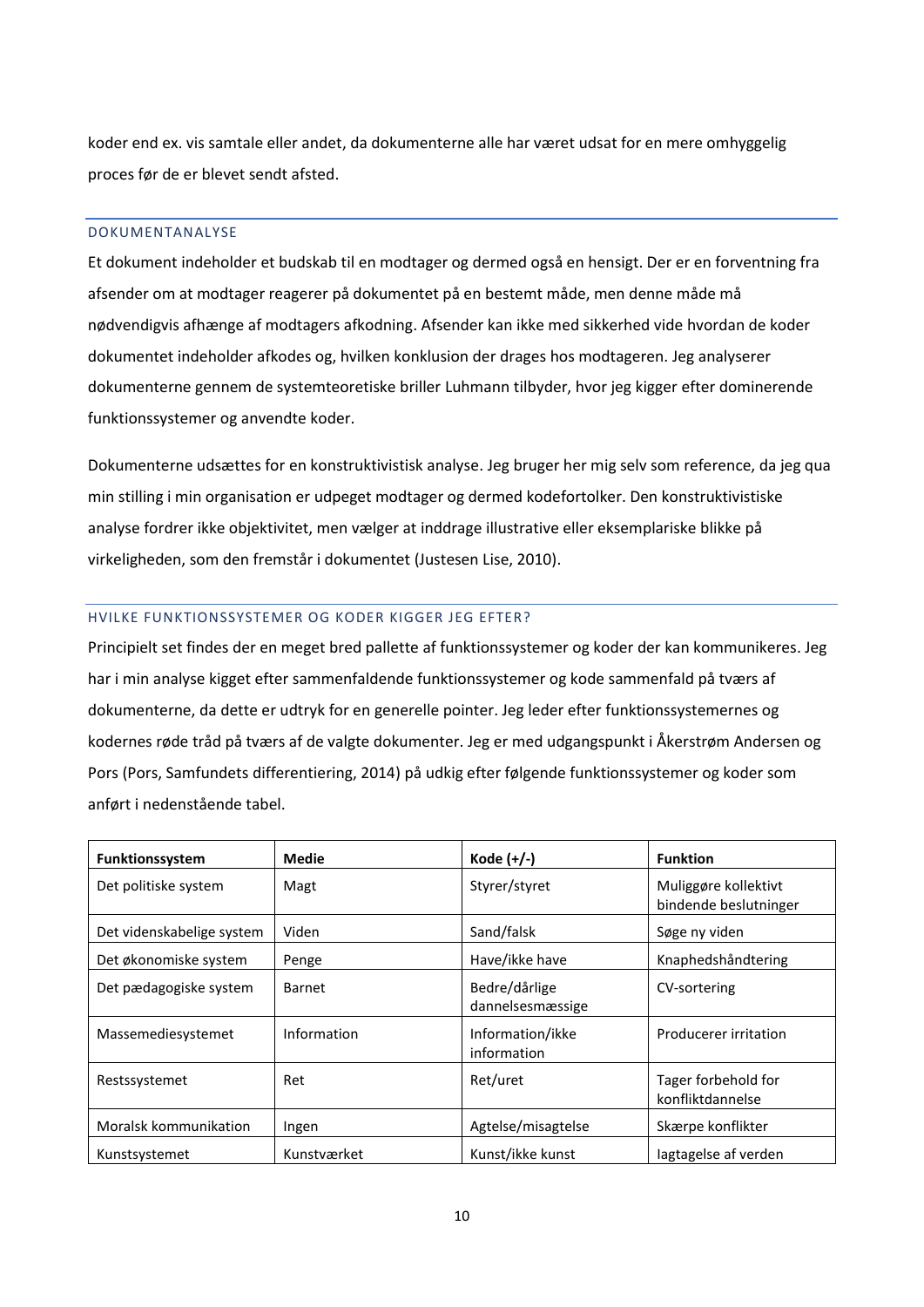| Sundhedssystemet    | Behandling | Sund/syg              | Holde døden fra døren                   |
|---------------------|------------|-----------------------|-----------------------------------------|
| Omsorgssystemet     | Omsorg     | Hjælp/ikke hjælp      | <b>Inklusion</b>                        |
| Intim kommunikation | Kærlighed  | Elsket/uelsket        | Tematisering af det højst<br>personlige |
| Religionssystemet   | Tro        | Immanens/transcendens | Kontingent udelukkelse                  |

*Tabel 1, Funktionssystemer, medie, koder og funktion.*

# <span id="page-11-0"></span>TO TYPER AF DOKUMENTER

Dokumenterne er sendt til mig som leder af en akutafdeling. Dokumenterne er alle sendt før et møde eller til orientering. Der er således ikke tale om tilfældig kommunikation, da materialet er sendt med en hensigt. Jeg sondrer mellem to typer af kontekst:

- 1. Møderelateret dokument.
- 2. Et orienterende dokument.

Dokumenter der er sendt i konteksten "møderelateret" er vedhæftede til mødeindkaldelserne og er med til at rammesætte mødet og sætte retning for mødet. Der sættes en dagsorden og på den vis styres deltagerne frem mod en anden position. Det orienterende dokument er methakommunikativt, hvor der laves en rammesætning fra det politiske niveau til ledelseslaget i det nære sundhedsvæsen. De enkelte organisationers funktionssystemer må efter bedste evne afkode de sendte budskaber og der er ikke mulighed for nuancering i forbindelse med at lederne mødes og er undersøgende på dokumentets indhold og mening sammen med afsenderne.

#### MØDERELATERET DOKUMENTER:

*Dokument 1*: "Brev fra Allerød seniorråd". Dokumentet er sendt inden et møde på Nordsjællands Hospital mellem Allerød seniorråd og kommunaldirektøren fra kommunen samt hospitalsdirektøren fra min organisation og undertegnede. Mødet er på foranledning af Allerød seniorråd og der skal drøftes en uhensigtsmæssighed i det nære sundhedsvæsen, hvor sektorovergangen anses som problematisk. Afsender er Allerød seniorråd og modtager kredsen er relativt bred og politisk, da både Allerøds borgmester og kommunal direktør er modtager. Regionsformanden og Hospitals direktøren er også modtager på brevet. Det er dog kun hospitalsdirektøren, den ledende overlæge fra akutafdelingen (mig) samt kommunaldirektøren der deltager i mødet med Allerød seniorråd.

Allerød seniorråd er en kommunalt forankret institution, hvor ældre borgere medinddrages via rådet. Alle kommuner skal have et seniorråd. Rådsmedlemmerne vælges og man kan stille op, hvis man bor i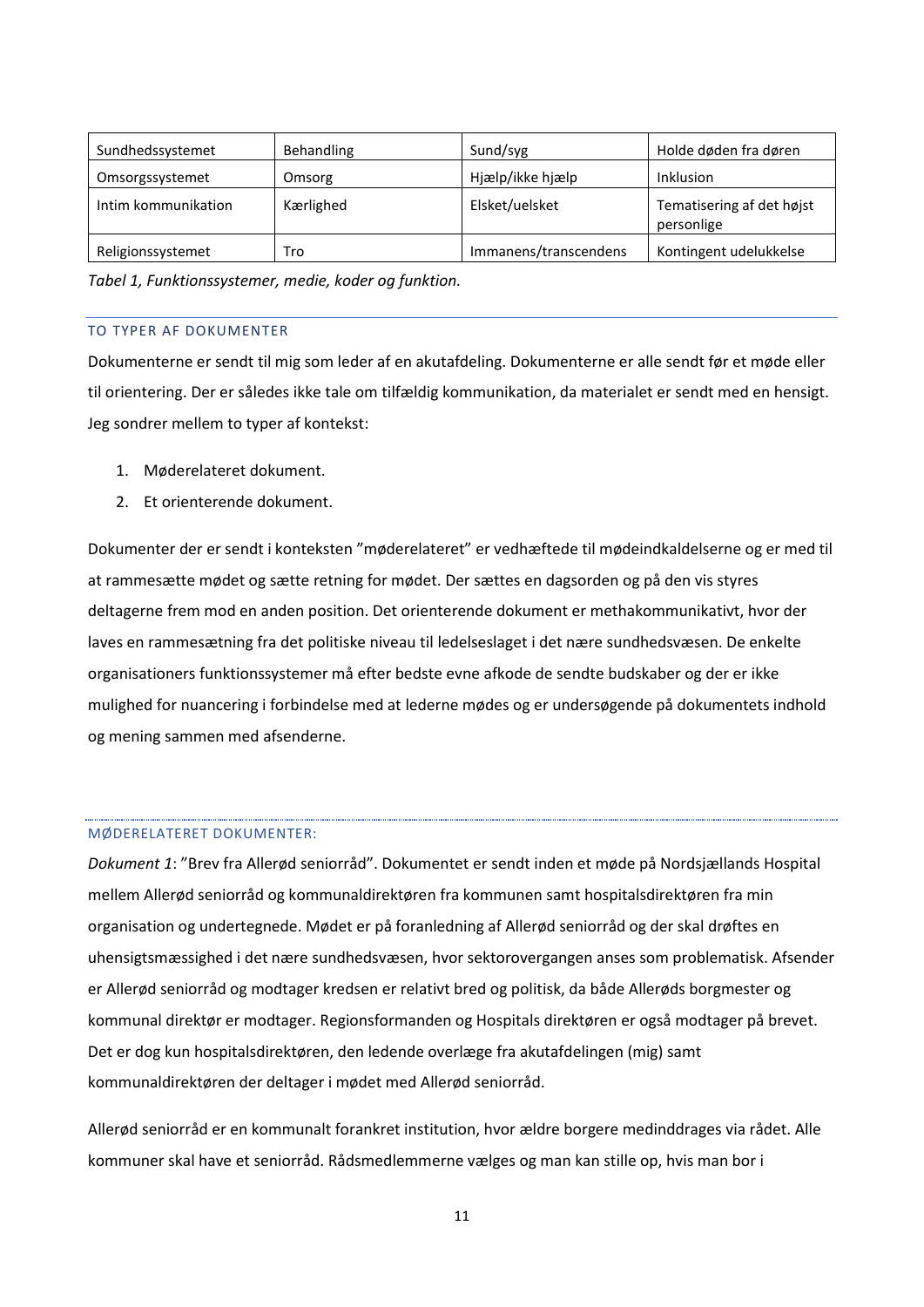kommunen og er over 60 år – man har stemmeret hvis man bor i kommunen og er over 60 år. Allerød seniorråd er en interesseorganisation for ældre i Allerød.

Dokumentet er relevant da det giver et blik på en borgergruppes ønsker for det nære sundhedsvæsen.

*Dokument 2*: "Kommissorium for arbejdsgruppe om model for behandlingsansvar 72 timer efter hospitalsbehandling samt implementering af ordningen"; Behandlingsansvar 72 timer er en kommende regional implementering, hvor en arbejdsgruppe skal afdække ressourcetræk og muligheder samt afhængigheder når det gælder om at hospitalerne har 3 døgns ansvar for patienterne efter at de er udskrevet til fx kommunal pleje. Arbejdsgruppen har repræsentanter fra aktører i det nære sundhedsvæsen og regionens aktører. Afsender af kommissoriet er *Center for Sundhed*, som er en bureaukratisk enhed forankret i Region Hovedstaden. *Center for Sundhed* varetager den administrative planlægning af regionens sundhedsopgaver (Sundhed, u.d.). Modtager er arbejdsgruppens medlemmer, som er ledere i henholdsvis kommunen, praktiserende lægers organisation (PLO) i regionhovedstaden samt ledende overlæger fra hovedstadens akuthospitaler.

Arbejdsgruppen skal – inden for rammen af kommissoriet – lave et forslag til hvorledes et tværsektorielt samarbejde kan se ud i regionen. Forslaget skal bruges af Sundhedsudvalget i Region Hovedstaden med henblik på en aftale samt en implementeringsmodel for samarbejde i det nære sundhedsvæsen.

Dokumentet er interessant, da det giver indblik i regionens ønske for tværgående arbejde i det nære sundhedsvæsen.

#### ORIENTERENDE DOKUMENTER:

*Dokument 3*: " Praksisplan for almen praksis 2021"; Er et orienterende dokument som er fremsendt til alle interessenter i det nære sundhedsvæsen. Dokumentet er fremsendt med henblik på kommentarer i høringsperioden fra de involverede parter. Det er et retningsgivende dokument, som fortæller om de politiske ønsker i region, kommune og hos de praktiserende lægers organisation i det nære sundhedsvæsen. Udspillet er lavet i et samarbejde mellem politiske repræsentanter fra almen praksis (tillidsrepræsentanter), kommunerne (borgmestre) og regionens politikere. Det fremgår af praksisplanen at det er et rammedokument for udviklingen af almen praksis i regionhovedstaden.

*Dokument 4* "Strategi dokument: Alle skal med – Region hovedstadens arbejde med det nære og sammenhængende sundhedsvæsen"; En central orientering om hvorledes det regionale samarbejde i det nære sundhedsvæsen er tænkt af det politiske niveau. Dokumentet er sendt til alle aktørerne og indgår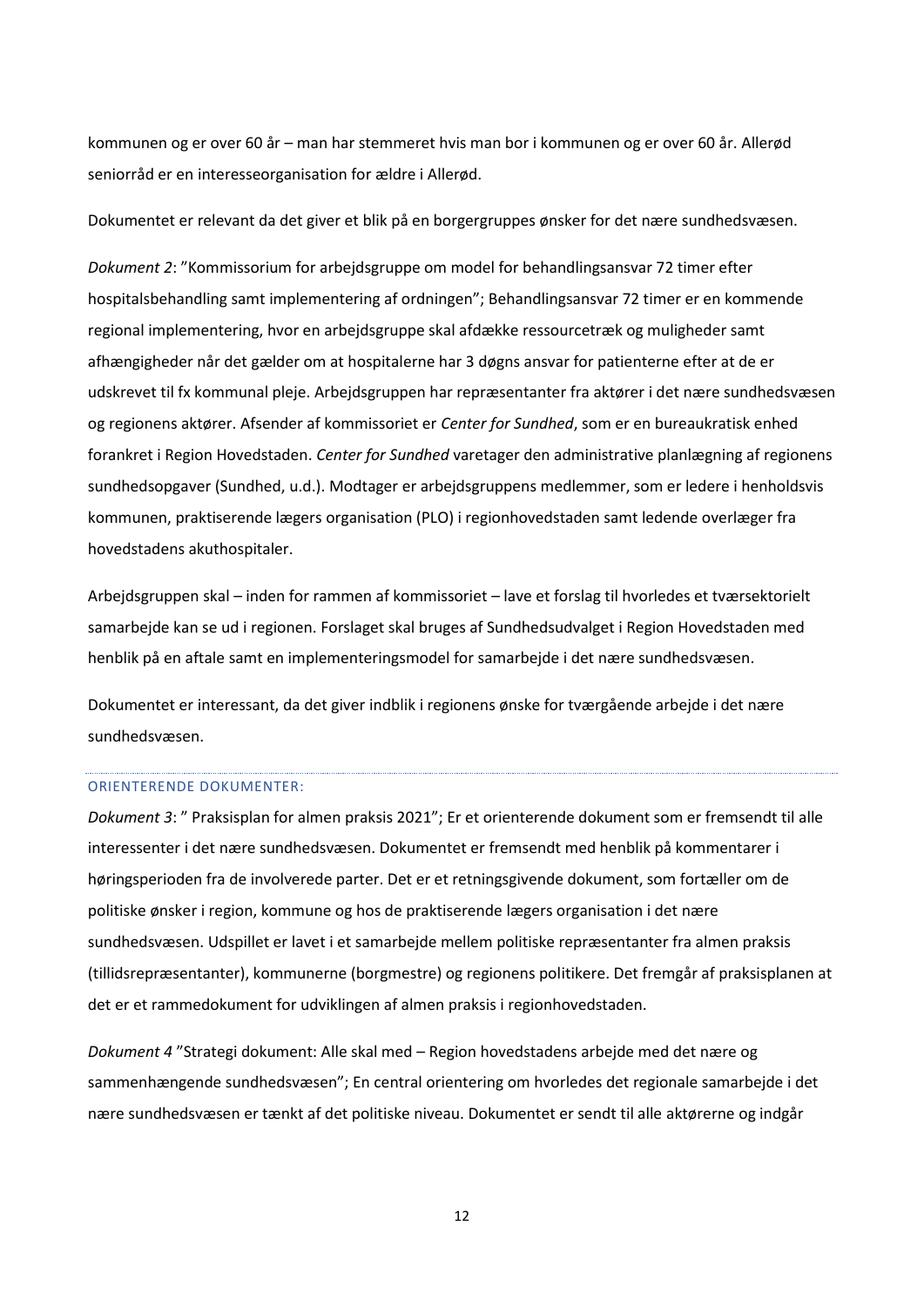som fundament i diverse arbejdsgrupper blandt andet i relation til dokument 2, 3 og 5. Dokument 1 får øget tyngde i lyset af dokument 4.

Det omfattende strategidokument, hvor regionen kommunikerer sin vision for det nære og sammenhængende sundhedsvæsen. Dokumentet er således et politisk nøgledokument i den aktuelle kontekst.

*Dokument 5* " Samarbejdsaftale om kommunale akutfunktioner i Region Hovedstaden"; En orientering om hvilke rammer samarbejdet mellem hospital, kommune, 1813 og almen praksis har, hvilket danner grundlag for blandt andet møderækken som er anført i *Dokument 2*. Dokumentet udstikker rammen for samarbejdet i det nære sundhedsvæsen. " Samarbejdsaftale om kommunale akutfunktioner i Region Hovedstaden". Der er tale om en samarbejdsaftale mellem de forskellige organisationer i det nære sundhedsvæsen. Dokumentet er godkendt af *Sundhedskoordinationsudvalget* i november 2019 og dokumentet implementeres i regi af sundhedsaftalen og den lokale implementering forankres ifølge dokumentet i de fem planområder der er i regionhovedstaden. Samarbejdsaftalen trådte i kræft 1. februar 2020 og er sammen med dokument 4 et nøgle dokument i det nære sundhedsvæsen.

#### <span id="page-13-0"></span>ANALYSE AF SEMISTRUKTURERET INTERVIEW

Jeg vil forsøge at afdække de funktionssystemer der er toneangivende samt de koder der er i spil i det nære sundhedsvæsen ved at undersøge det nære sundhedsvæsen gennem semistruktureret interview.

Den kommunikation der kommer til udtryk ved de semistrukturerede interviews er mere flygtige, da den fremkommer i en dialog og som sådan forsvinder når dialogen stopper. Der er også mulighed for nuanceringer samt bevidst eller ubevidst valg af andre koder end det der udtrykkes på skrift.

Deltagerne er orienteret om formålet med interviewet samt at interviewet vil blive brugt i anonymiseret form i den aktuelle master opgave.

Interviewene er foretaget virtuelt og optaget - for derefter at blive transskriberet med henblik på afkodning. Deltagerne har ikke været bekendt med spørgsmålene i interviewguiden inden starten på interviewet og er blevet opfordret til at tale frit og med intentionen om at forholde sig umiddelbart og praksisnært til spørgsmålene. Jeg har i samtalen været rammesættende, men som sådan ikke styrende.

Jeg har ønsket at interviewepersonerne, med egne ord, skal forholde sig til det nære sundhedsvæsen som fænomen – både konkret og i overført betydning. Jeg har til opgave at sikre en åben og nysgerrig dialog, hvor jeg som den ene part i dialogen er med til at konstruere interaktionen. Jeg er således en part i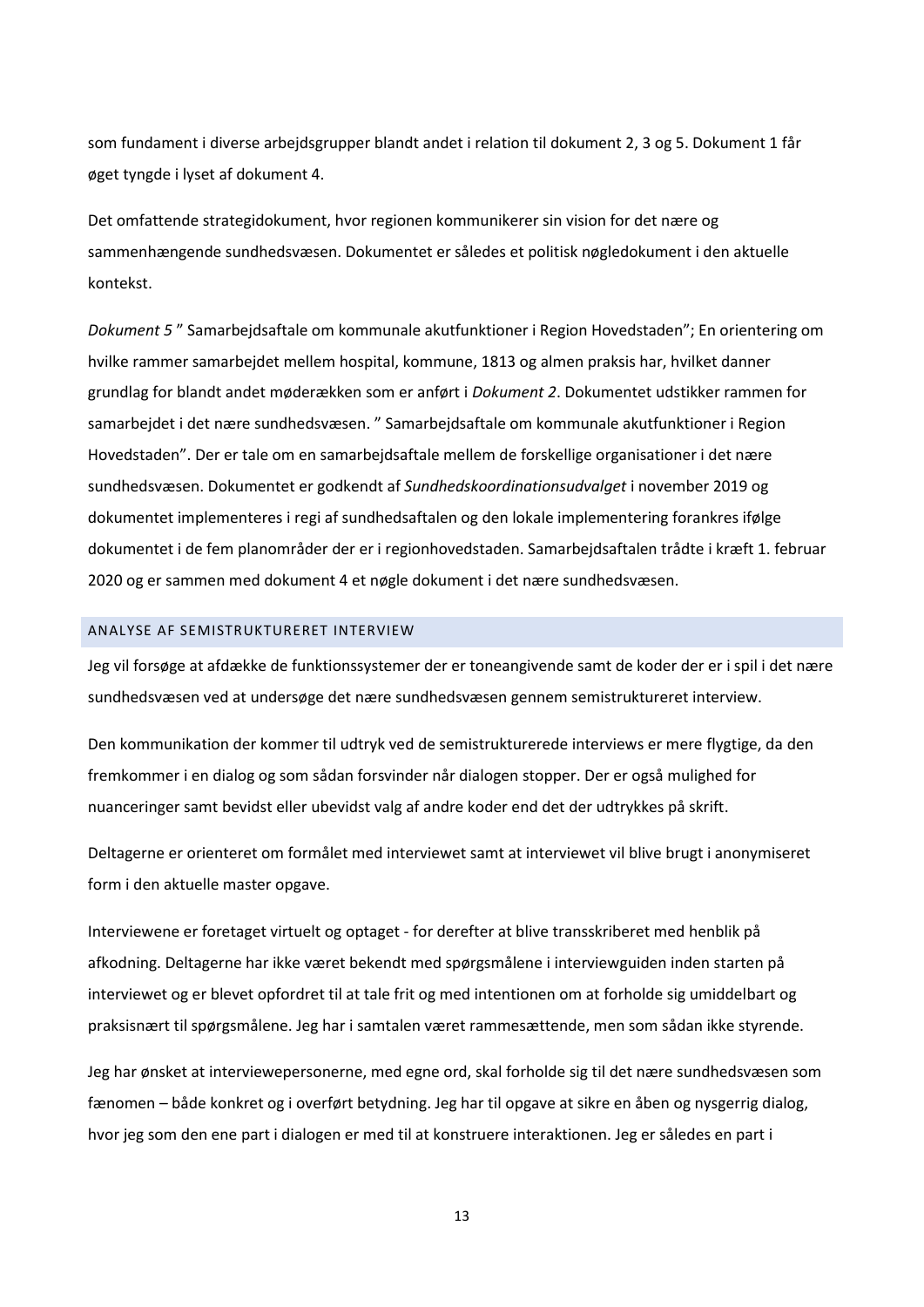interviewet, hvilket gør at samme interview udført af en anden vil give en anden dynamik og konstruktion – der vil derfor være en interviewvariabilitet (Kvale, 2015).

Jeg har lavet en spørgeguide, som jeg – som interviewer – tager udgangspunkt i for at få afdækket nogle områder, som jeg har givet signifikans. Spørgeguiden anvendes også for at sikre en ensartethed mellem de enkelte interviews. Det semistrukturerede interview er valgt fordi det er subjektivt og jeg er på jagt efter den enkeltes blik på virkeligheden samt sammenhænge mellem organisationerne i det nære sundhedsvæsen og generelle træk der er til stede i interaktionerne mellem parterne i det nære sundhedsvæsen.

#### INTERVIEWGUIDE:

- *1. Hvad er det nære sundhedsvæsen, hvis du skulle beskrive det med dine egne ord?*
- *2. Hvordan forstår du det nære sundhedsvæsens opgave?*
- *3. Hvilke snitflader synes du er vigtige*
- *4. Kan du beskrive din organisation og dennes rolle i det nære sundhedsvæsen?*
- *5. Hvilken rolle har borgeren/patienten?*
	- *a. Ser du et potentiale?*
	- *b. Ser du begrænsninger?*
	- *c. Hvilke forudsætninger kræves der?*
- *6. Kan du beskrive dine forventninger til de andre aktører i det nære sundhedsvæsen?*
- *7. Kan du beskrive den udvikling din organisation har oplevet gennem seneste år og konsekvenserne af udviklingen*
- *8. Hvor ser du din organisation om 5 år*
- *9. Hvor er det nære sundhedsvæsen om 5 år*
- *10. Kan du beskrive hvilke udfordringer du ser for samarbejdet i det nære sundhedsvæsen*
- *11. Hvilke krav mødes man af som leder i den aktuelle kontekst?*
- *12. Hvilke muligheder har man?*

Spørgsmål 1 og 2 er indledende for at skabe en fælles referenceramme. Spørgsmålene 3-6 omhandler roller og samarbejde. Spørgsmål 7-10 afdækker forventninger til fremtiden. Spørgsmål 11 og 12 har lederskab som tematik.

De transskriberede interviews er ikke gennemset af interviewpersonerne og opgaven er ej heller gennemlæst af interviewpersonerne inden indlevering, men de er orienteret om denne præmis og har accepteret dette. Interviewene transskriberes med henblik på at kunne kodes i forbindelse med analysearbejdet. Talt sprog er således gjort til skriftsprog – de transskriberede interviews er vedlagt som bilag.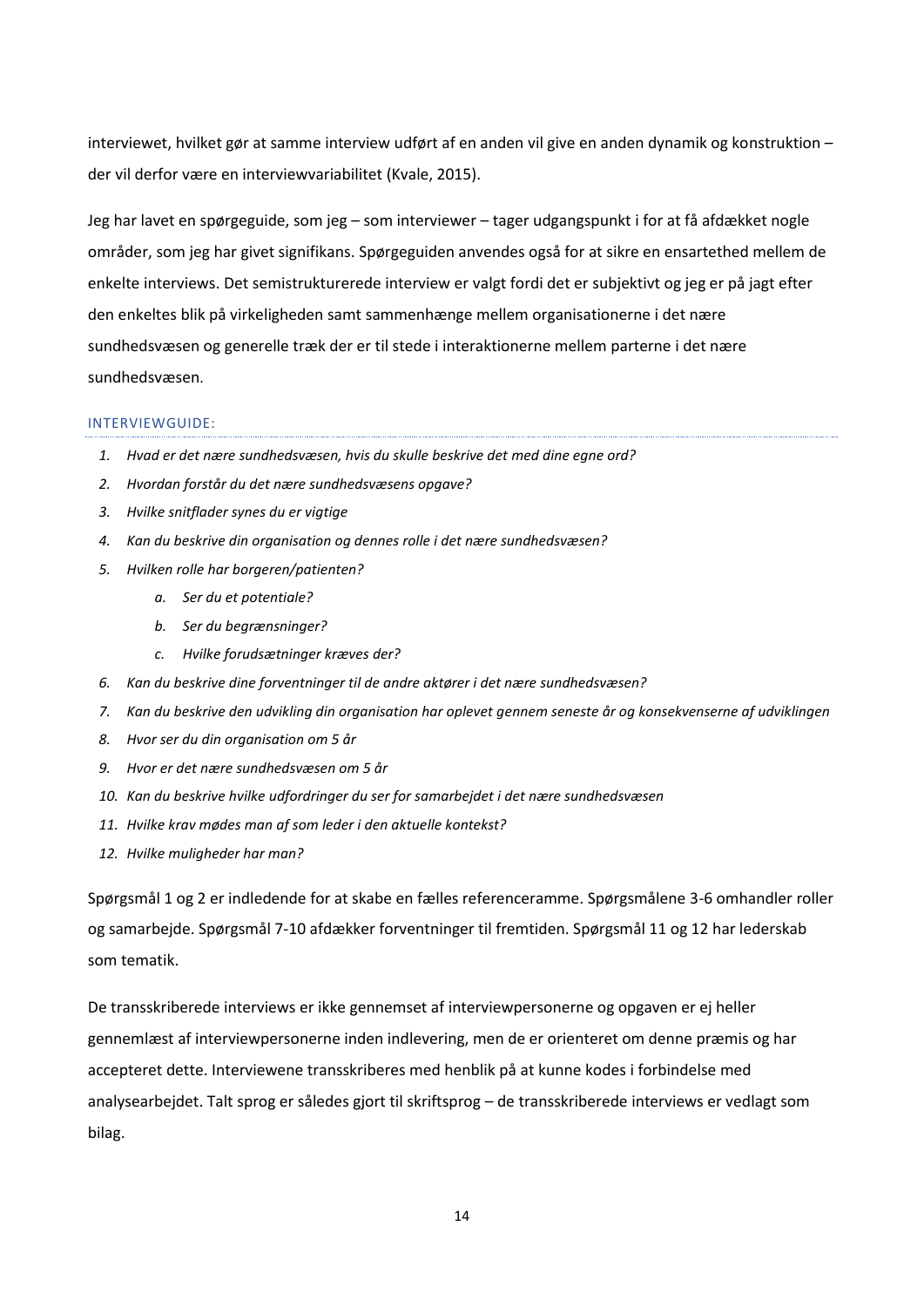#### <span id="page-15-0"></span>Interviewpersonerne

# *Interviewperson 1 (Bilag 6).*

Er ansat i Kommunernes Landsforening (KL) på 10.år. Oprindeligt uddannet sygeplejerske men har arbejdet med ledelse gennem 25 år. Har været leder på flere forskellige hierarkiske niveauer fra driftsledelse til strategisk ledelse. Har bred kommunal leder erfaring med opgaver indenfor hjemmesygepleje, hjemmepleje, akutfunktioner og ældreområdet i bred forstand. Har taget formel lederuddannelse i både offentlig og privat regi.

### *Interviewperson 2 (Bilag 7).*

Viceborgmester i større dansk kommune. Sidder aktuelt i sundheds- og omsorgsudvalget. Har tidligere været ansat i henholdsvis Praktiserende Lægers Organisation (PLO) og Danske Regioner som kommunikationschef.

### *Interviewperson 3 (Bilag 8).*

Praktiserende læge gennem 25 år med egen praksis i praksis med flere læger. Er fagligt aktiv i PLO og centralt placeret i PLO hovedstaden.

### *Interviewperson 4 (Bilag 9).*

Uddannet sygeplejerske med bred ledelseserfaring og lederuddannelse. Har været offentlig leder gennem adskillige år. Er aktuelt sektionschef i akutberedskabet (Har ansvaret for 1813, 112 og kørselsområdet), Region Hovedstaden.

# <span id="page-15-1"></span>SEMISTRUKTUREREDE INTERVIEWS

Efter interview transskriptionen er mine interviews analyseret deduktivt. Data er indhentet og kodet med udgangspunkt i teori omhandlende funktionssystemer og anvendte koder som beskrevet af Åkerstrøm Andersen og Pors (Åkerstrøm Andersen, 2018). Interviewene analyseres for hvilke funktionssystemer der er i spil, hvilke koder der anvendes. Der kan være flere funktionssystemer i spil igennem samtalen og jeg er på udkig efter paradokser der bliver fremkommer, direkte og indirekte i løbet af samtalen, samt hvorledes disse paradokser håndteres af interviewpersonen jf. Rennison (Rennison, 2017).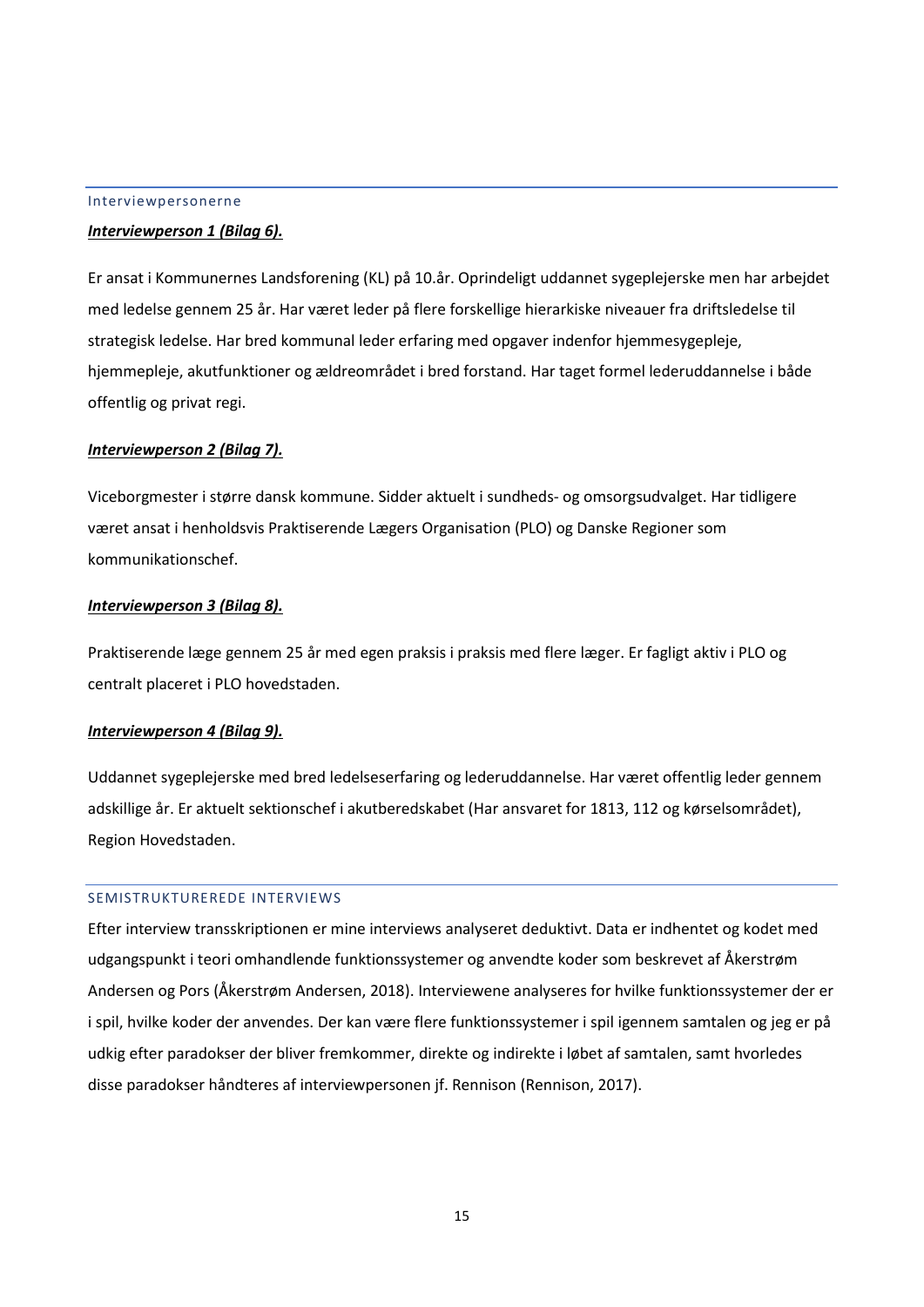Jeg undersøger data deduktivt og vil slutte fra teori til enkeltobservationer samt forsøge at generalisere ud fra enkelte cases (Kvale Steinar, 2015). Kodningen har været datastyret. Jeg har med udgangspunkt i den anvendte teori kigget efter funktionssystemer og koder der er anvendt i de enkelte interviews.

# <span id="page-16-0"></span>ANALYSE

#### <span id="page-16-1"></span>DOKUMENTANALYSE

Når de fem dokumenter gennemlæses og analyseres, er der en række gennemgående temaer på tværs af dokumenterne og derfor laver jeg en tværgående analyse af de gennemgående træk, da det viser generelle pointer som jeg efterfølgende vil sammenholde med håndteringen af koder og paradokser i mine interviews.

Jeg vil først analysere de fem dokumenter hver for sig. Herefter vil jeg være undersøgende på tværs for flg.:

- 1. Gennemgående funktionssystemer og koder.
- 2. Udeladte funktionssystemer og koder.
- 3. Skabte paradokser.

Jeg leder efter funktionssystemer og koder i dokumenterne ved at læse dem med de analytiske briller, som tilbydes af Luhmann, hvilket er foldet ud i metodeafsnittet.

# <span id="page-16-3"></span><span id="page-16-2"></span>DE 5 DOKUMENTER.

# IDEALFORESTILLINGEN OM AT KOMME DÅRLIGE UDSKRIVELSER TIL LIVS

**Dokument 1 (Bilag 1; i alt 1 side):** "Brev fra Allerød seniorråd".

Dokumentet fremstår som et partsindlæg, hvor Seniorrådet forsøger at sætte en dagsorden – dokumentet er afsendt i et valgår, hvor det nære sundhedsvæsen er et væsentligt punkt på den politiske dagsorden. Dokumentet er sendt både til regionen, hospitalsdirektionen og til afdelingsledelsen.

Allerød seniorråd påpeger at sektorovergangen fra akuthospitalet til kommunen/borgerens eget hjem er problematisk – navnlig for ressourcesvage ældre der er udsatte. Der er en appel om at der laves en indsats på området samt at ansvaret forankres på hospitalet jf. følgende citat: "*Henvendelsen drejer sig om sektorovergange fra hospital til det nære sundhedsvæsen i kommunen og til kommunens hjemmepleje*" –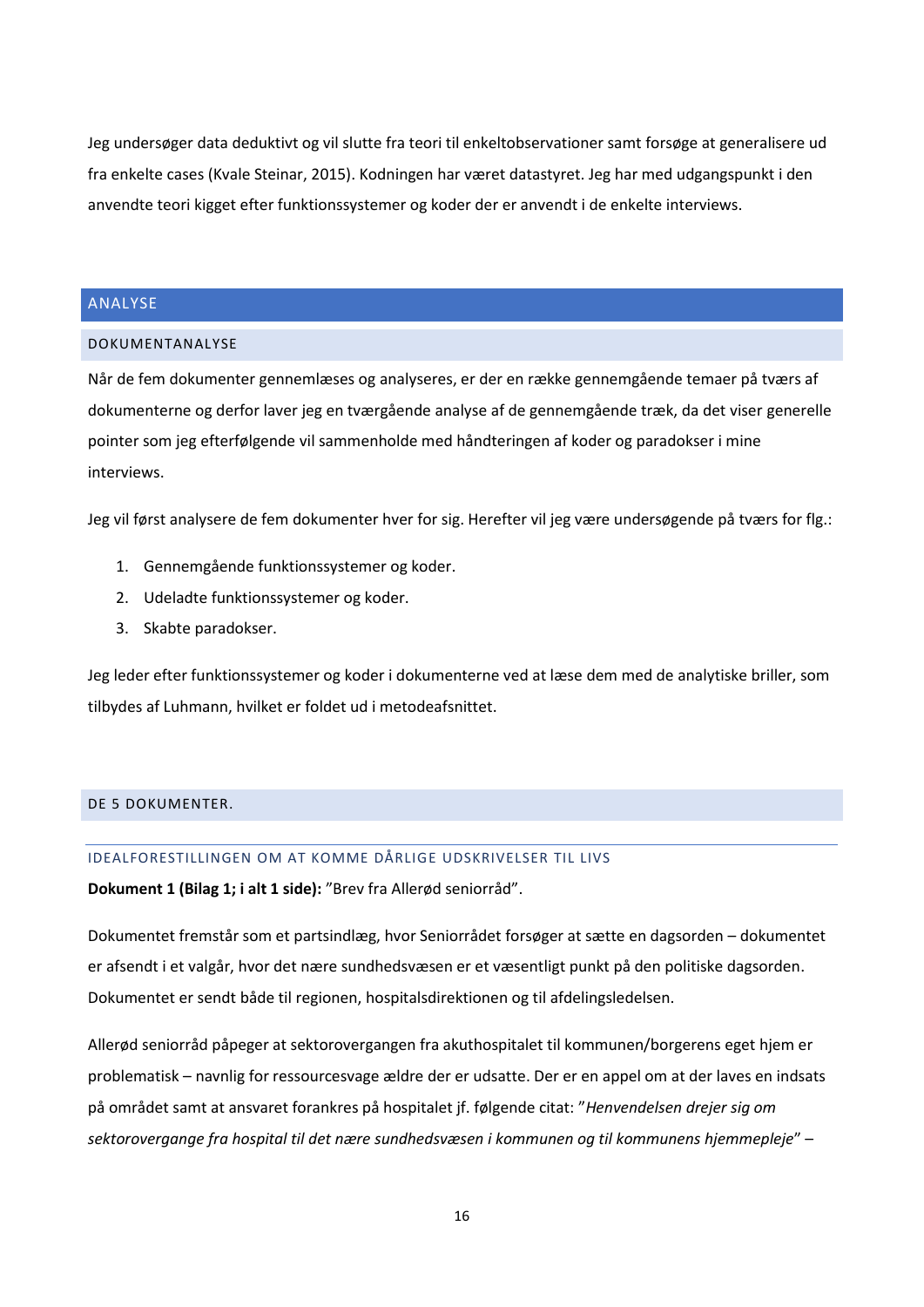her defineres det nære sundhedsvæsen som værende placeret i kommunen og akut hospitalet opfattes, ikke som en del af dette nære sundhedsvæsen, men hospitalet har et særligt ansvar i samarbejdet: "..*især hospitalet har et stort ansvar for at sikre*.."

De to dominerende funktionssystemer der er i spil, er hen holdvist: *omsorgens funktionssystem*, hvor der tales i omsorgens koder så som ansvar (se ovenfor), afmagt og hjælp: "*Det drejer sig ganske særligt om ældre, enligtboende borgere, der ikke har familie eller andre til at hjælpe i den akutte situation. Eller hvor pårørende ikke magter opgaven*". Det andet funktionssystem er det *politiske funktionssystem*, hvor der tales i magtens koden "*Seniorrådet mener, at der konkret og alment ikke er den fornødne sammenhæng i sektorovergangen*" – der anføres et ønske om en kollektivt bindende beslutning om at sektorovergangen bedres, hvilket kræver magt til at ændre status.

Omsorgens kode er en meget blød kode, som ingen har patent på og på den måde kan man som leder uproblematisk købe ind på den værdi, da omsorg f.eks. ikke kan måles og vejes – der åbner sig således et ledelsesrum, hvor man kan gøre sig fri af politikkens funktionssystem som taler i magtens kode. Man kan som leder – med omsorg som argument – indfører forbedringer. Denne manøvre kan opfattes som en reparadoksering. Man kan som leder på samme måde sige at man tænker omsorg ind uden at gøre dette reelt – hvilket ville være at hykle og på den måde en afparadoksering.

Dokumentet rummer ikke indbyggede paradokser – der er to funktionssystemer i spil som taler i hver sin kode uden at skabe paradokser, da der er en klar kongruens i budskaberne. Intentionen med dokumentet er at sætte fokus på en enkel problemstilling: oplevet dårlig sektorovergang mellem akut hospitalet og det nære sundhedsvæsen, som ifølge Allerød seniorråd er placeret i kommunen. Der ønskes en ændring med henblik på at skabe en bedre service og dermed velfærd for en afgrænset gruppe af borgere/patienter. Der opstår paradokser når dette dokument møder det nære sundhedsvæsen, hvor en hel række interesseorganisationer abonnerer på omsorg og politisk fokus.

I dokumentet er der fravær af både den økonomiske kode og sundhedssystemets funktionssystem, hvilket er medvirkende til at dokumentet er renset for paradokser. Der er et entydigt fokus på eget behov hos de + 60-årige, hvis interesser varetages og der er intet krydspres fra konkurrerende dagsordener.

Dokumentet er et politisk værktøj, som anvendes til sætte en specifik dagsorden med henblik på at få fokus på problemstillingen "dårlig udskrivelse" fra hospitalet. Det vil sige at man ønsker at hospitalet ændrer praksis, men de paradokser der opstår i den forbindelse kan veksles til frihed i ledelsesrummet ved enten reparadoksering eller afparadoksering, som beskrevet ovenfor. Interesseorganisationen bliver på den måde en hjælpe aktant til evt at løse andre problemer for en organisation – i dette tilfælde akutafdelingen.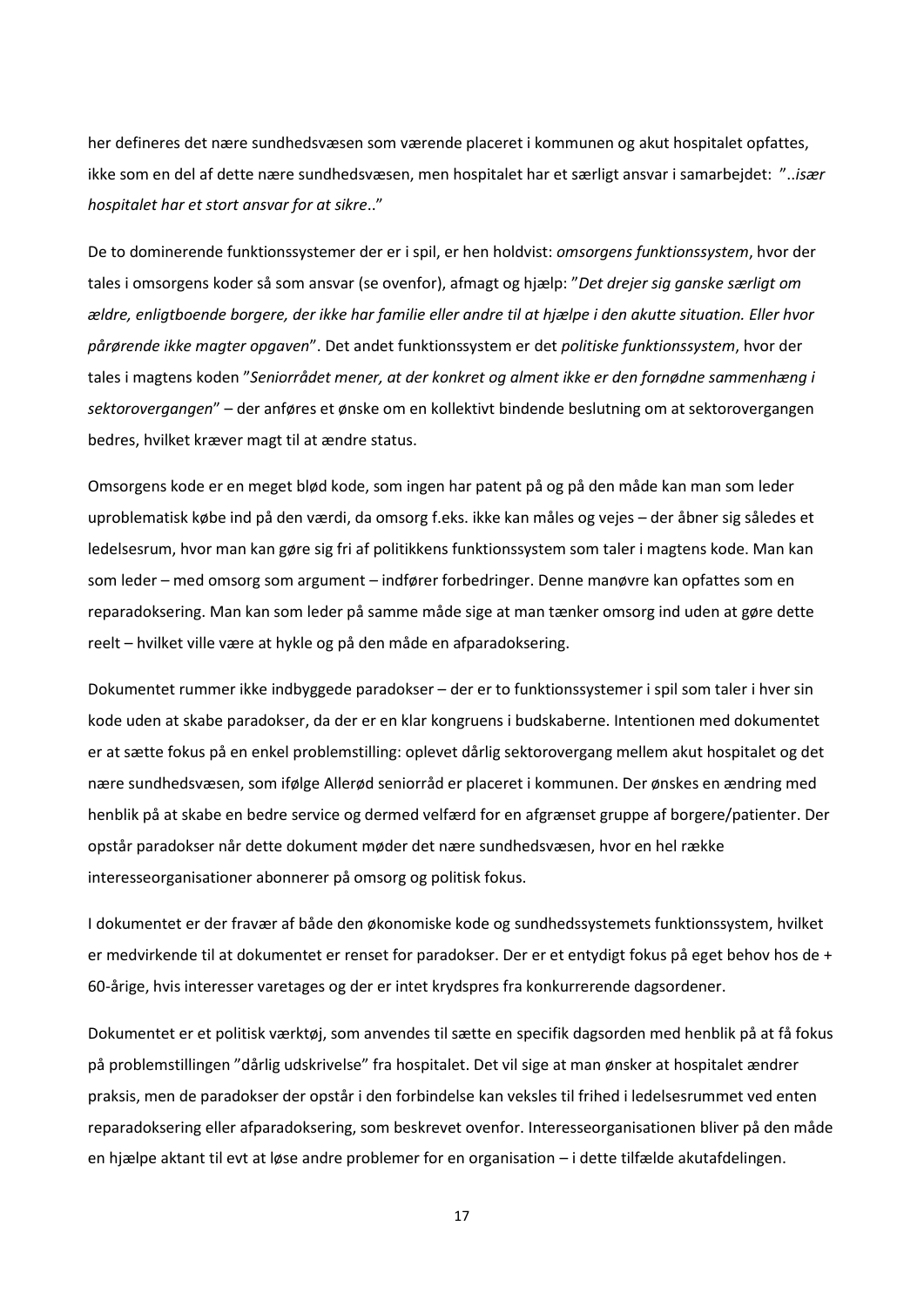#### <span id="page-18-0"></span>IDEALFORESTILLINGEN OM UNØDVENDIGE GENINDLÆGGELSER

**Dokument 2 (Bilag 2; i alt 4 sider):** "Kommissorium for arbejdsgruppe om model for behandlingsansvar 72 timer efter hospitalsbehandling samt implementering af ordningen"

Regionsrådet har givet opdraget til kommissoriet, som er udsendt via *Center for sundhed* til ledelseslaget i region hovedstaden, kommuner og faglige organisationer der er aktører i det nære sundhedsvæsen. Jeg har med afsæt i Åkerstrøm Andersens definition af funktionssystemer (Pors, Samfundets differentiering, 2014) identificeret 3 dominerende funktionssystemer i dokumentet.

Det *politiske funktionssystem* taler i den overordnede kode: Magt, som skal ændre organisationers praksis således at der skabes sammenhæng, tryghed og service. Dette kan sammenfattes til velfærd. Velfærdskoden indeholder således underkoderne service, tryghed og mening jf.: "*Formålet med at stille et lægefagligt behandlingsansvar til rådighed i 72 timer efter hospitalsbehandling er at øge tryghed*..." (bilag 2 side 1). Aktuelle dokument er et resultat af en politisk beslutning der er truffet i regionens sundhedsudvalg. Denne beslutning skal bringes til at leve i det nære sundhedsvæsen, hvilket bliver arbejdsgruppens opgave med udgangspunkt i kommissoriet, hvilket understreges af indledningen*: " Regionsrådet har den 22.juni 2021 godkendt oplægget "Alle skal med – Region Hovedstadens arbejde med nære og sammenhængende sundhedsvæsen". Hermed er det besluttet at regionens hospitaler skal tilbyde lægefagligbehandlingsansvar i 72 timer efter hospitalsbehandling til borgere, der modtager kommunal pleje"* (Bilag 2, side 1).

*Rettens funktionssystem* taler i den overordnede kode: Lov/ret. Denne kode kommer til udtryk flere steder i dokumentet, men starter selve dokumentet jf: "*Regionsrådet har den 22.juni 2021 godkendt oplægget...*" (Bilag 2, side 1), hvor dokumentet konstitueres som juridisk dokument der danner grundlag for en fremtidig strategi. Der er ikke tale om et sundhedsfagligt behov der udmøntes i en vejledning. Dokumentet er undfanget som led i en politisk satsning.

Det tredje fremherskende funktionssystem er det *økonomiske*, som taler i økonomiens kode: penge, hvilket i denne sammenhæng udtrykkes i form af: ressourcer, betaling/økonomi og KPI'er. Det kommer meget direkte til udtryk, da det er anført som et selvstændigt punkt i dokumentet: "*Økonomi og ressourcer: Der laves et estimat på omkostningerne ved at løfte det lægefaglige behandlingsansvar for en given målgruppe...*" (bilag 2, side 2).

Der forventes en rationaliseringsgevinst, hvilket anføres som et mål: *"Der forventes også, at udvidet behandlingsansvar kan medvirke til at undgå unødvendige genindlæggelser. Der skal sættes klare mål for arbejdet med behandlingsansvaret, så hospitaler og kommuner kan følge om den ønskede effekt opnås"* (Bilag 2, side 2).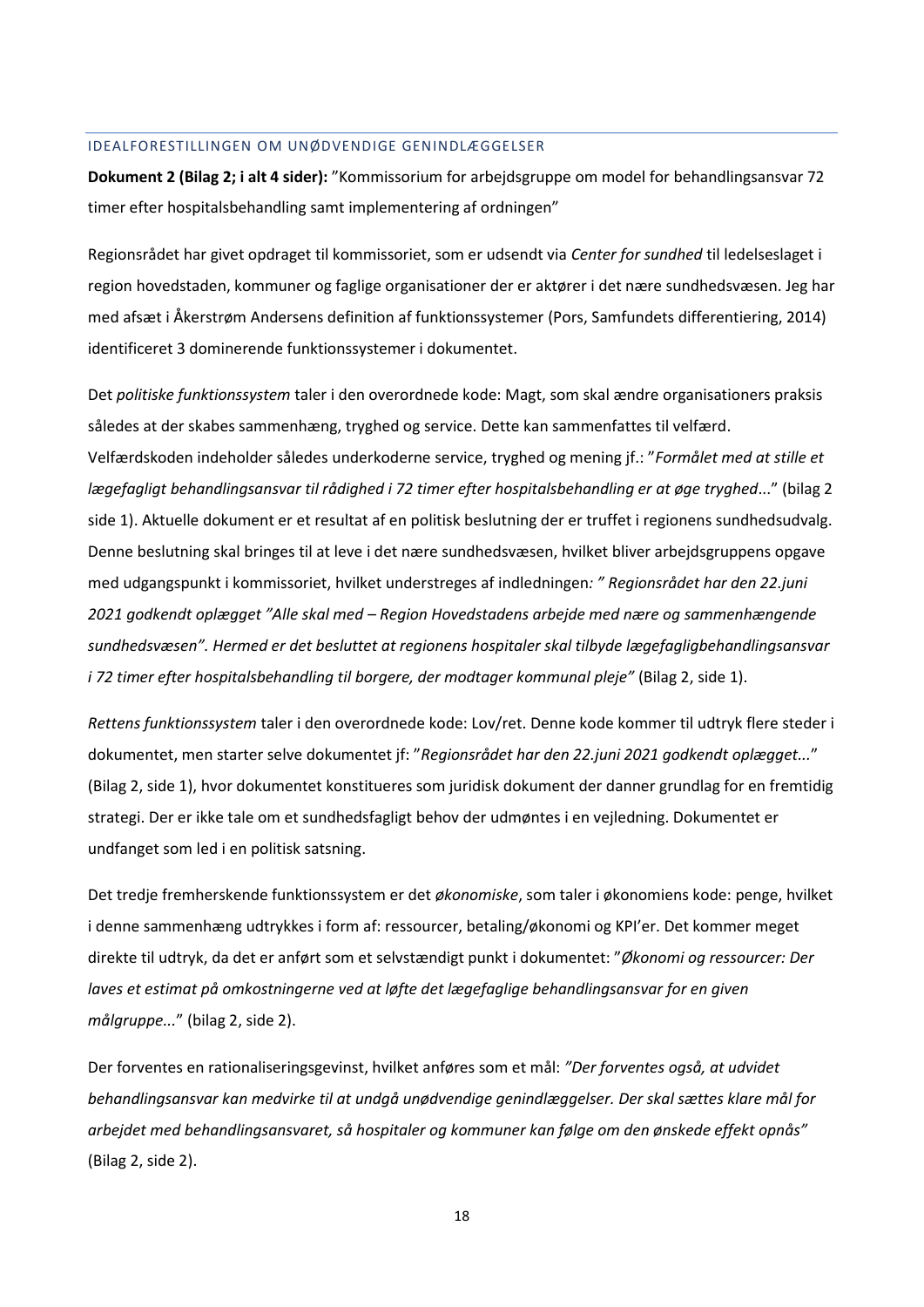Dokumentet indeholder en række paradokser, hvor særligt et fravær af det sundhedsfaglige funktionssystem og kode er påfaldende. Der er en overrepræsentation af økonomiens, rettens og politikkens funktionssystemer hvilket er markant. Koderne er rigt repræsenteret, men uden at være meget konkrete. Den sundhedsfaglig kode er ikke at finde i dokumentet selvom dokumentet får en meget gennemgribende sundhedsfaglig konsekvens hos både hospitaler, den praktiserende læge og kommunerne. Disse tre organisationer bliver udfordret af dokumentet, som meget direkte er retningsanvisende. For at komme i mål med den konkrete opgave, som beskrives i dokumentet kræves en ledelsesmæssig oversættelse som også kunne kalde på enten afpardoksering eller reparadoksering. Det er ikke klart endnu hvad konsekvensen vil blive, da tiltaget endnu ikke er implementeret. Jeg har medtaget dokumentet, da det er interessant i konteksten af aktuelle afhandling grundet dokumentets meget politiske ophav.

Dokumentet taler til en række stærke fagligheder i det nære sundhedsvæsen så som sygehusafdelinger/hospitalslæger, de praktiserende læger og de kommunale akutteams. Dokumentet skal tjene som juridisk fundament der understøtter en politisk ambition.

Magtens kode konkurrer med lovens kode og økonomiens kode i dokumentet, men ingen af disse koder har konkurrence fra andre systemer eller koder. Der tales derfor kun i tre koder, som på den måde sætter dagsordenen i forhold til dokumentets modtager.

Intentionen med kommissoriet er at få lavet en implementeringsplan for den politiske ide: at hospitalet har ansvaret for patienter 3 døgn efter de er udskrevet. Regionsrådet ønsker en politisk dagsorden implementeret og dokumentet tjener således som styringsredskab for at minimere forskellen mellem den nuværende virkelighed og den kommende virkelighed, hvor velfærd gives en fortrinsret i form af mening, service og tryghed. Andet må vige – f.eks. det sundhedsfaglige, som ikke har fået tildelt en plads i dokumentet i form af et funktionssystem med medfølgende udtrykt kode. Det vil potentielt udfordre lederne i de meget sundhedsfaglige organisationer, som skal samarbejde i det nære sundhedsvæsen omkring den opgave, som nu lander. Opgaven er formuleret som værende silonedbrydende når man ser på det med borgerens/patientens briller, mens den er siloopbyggende når man kigger organisatorisk på opgaven. Opgaven forankres sundhedsfagligt på hospitalet – økonomisk i kommunen. Juraen på området er ikke klart defineret, da man i kommunen arbejder efter serviceloven mens hospitalet arbejder efter sundhedsloven. Den ledelsesmæssige opgave vil være udfordret da arbejdet kun kan løses ved at der samarbejdes på tværs af organisationerne samt ved at der sker en oversættelse sådan at dokumentets ønskede virkelighed kan bringes til at leve.

#### <span id="page-19-0"></span>IDEALFORESTILLINGEN OM TRYGHED OG SERVICE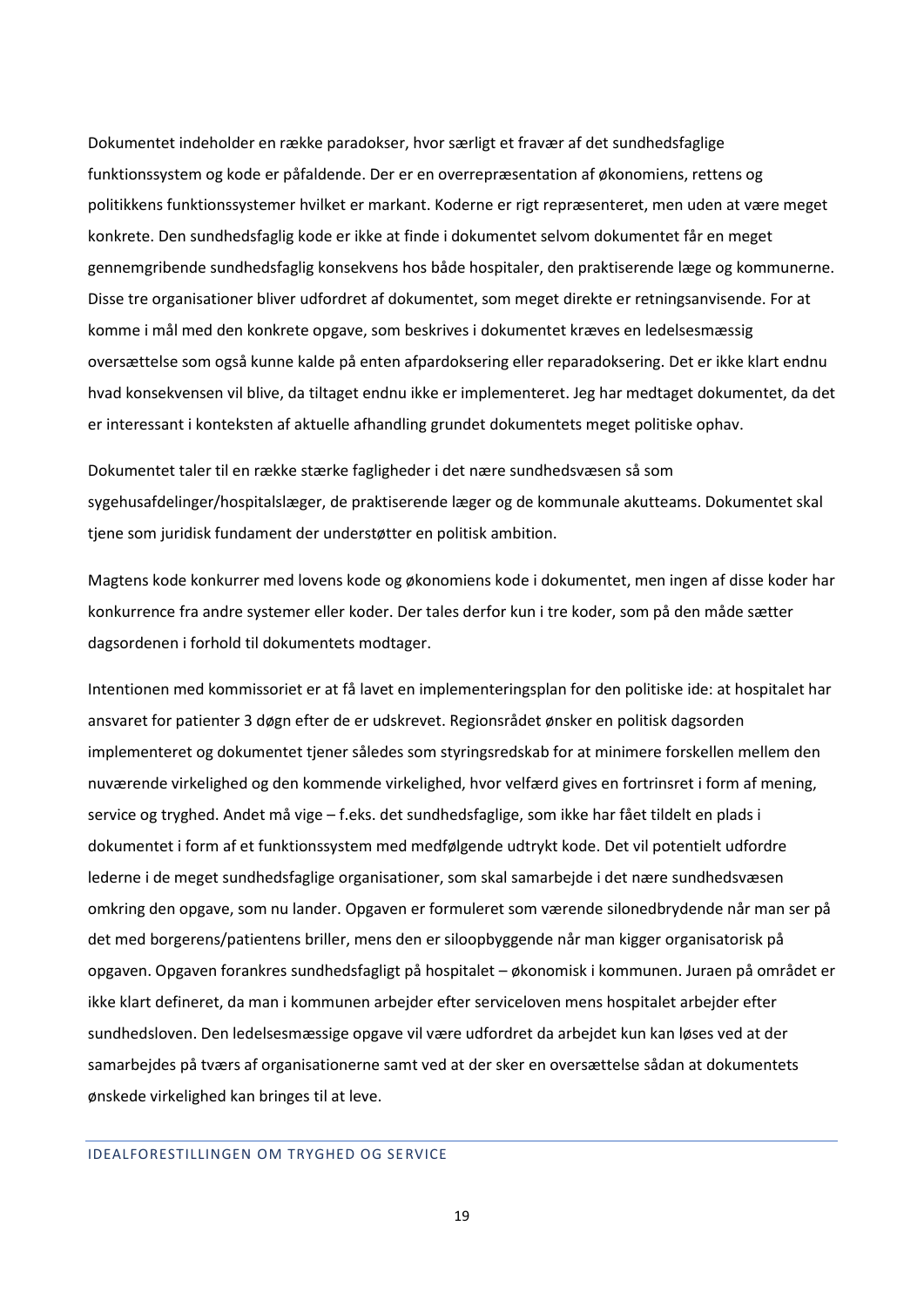#### **Dokument 3 (Bilag 3; i alt 18 sider):** " Praksisplan for almen praksis 2021"

" Praksisplan for almen praksis 2021" er ikke et endeligt dokument, men et udspil til kommentering. Det er et dokument med mange koder. Det politiske funktionssystem og embedsværkets funktionssystem er de to funktionssystemer der i overvejende grad kommunikerer med koderne i dokumentet.

Magt kommunikeres af det politiske funktionssystem i form af magt der ønsker at ændre den aktuelle tilstand til noget der af borgeren skulle opleves som en forbedring og dermed "velfærd". Det kommunikeres løbende gennem hele dokumentet. Temaet er service og værdi for borgeren *"... behandlingen sker på en måde, så den giver størst mulig værdi for borgeren*" (Bilag 3, side 2); "*At det er let og hurtigt for borgeren i regionen at få kontakt til og behandling i almen praksis*" (Bilag 3, side 3). Det politiske funktionssystem er således gennemgående i dette dokument.

Det økonomiske funktionssystem og økonomiens kode rammesætter de praktiserende lægers rolle i det nære sundhedsvæsen: *"De praktiserende læger er selvstændige erhvervsdrivende, der arbejder efter overenskomst med det offentlige. Indkomsten i almen praksis er overvejede aktivitetsbestemt (på baggrund af antal leverede overenskomstydelser). Aftalesystemet understøtter dermed, at almen praksis leverer mange almenmedicinske ydelser..."* (Bilag 3, side 4)

"*I praksisplanen defineres rammen for de opgaver, som ønskes løst af almen praksis inden for regionen. Den konkrete udmøntning af denne ramme forudsætter, at der indgås aftaler med de praktiserende læger, hvor implementering og ressourcer aftales*" (Bilag 3, side 5).

Rettens kode viser sig i form af "Sundhedsloven" og begrebet "overenskomsten" (Bilag 3, side 6), hvor der laves en klar rammesætning for hvad der forventes af samarbejdet i det nære sundhedsvæsen med disse koder. Det anføres også at "*Almen praksis er selvstændige erhvervsdrivende og afgør, hvordan de hver især.*.." (Bilag 3, side 9) – det er økonomiens kode der fortsat taler.

I slutningen af dokumentet får sundhedens funktionssystem plads og der fremføres "*kvalitet i behandlingen*", "*kvalitetsudviklingsarbejde i almen praksis*" og "*viden*" (Bilag 3, side 14).

Dokumentet sætter rammen for forventningen til samarbejdet mellem almen praksis og det øvrige nære sundhedsvæsen. Der er mange koder i spil i dokumentet og de taler i flere retninger, hvilket giver interessante paradokser:

*Liberalt erhverv vs. Styret offentlig ydelse*

*Styring vs. fri udvikling*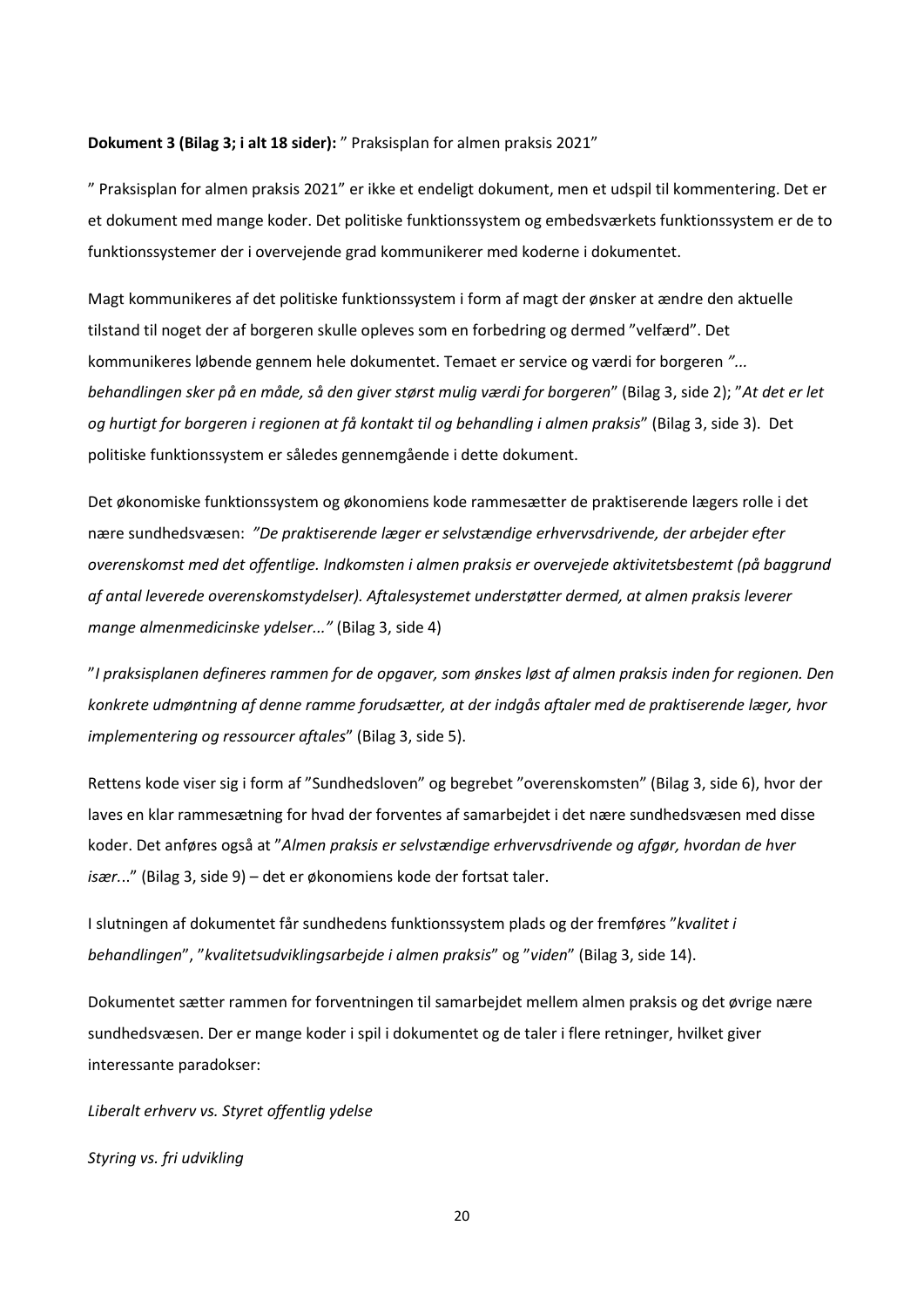#### *Faglighed vs. velfærd.*

Der er et ønske om at bringe større grad af service, tilgængelighed, tryghed og dermed velfærd ind i tænkningen omkring almen praksis, som definitorisk er selvopfattet som et liberalt erhverv i et offentligt sundhedsvæsen. Dokumentet skal rammesætte de praktiserende lægers arbejde i det nære sundhedsvæsen sådan at de praktiserende læger knyttes tættere sammen med de øvrige "ikke liberale" organisationer. Denne rammesætning laves af det politiske funktionssystem med et ønske om at frembringe en mere smidig tværgående samarbejdsform, men redskabet der faciliterer silonedbrydningen, er økonomiens og rettens funktionssystemer. Der opstår paradoksalt nok nye siloer på den måde, da økonomi og jura virker afgrænsende idet man forankrer opgaver juridisk og økonomisk. Det betyder at andre ikke tales ind i opgaverne og på den vis reduceres samarbejdsmulighederne. Dokumentet åbner således op for større kompleksitet som lederne skal forholde sig til, da formalia fortsat ikke understøtter samarbejde på tværs mellem kommune, region og de praktiserende læger.

#### <span id="page-21-0"></span>IDEALFORESTILLINGEN OM DET NÆRE SUNDHEDSVÆSEN

**Dokument 4 (Bilag 4, i alt 27 sider)**: " Alle skal med – Region hovedstadens arbejde med det nære og sammenhængende sundhedsvæsen".

Dokument 4 er et meget centralt dokument i opbygningen af det borgernære sundhedstilbud. Dokumentet danner et solidt udgangspunkt for Region Hovedstadens visionsarbejde med de forskellige organisationer i det nære sundhedsvæsen. Dokumentet er produktet af en regional beslutning, som *Center for Sundhed* har konkretiseret i dokumentet.

Dokumentet slår regionens målsætning fast på side 2 *" Region Hovedstaden har et overordnet mål om at skabe værdi for patienten og samtidig levere mest mulig sundhed for pengene*" (Bilag 4, side 2).

*Det politiske funktionssystem* er gennemgående, da dokumentet er slutproduktet af det politiske niveaus arbejde med visionen for det nære sundhedsvæsen i regionhovedstaden. Dokumentet sætter retning for det øvrige strategiarbejde og angiver at organisationen skal styres i en ny retning jf: *" Region Hovedstaden har et overordnet mål om at skabe værdi for patienten og samtidig levere mest mulig sundhed for pengene"* (Bilag 4, side 2).

*Det økonomiske funktionssystem* er i store dele af dokumentet fraværende som rammesætter indtil i slutningen af dokumentet. "*Mål 6: Investeringer i det nære sundhedsvæsen, herunder i ledelse, kapacitet og implementeringskraft*" (bilag 4, side 23). Økonomien sættes ikke i spil som rammesætter eller begrænser, men som mulighed og potentiale jf. "*Værdibaseret sundhed og rammestyring er grundlag for omstilling*"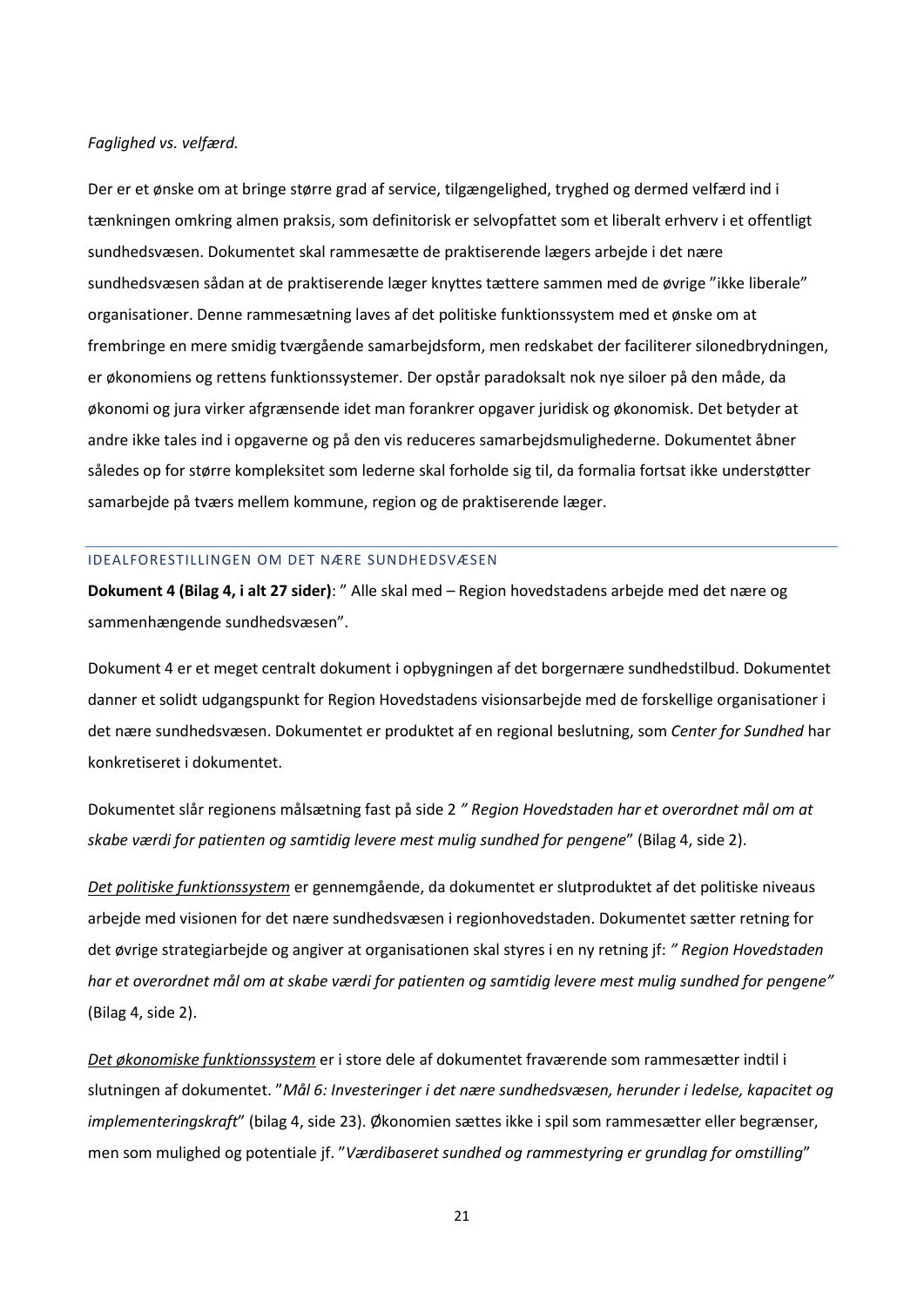(Bilag 4, side 23). Der er ikke konkrete anvisninger i dokumentet på hvorledes man ønsker potentialerne realiseret eller hvorledes begrebet økonomi skal forvaltes. Det fremgår ikke af dokumentet at der er økonomiske grænser selvom der nødvendigvis må være dette. Det må også være en kendt præmis for afsenderne af dokumentet. Nu hvor der ikke sættes økonomiske grænser tillades en potentialiserende diskurs, hvor fremtiden har flere horisonter som vi styrer efter, hvilket ifølge Åkerstrøm Andersen er et vilkår, hvor den moderne organisation ikke lader sig begrænse - dvs. *" Organisationerne forventes hele tiden at konfrontere sig selv med en refleksion om, hvorvidt en given handling, ydelse eller procedure kunne gøres anderledes – kunne gentænkes. De saglige præmisser for at lede opløses dermed"* (Niels Åkerstrøm Andersen, Udkast til en præmisløs velfærdsledelsesfilosofi, 2014). Man undgår bevidst at lægge sig fast på den konkrete løsning, da der kan opstå en endnu bedre løsning i løbet af udviklings- eller implementeringsprocessen. Denne tilgang er ledelsesmæssigt udfordrende, da konkrete svar til medarbejdere og samarbejdspartnere er sværere at give – til gengæld åbnes et mulighedsrum, hvor man som leder får adgang til flere løsninger på eventuelle uforudsete udfordringer som måtte opstå.

*Omsorgens funktionssystem* kommer løbende til udtryk igennem dokumentet, hvor mennesket sættes i centrum: "*Et menneskeligt sundhedsvæsen, hvor borgere og patienter oplever et mere nært og sammenhængende sundhedsvæsen*" (Bilag 4, side 2). Der tales bort fra et ensidigt klinisk, fagligt samt driftsorienteret sundhedsvæsen og ind i et menneskeligt og tryghedsorienteret paradigme, hvor der tages afsæt i begrebet "behov", som i sagens natur er varierende mellem personer og livssituationer. Dette åbner op for en række paradokser der kommer til udtryk i dokumentet:

- 1. Er der økonomi til at forsørge alles behov? og hvorledes håndteres denne økonomiske udfordring når nu finansieringen af sundhed ikke er behovsstyret, men aftale baseret og politisk bestemt.
- 2. Der vil være behov som sundhedsfagligt ikke giver mening. Det betyder at det nære sundhedsvæsen skal være behovsorienteret. Der vil også være borgere der har et sundhedsfagligt behov, men som ikke selv har erkendt dette behov. Hvad betyder det for begrebet "lighed"?
- 3. Hvis man er god til at gøre opmærksom på sine behov som person eller gruppe så får man mere sundhed end andre – hvorledes hænger det sammen med begrebet lighed i sundhed? Dokument 1 (Bilag 1) giver stemme til +60-årige i en kommune, men kommer det til at være på bekostning af andre?

*Retssystemets kode* er velrepræsenteret idet begrebet lighed i sundhed har megen plads i dokumentet og behandling/tiltag er aftaleforankret jf: "*Samordningsudvalgene har bl.a arbejdet med signaturprojekter under Sundhedsaftalen, fx IV-hjemmebehandling, aftale om kommunale akutfunktioner*," (Bilag 4, side 3).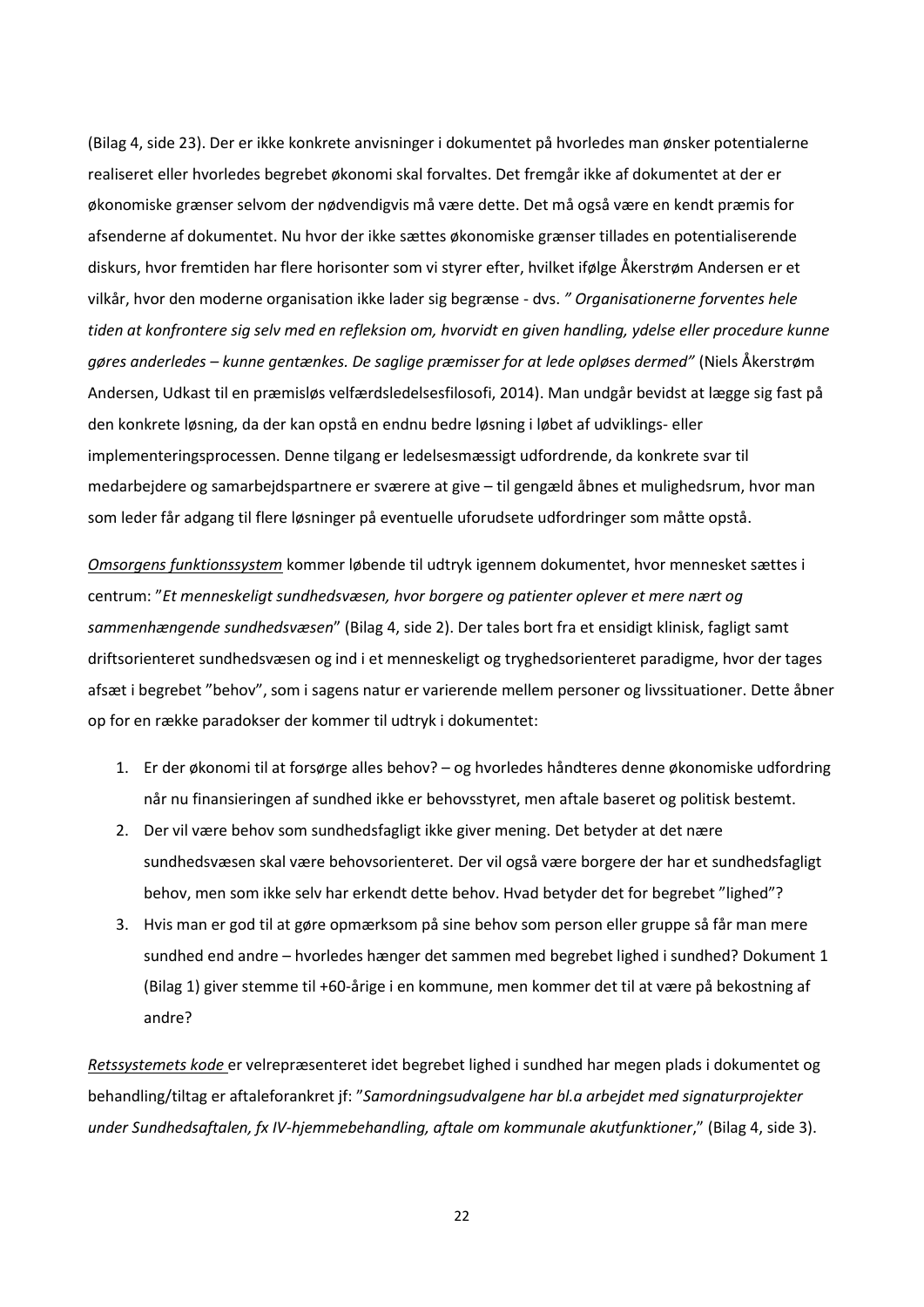Lighed i sundhed har altid været sikret i det danske sundhedsvæsen og det har også en plads i dette dokument "*Mål 3: Lighed i sundhed og høj kvalitet i behandlingstilbud for alle*". Retssystemet sikrer at det basale aftalegrundlag er på plads. Dokumentet bygges op om en politisk vision som udtrykker et ønske om at ændre en tidligere lagt kurs for det nære sundhedsvæsen til en ny kurs, hvor der ønskes en indsats på tværs – det er i den ændring af jura og konkrete samarbejdsaftaler danner fundament.

*Sundhedssystemet taler med den sundhedsfaglige kode* i dokumentet og er bredt repræsenteret i hele dokumentet, men på en ukonkret måde og særligt mangler begrebet "høj faglig kvalitet" at blive klart defineret, da det bruges i en del sammenhænge, hvor jeg som sundhedsfaglig ekspert reelt er i tvivl om der tales om faglighed eller services - særligt når faglighed i italesættes på følgende måde: "*Regionen har stærke kompetencer, når det gælder at arbejde datadrevet, evidensbaseret og med høj faglig kvalitet.*"(Bilag 4, side 21). Her sondres der konkret i teksten mellem evidens/data og høj faglig kvalitet. I det sundhedsfaglige paradigme bygger høj faglig kvalitet netop på evidens og dermed data for om en behandling eller intervention giver sundhedsfaglig mening, hvilket er synonym med faglig kvalitet. Der opstår derfor et paradoks, hvor man som sundhedsfaglig person bliver i tvivl om hvilken faglighed der reelt er tale om. Omhandler dokumentet en anden faglighed end det sundhedsfaglige og i givet fald hvilken? Faglighed står som åbent begreb.

*Det pædagogiske system* taler i dannelseskoder om kompetenceløft hos patienter, hvor regionen skal være primus motor ved følgende: "*Hospitalerne skal arbejde både med kompetencer hos sundhedsprofessionelle og hos patienten, når patienten skal tage mere aktiv del i behandlingen*." (Bilag 4, side 21). Dette fremføres under afsnittet *"Nye kompetencer og patientinddragelse"*. For at der kan forlanges et større ejerskab og involvering hos borgeren kræves det at borgeren og det nære sundhedsvæsen har relevante kompetencer, hvilket kræver en uddannelses indsats og derfor tales der også i undervisningens og uddannelsens koder. Disse koder er sideordnet med dokumentets øvrige koder. Uddannelse af alle parter i det nære sundhedsvæsen er på mange måder en forudsætning for at dokumentets intention kan gennemføres, da intentionen kræver noget "nyt" af alle parter og dermed andre kompetencer der ikke blot opstår af sig selv. Der er ikke en konkretisering af hvordan pædagogikkens system skal udfolde sig. Der er på samme måde, som ved faglighedens kode, ikke nogen der kan tage patent på dette – herved lades dannelsens kode stående åbent for input og aktørerne i det nære sundhedsvæsen får mulighed for at byde ind på denne opgave og give den mening. Det er ikke givet på forhånd hvilke kompetencer dette kalder på, hvilket giver et ledelsesmæssigt mulighedsrum, som kan benyttes.

Dokumentet indeholder en stor kompleksitet grundet de mange funktionssystemer. Dokumentet er ukonkret og fyldt med paradokser. Det lægger op til at være silonedbrydende, men henviser til aftaler der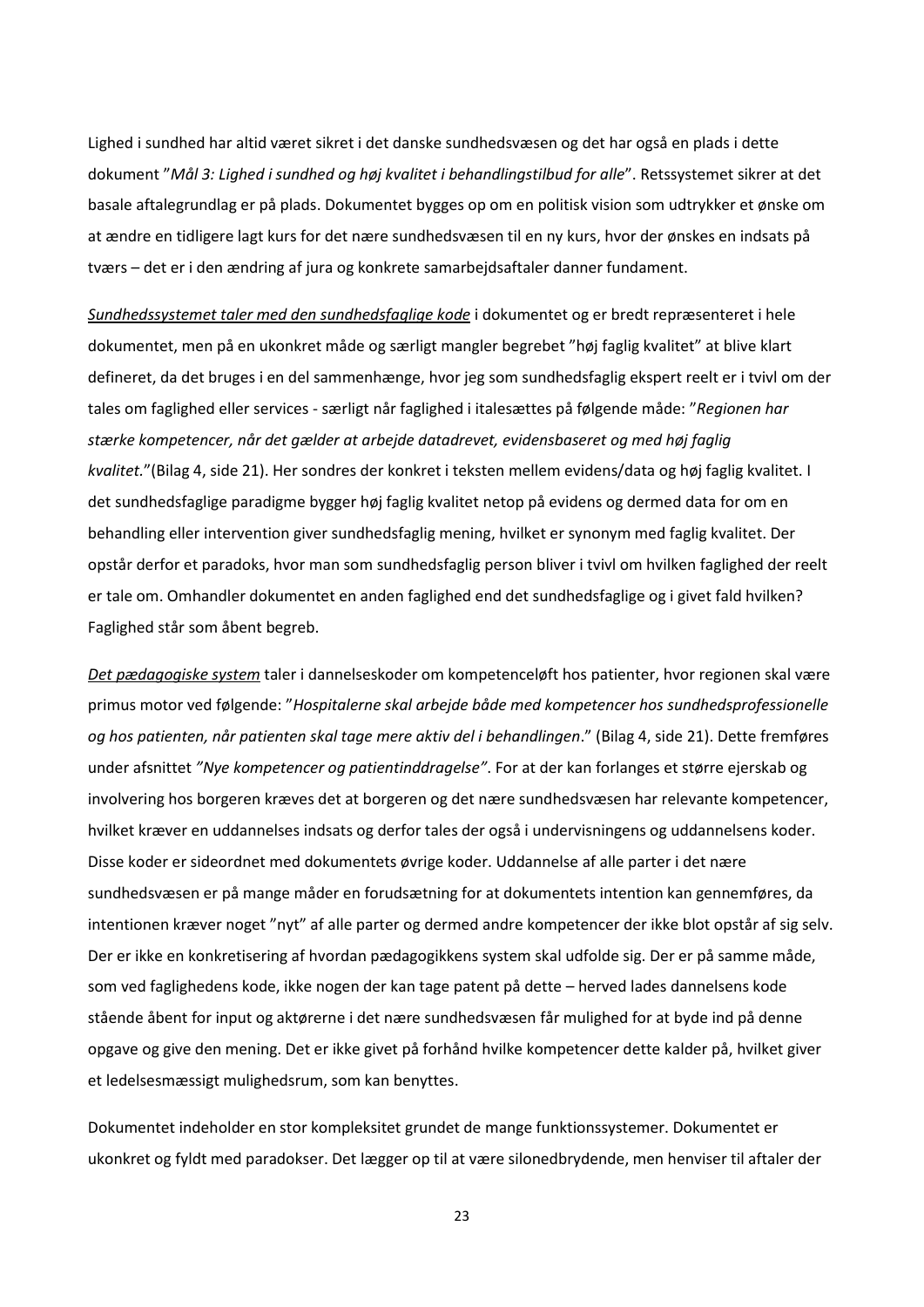er siloopbyggende – kommunalt arbejdes efter "serviceloven" og regionalt efter "sundhedsloven". Disse love giver forskellige muligheder og begrænsninger i de forskellige sektorer og hermed bibeholdes siloerne og det tværgående umuliggøres. Der ønskes nye behandlingsmåder, men uden "ny økonomi". Der ønskes lighed i sundhed samtidig med at man vægter "hvad der giver mening for den enkelte" og dermed stilles der krav til den enkelt om at kunne organisere sig i grupper (patientorganisationer) eller at den enkelte kan give udtryk for egne behov på en klar måde hos rette instanser. Den dynamik taler bort fra begrebet "lighed" idet nogle borgere ikke har en interesseorganisation bag sig eller mangler evnen til at rammesætte egne behov.

Der tales om faglighed, men uden at det konkretiseres og derfor kan faglighed betyde noget forskelligt afhængigt af om man er borger, kommunal ansat, embedsværk eller ansat på et hospital. Hvis faglighed opfattes som værende en kerneværdi giver den manglende definition af begrebet alle interessenter mulighed for at se sig ind i fagligheden med, hver sin faglighed. På den måde tilbyder dokumentet en betydelig frihed for interessenterne, men det fratager også afsenderen muligheden for at sætte en faglig retning.

At dokumentet ikke præcist er definerende omkring, hvad de enkelte koder kommunikerer giver organisationens ledere mulighed for definerer netop deres bud på hvorledes den økonomiske ramme sættes, hvorledes opfattes "faglighed" hos os, hvorledes ønsker vi at bedrive sundhedspædagogik og kompetenceudvikling. Dokumentet tilbyder således et frit ledelsesrum, men samtidig stilles der krav om at den enkelte leder udfylder dette rum med hvad der i organisationen og netværket giver mening for borger og patient samt medarbejder.

Dokumentet er et styringsredskab der sætter en værdipolitisk retning mod det værdibaserede sundhedsbegreb og bevæger organisationerne væk et NPM-paradigme hen mod NPG-blik på forvaltning og eksekvering af opgaver.

# <span id="page-24-0"></span>IDEALFORESTILLINGEN OM SAMMENHÆNG PÅ TVÆRS

*Dokument 5* **(Bilag 5; i alt 9 sider)**: "Samarbejdsaftale om kommunale akutfunktioner i Region Hovedstaden."

Dokument 5 er en samarbejdsaftale, hvor silotænkning skal minimeres og ikke optræder som en barriere for forløbene. Det anføres under punktet "*Formålet med nærværende samarbejdsaftale er at sikre høj kvalitet, patientsikkerhed og sammenhæng i forløb for borgere i den kommunale akutfunktion i hjemmesygeplejen (…). Dette via et velfungerende samarbejde mellem hospitaler, Region Hovedstadens*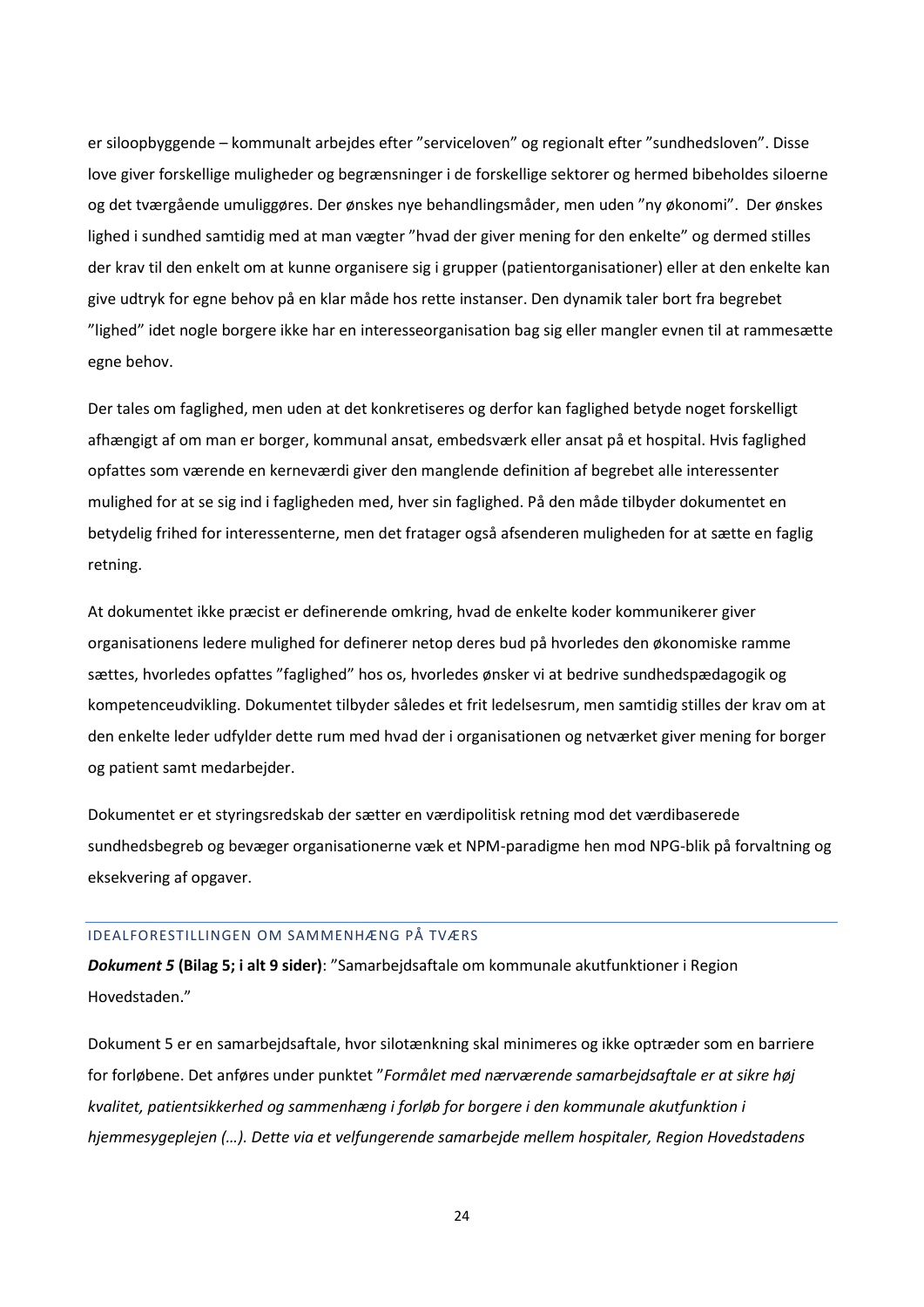*Akutberedskab (herefter 1813), almen praksis og de kommunale akutfunktioner*" (Bilag 5, side 3). Dokumentet er præget af: Rettens funktionssystem. Der kommunikeres med koder relateret til dette funktionssystemer.

Der er løbende gennem hele dokumentet redegjort for, hvem der retsligt har hvilke opgaver som følge af de enkelte organisationers bureaukratiske placering i forhold til hinanden. Disse ansvarsfordelinger er meget skematisk angivet gennem dokumentet "*2.1 Henvisninger og visitation*", "*2.2 Det lægefaglige behandlingsansvar*", "*2.3 Delegation*" (Bilag 5, side 5) og så fremdeles. Afslutningsvist anføres punkt 3.3 "*Tvist*", hvor der anføres, hvorledes en uenighed løses.

Dokumentet er på sin vis meget klart, da det ikke er præget af betydende polyfone koder – der er et funktionssystem i spil. Funktionssystemet kommunikerer i et klart juridisk sprog, hvor aftaler listes op. Paradokset er dog at der kommunikeres samarbejde på en sådan måde at det fremstår meget bureaukratisk og regelbundet, hvor regler og forordninger samt delegeringer kommer til at stå i vejen for samarbejdet og den silonedbrydende intention. Der kommanderes silonedbrydning på en siloopbyggende måde. Der er et absolut fravær af det sundhedsfaglige funktionssystem som kunne tale faglighedens kode og være stemmen der advokerede for om der var faglig mening i samarbejdet samt være faciliterende med hensyn til at nedbryde siloer og skabe tværgående forløb.

Medarbejderne i det nære sundhedsvæsen beskrives som samarbejdes- og sparringspartnere: *"Medarbejderne i de kommunale akutfunktioner er samarbejds- og sparringspartnere for de behandlingsansvarlige læger (praktiserende læger, 1813-læger og hospitalslæger) og det kommunale plejepersonale i fx hjemmesygeplejen, hjemmeplejen, plejecentre og botilbud."* (Bilag 5, side 4), men dokumentet er en kontraktliggørelse af relationerne. Relationerne forankres i en juridisk funderet aftale eller en defineret opgave på baggrund af en organisatorisk afgrænsning. I den ramme forlanger dokumentet at aktørerne arbejder på tværs og på uformel vis agerer "s*parringspartnere*" (Bilag 5, side 4), hvilket står i en kontrast det meget kontrakttunge dokument.

Dokumentet må opfattes som en styrringsteknologi der ved hjælp af rettens funktionssystem beordre gnidningsløst samarbejde på tværs af siloer.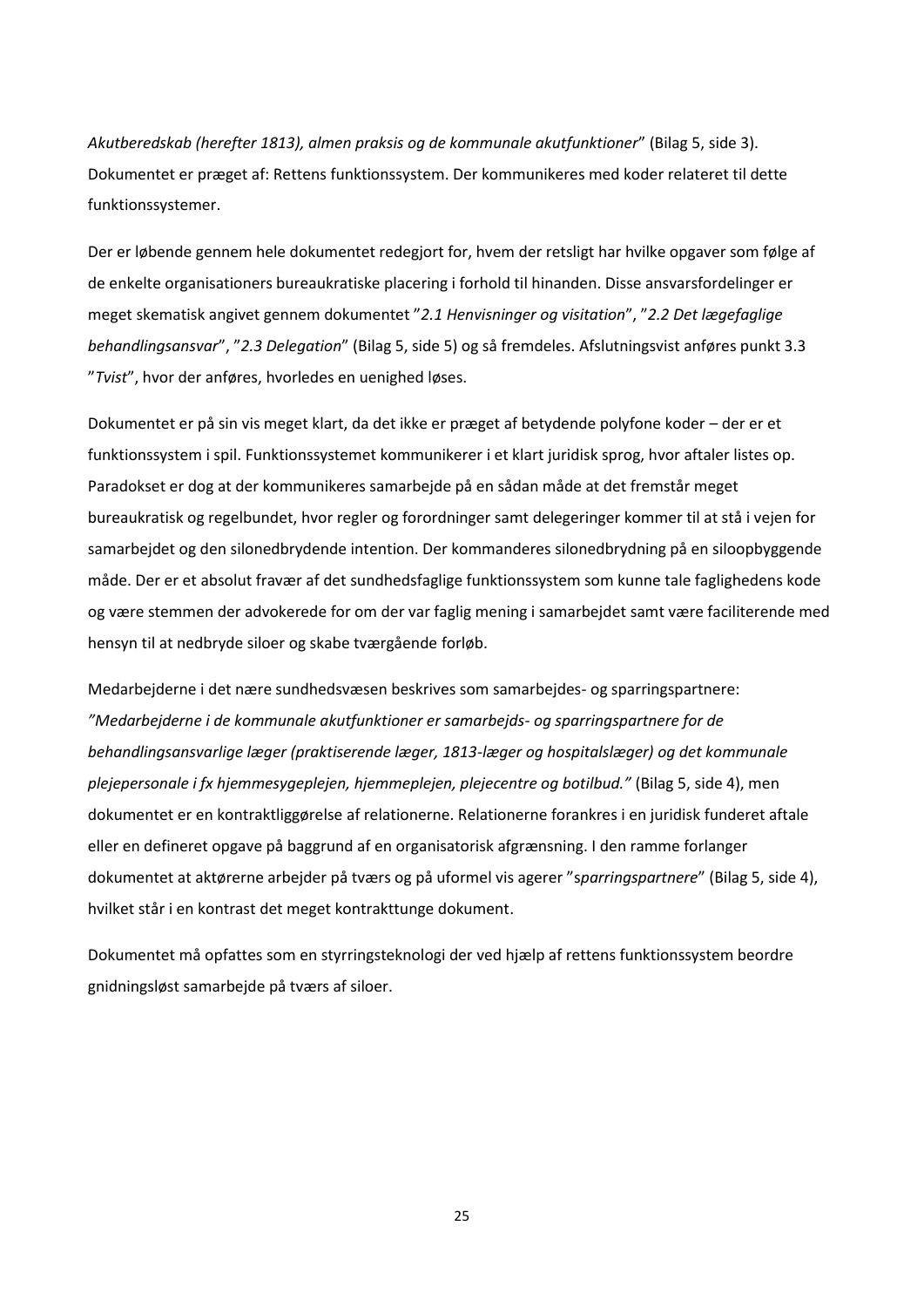# <span id="page-26-0"></span>DELKONKLUSION EFTER GENNEMGANG AF DE 5 DOKUMENTER.

Jeg har analyseret de fem forskellige idealforestillinger om et nært og sammenhængende sundhedsvæsen for dominerende funktionssystemer og korresponderende koder med en opmærksomhed på paradokser, som måtte være indlejret i dokumenterne.

Dokumenterne har et indbyrdes hierarki således at forstå at nøgle dokumentet er dokument 4 (Bilag 4), som danner fundament for den gennemgribende vision for det fremtidige nære sundhedsvæsen i Region Hovedstaden, hvor man basalt set ønsker to ting indført:

- 1. Værdibaseret ledelse og drift.
- 2. Tværgående og sammenhængende sundhedstilbud for alle.

Dokument 2, 3 og 5 (Bilag 2, 3 og 5) står på skuldrene af dokument 4. Dokument 1 er at opfatte som et politisk indspil fra en interesseorganisation og er på den måde interessant, da det giver udtryk for en borgergruppes syn på behov, ansvar og samarbejde i det nære sundhedsvæsen.

Dokumenterne er overordnet set ukonkrete i deres beskrivelse af hvordan problemstillinger ønskes løst – ofte indeholder dokumenterne paradokser, som kalder på ledelsesmæssig stillingtagen for at dokumenterne bringes i spil i dagligdagen. At dokumenterne ikke er meget præcise i hvorledes en løsning skal eksekveres efterlader rum til fortolkning, hvilket kan omsættes til et friere ledelsesrum.

Både funktionssystemer og paradokser kan med fordel anvendes strategisk og her bliver oversættelse af funktionssystemernes koder interessante hvilket undersøge i de semistrukturerede interviews.

Ved at sammenholde dokumentanalyse og analyse af de indsamlede interviews vil jeg belyse min problemformulering. I det kommende afsnit vil jeg holde fokus på henholdsvis gennemgående og udeladte funktionssystemer på tværs af dokumentanalysen. Det er interessant fordi dokumenterne er meget ens i udformning, hvilket formentligt skyldes at de er skrevet, som led i en strategisk kommunikation. Dokumenterne er dog alle skrevet med en intention om værdi for borgeren/patienten og med et ønske om silonedbrydning med henblik på tværgående samarbejde. Dette kunne med fordel aktivere en relationel tilgang til problemstillingen, hvilket hverken det politiske funktionssystem eller rettens kode er særligt velegnet til. Det er dog disse to koder: magt og ret der er gennemgående.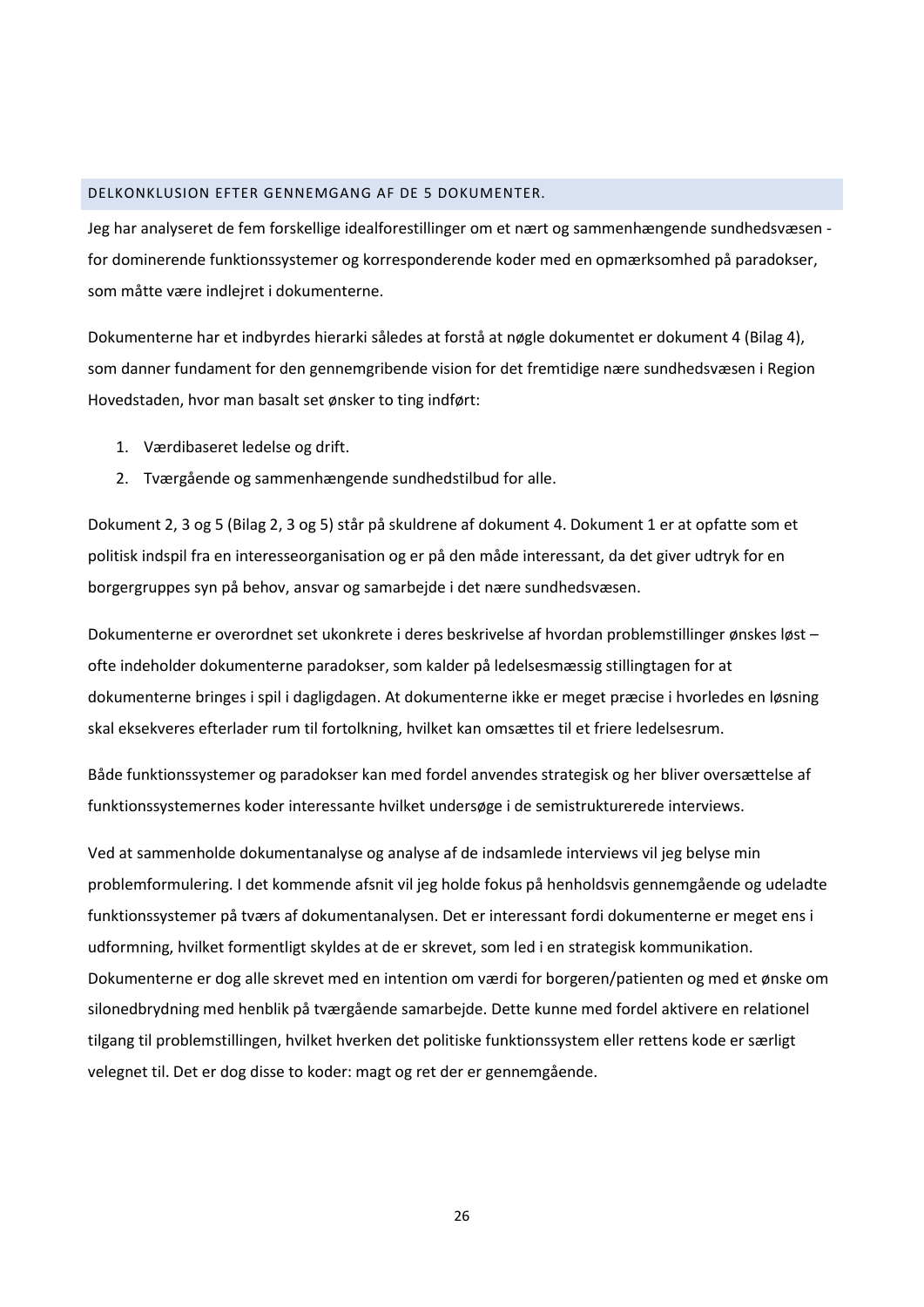# <span id="page-27-0"></span>GEMMEMGÅENDE- OG UDELADTE- FUNKTIONSSYTEMER.

På tværs af de fem dokumenter er der to funktionssystemer som er bredt repræsenteret og dermed kan opfattes som værende gennemgående.

*Det politiske funktionssystem*, kommer til udtryk i dokument 1, 2, 3 og 4 (Bilag 1-3 og 4). Dette funktionssystem har koden: *Magt* som søger at skabe *velfærd*.

Begrebet velfærd skrives ind i dokumenterne som: meningsdannelse for borger/patient, service og tryghed. Disse ting bliver delprodukter af hvad der produceres i det nære sundhedsvæsen. Der er en fælles anvendelse af det politiske funktionssystem på tværs af dokumenterne uanset om det drejer sig om en interesseorganisation (dokument 1: "Allerød seniorråd") eller det drejer sig om regionens overgribende strategi dokument (dokument 4:" Alle skal med – Region hovedstadens arbejde med det nære og sammenhængende sundhedsvæsen"). Fælles for dokumenterne er at de alle er ukonkrete i deres tilgang til, hvordan den øgede/bedre velfærd skal være udført. Der er ikke konkrete anvisninger på hvad der ligger i begreber som "værdi" eller "mening". Der udstikkes en retning som forventes fulgt af de politisk ledede organisationer når de arbejder ud i det det nære sundhedsvæsen. Den enkelte organisation må selv konkretisere begreberne "værdi" og "mening" og der gives ikke bud på hvorledes denne konkretisering skal ske. Konkretiseringen kan ske lokalt i den enkelte organisation eller i et samspil med de andre aktører i det nære sundhedsvæsen – evt. ved inddragelse af patienterne. Denne løse kobling åbner op for muligheder, men giver ikke svar. Modtageren af dokumentet efterlades derfor med opgaven at berige begreberne med indhold.

Der er mulighed for at begrebet "tryghed", "mening", "værdi" opfattes forskelligt afhængigt af om man er embedsmand i regionen, borger i en kommune eller sundhedsfagligt personale på et hospital. På trods af kodesammenfald kan der være forskellighed i afkodningen, da ingen af dokumenterne beskriver de anvendte begreber mere konkret.

*Rettens funktionssystem* udtrykker sig i dokument 2, 4, og 5 (Bilag 2, 4-5). Der tales her i en enslydende kode svt. lov/ret og lighed. Disse ting kommunikeres meget sammenligneligt og uafhængigt af dokumenterne, hvor der fremdrages eksempler på bindende aftaler og jura. Funktionssystemet bruges til at understøtte det politiske funktionssystem således at der dannes et fundament for de politiske intentioner.

Dokument 2, 4, og 5 er alle af orienterende karakter og afsendt fra centrale politiske hold eller centrale organisationer med en hensigt om at styrer de øvrige aktører i det nære sundhedsvæsen i én bestemt retning. Der er indtryk af en klar intention om at sikre værdi for borgeren/patienten samt at nedbryde siloer og fremme konceptet med at tænke tværgående uafhængigt af om borgeren/patienten er hjemme,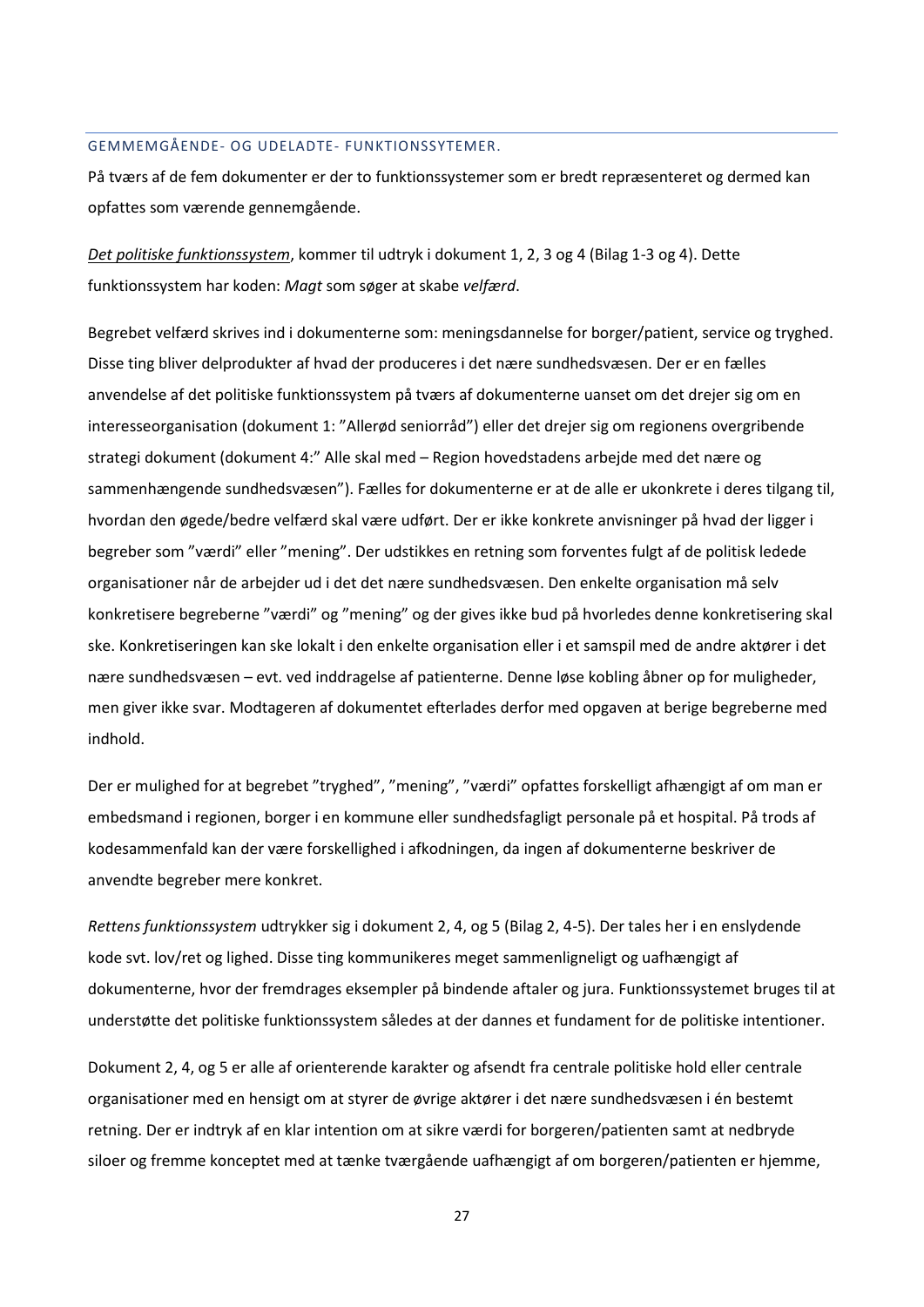på hospitalet eller på en kommunal døgnplads. Rettens kode er klar, da der henvises til enten indgåede aftaler eller beslutninger der for organisationerne er bindende. Koden giver derfor ikke plads til fortolkning, hverken hos afsender eller modtager.

De tre dokumenter udmærker sig ved at have en klar styringsintention og rettens funktionssystem bruges til at mindske forskellen mellem aktuelle praksis og den ønskede praksis. Rettens funktionssystem understøtter det politiske funktionssystem sådan at rettens kode hjælper med at få eksekveret den ønskede politiske beslutning.

Dokumenterne er ukonkrete med hensyn til, hvorledes de enkelte organisationer i det nære sundhedsvæsen skal nå frem til den ønskede måde at arbejde på, men er klare på selv budskabet at det skal ske ved at sikre silonedbrydning og tværgående forløb med samarbejde på tværs. Disse tre ting skrives frem i dokumenterne og "beordres" udført ved hjælp af rettens funktionssystem, hvilket fremstår paradoksalt når det læses ind i en almindelig virkelighed, hvor der er en rækker konkrete forhindring der bevirker at intentionen er svær – eller umulig - at fører ud i livet.

På tværs af de fem dokumenter er der nogle funktionssystemer der ikke er repræsenteret eller givet meget lidt plads, hvilket i sig selv har en pointe både med hensyn til hvad der gives signifikans og hvilken konsekvens dette måtte have. Politik, jura og økonomi gives signifikans – mens der ønskes mening og værdi.

*Kærlighedens system* kommunikerer i koden elsket/ikke elsket. Det *pædagogiske funktionssystem* der bruger koderne bedre/dårligere er ikke bragt i spil. *Omsorgens funktionssystem* der kommunikerer i koderne hjælp/ikke hjælp er fraværende. Samtidig ønskes "mening", "værdi", "lighed" og samarbejde på tværs af siloer.

Kærlighedens funktionssystem anvendes i venskaber og familier, hvor relationer er væsentlige. Målbilledet for det nære sundhedsvæsen er at det skal opfattes som én enhed for de involverede organisationer og borgere/patienter, hvor samarbejdsrelationen er smidig og ikke afgrænset – her kunne kærlighedens funktionssystem have spillet en rolle i dokumenterne ved at kommunikerer ønsket om relationer samt tillid på tværs mellem organisationerne. Det tværgående samarbejde kommunikeres via retssystemet, hvor man faciliterer det politiske ønske om tværgående samarbejde ved at pålægge en organisation et juridisk ansvar for opfølgning og behandling i en anden organisation, hvilket blandt andet kommer til udtryk her: *"Kommissorium for arbejdsgruppe om model for behandlingsansvar 72 timer efter hospitalsbehandling samt implementering af ordningen"* (Bilag 2). Her gives en opgave til hospitalet som skal orkestreres sådan at det kan udføres i en anden "silo"(kommunen). Der ønskes et samarbejde på tværs, men vejen derhen går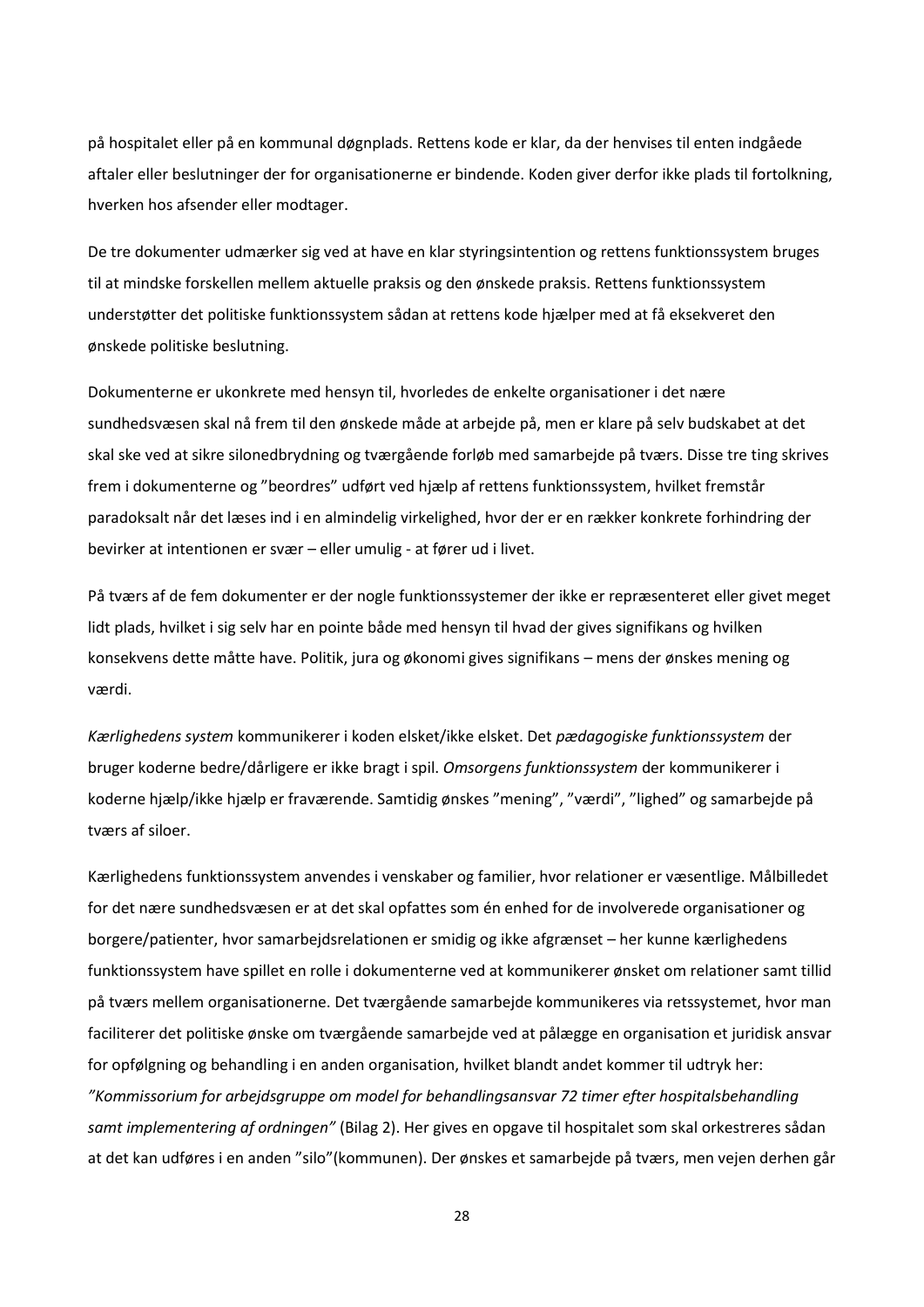ikke via relations dannelse. Organisationerne bringes sammen ved at der laves et politisk indgreb der understøttes med jura, hvorefter det forventes at tillid og relationel koordinering opstår.

Det pædagogiske system har ikke fundet en fremtrædende plads i dokumenterne. Det pædagogiske funktionssystem kunne have en plads i indsatsen overfor borger/patient i form af information om muligheder og pligter i den nye kontekst og tilsvarende for de fagprofessionelle – herunder embedsværket som skal agere i det nære sundhedsvæsen. Det betyder at ændringer og styring af aktørerne i det nære sundhedsvæsen primært sker via det politiske system, hvis medie er magt og koden styret/ikke styret jf (Pors, Samfundets uddifferentiering, 2018). I det omfang det politiske system ikke anvendes som styringsværktøj anvendes rettens funktionssystem, som ved hjælp af lov og ret markerer en ændring fra aktuelle praksis frem mod den ønskede praksis i det nære sundhedsvæsen. Der er et ønske om at skabe mening, men dette gøres udenom det pædagogiske funktionssystem, som vanligt er redskabet til meningsskabelse ved eksempel vis en pædagogisk indsats på et område. Dette område kunne være relateret til de tværgående organisatoriske relationer eller borger/patient relateret.

Det væsentlige er om forløbet opleves ideelt af den enkelte borger/patient og ikke om en KPI opnås eller om en ydelse sker i overensstemmelse med serviceloven eller sundhedsloven. Omsorgens funktionssystem kunne med koden hjælp/ikke hjælp supplere det pædagogiske funktionssystem og kærlighedens funktionssystem. Omsorgens funktionssystem kunne mediere inklusion på to niveauer. Der kunne ske en fagprofessionel inklusion på tværs af siloer og der kunne ske en borger/patient inklusion i det nære sundhedsvæsen.

Med udgangspunkt i borgeren/patienten ville det, i en NPG-kontekst give, mening at anvende de tre nævnte funktionssystemer som gennemgående funktionssystemer i de retningssættende dokumenter, da det kunne understrege ønsket om paradigmeskifte og sætte fokus på hvilke værdier regionen giver prioritet i det endelige målbillede for det nære sundhedsvæsen. Det ville give en kongruens mellem kodevalg og den intention man ønsker at kommunikere. Det kunne samtidig markere et klart skifte fra NPM til NPG. Der ønskes et skifte fra det siloopdelte og økonomistyrrede til noget borgernært og meningsbestemt, men der bruges redskaber der taler ind i en fortsat silo opdelt governance struktur.

Med andre ord: dokumenterne er styringsredskaber der anvender magt og jura til at skabe relation og samarbejde, hvilket giver en række paradokser, da magt og jura ikke er koder, der kan synliggøre og lede på omsorgsfulde, lærende og kærlige relationer.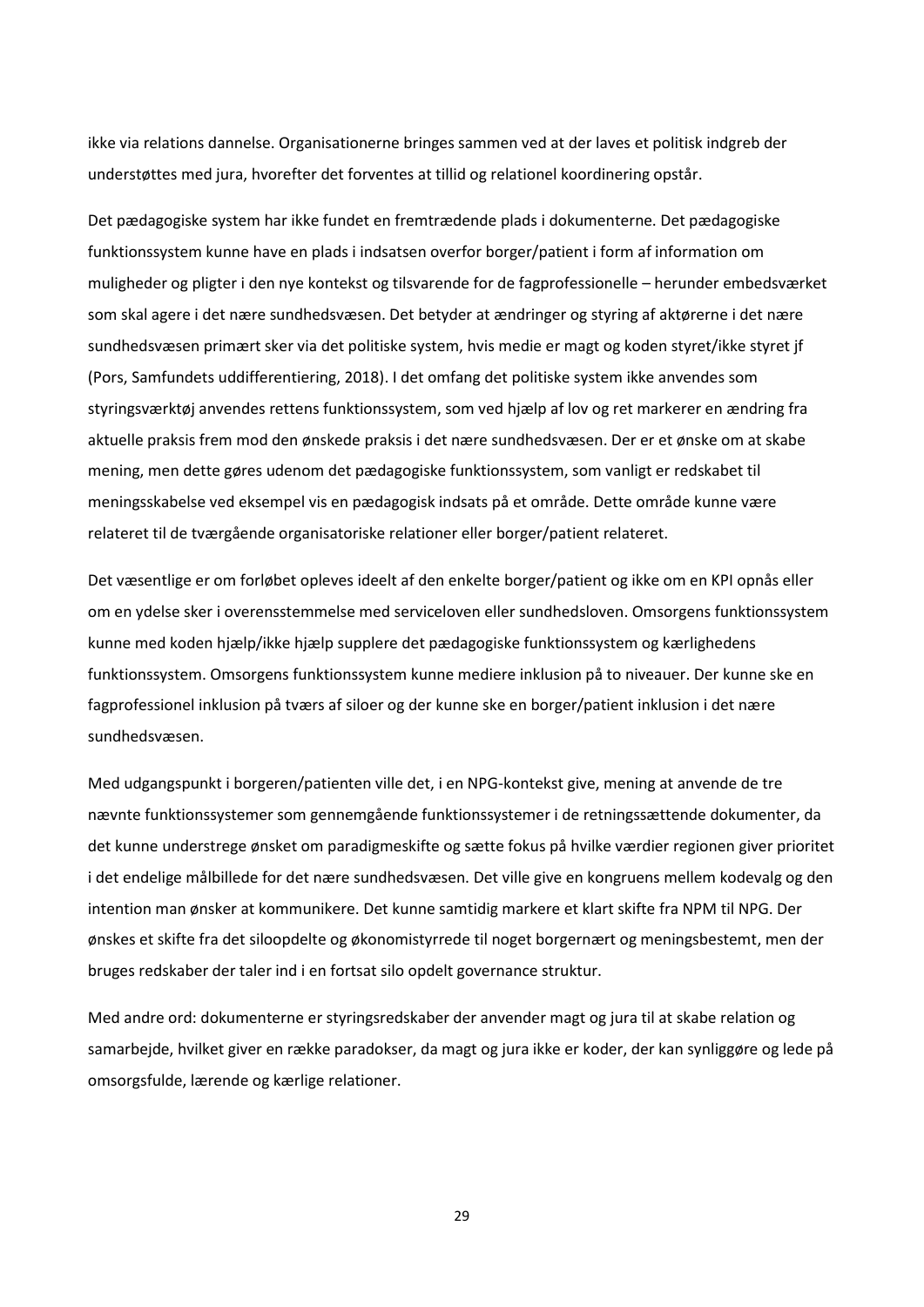#### <span id="page-30-0"></span>DE SKABTE PARADOKSER

I den foreløbige dokumentanalyse har jeg analyseret de enkelte dokumenter, jeg har set på hvilke funktionssystemer og koder der har fået plads i dokumenterne samt hvilke der ikke er givet plads. Brugen af funktionssystemer er med til at forme de paradokser, som er repræsenteret i dokumenterne. Der vil også være en række paradokser, som fremkommer når dokumenterne gøres operationelle i forbindelse med at de anvendes i den daglige ledelsespraksis.

Jeg har valgt at have fokus på tre generelle paradokser som kan genfindes i dokument 2-5 (Bilag 2-5) – disse paradokser vil jeg beskrive i det følgende.

#### FAGLIGHEDS PARADOKS

*Faglighed* konkretiseres ikke ellers udelades det. Det fremstår som et paradoks at der forfattes dokumenter, hvor begrebet faglighed enten er fraværende og dermed antages underforstået eller står som en "tom" betegnelse. Faglighed som begreb opfattes også forskelligt afhængigt af om man er lægmand eller sundhedsprofessionel. Der er derfor rig lejlighed til fortolkning når dokumenterne læses og derved opstår paradokserne.

Alle de valgte dokumenter taler til fagprofessionelle enten sundhedsfaglige eller i centraladministrationen. Dokument 2, 3, 4, og 5 (Bilag 2-5) er skrevet af fagprofessionelle med indsigt i jura, organisationsopbygning, økonomi og de sundhedsfaglige problemstillinger. Dokument nr 1 (Bilag 1) adskiller sig på dette punkt, da det er skrevet af lægmand til de fagprofessionelle enten sundhedsfaglige eller politiske – men intentionen er fortsat et ønske om styring og dokumentet er således et styringsredskab på lige fod med de øvrige dokumenter.

Idet dokumenterne alle kan ses som overlagt kommunikation må fraværet af faglighed eller uklarheden omkring begrebet være af en grund. Fænomenet kan forklares ved at det offentlige kan opfattes som en kommunikationsafsøgende organisation, hvor faglighed og kerneopgave ikke er en entydig størrelse mere jf. følgende citat fra Åkerstørm Andersen og Pors: *"Når der i dag i den offentlige sektor efterlyses et fornyet fokus på kerneopgaven, så er det altså netop, fordi velfærdsorganisationerne for altid har mistet muligheden for at have et entydigt og enkelt forhold til, hvad deres kerneopgave er."* (Pors, Den kommunikationsafsøgende organisation, 2018). Der kan med andre ord være mange fagligheder i spil og de skal alle kunne se sig ind i kerneopgaven, hvorfor denne er løst defineret. Paradokset med faglighedens fravær giver muligheder i stedet for bindinger, men kan også give anledning til uklarheder og frustration. På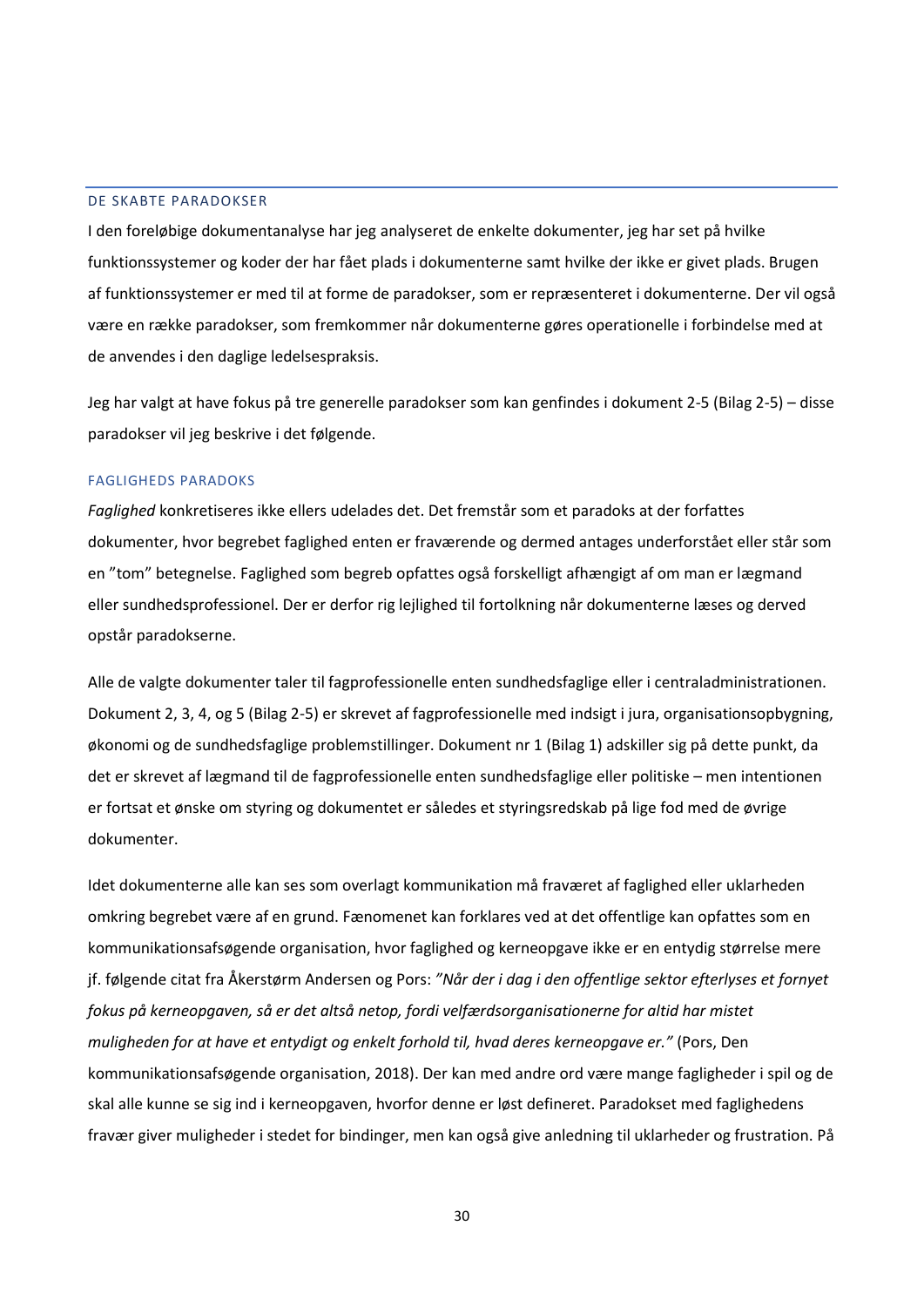den ene side gives mulighed for at mange kan se sig ind i begrebet – på den anden side kommer der en konkurrence om begrebet.

Der kan således placeres forskellig mening i begrebet faglighed afhængigt af hvilken position man indtager. Er man kommunalt ansat sundhedsperson vil faglighed give én mening i forhold til hvis man er hospitalsansat. På samme måde som begrebet faglighed for en proceskonsulent i regionens *Center for Sundhed* vil have en anden mening i den sundhedsfaglige kontekst.

#### JURAENS PARADOKS

I de fire dokumenter (Bilag 2-5) dikteres det tværgående samarbejde af både det juridiske funktionssystem og det økonomiske funktionssystem.

Der skabes et umiddelbart paradoks i dokumenterne, da juraen ikke understøtter tværgående samarbejde, men samtidig diktere samarbejde på tværs. Juraen beskriver lov/ret, men sundhedsvæsnet skal nu styres efter "behov" og, hvad der giver "mening" for den enkelte. Samtidig skal det nære sundhedsvæsen levere "lighed i sundhed". Begrebet mening er ikke konkretiseret og kan på samme vis som begrebet faglighed gives forskelligt indhold afhængigt af om man er kommunalt ansat, patient/borger eller regionalt ansat. Meningsbegrebet er ligesom faglighed, løst koblet. Mening er et flydende begreb, som gøres centralt og gennemgående, hvorfor der kommer et juridisk paradoks idet hverken lovgivning eller aftaler på området understøtter den ønskede udvikling og på den måde efterlades det nære sundhedsvæsen med et juridisk paradoks, da man ikke kan lovgive sig til mening eller behov.

# ØKONOMIENS PARADOKS

*Økonomi* er ikke konkretiseret i dokumenterne, hverken med hensyn til om systemet tilføres penge eller om der sker en refordeling indenfor den allerede fastlagte ramme eller hvorledes økonomi overordnet forstås. Region Hovedstaden angiver i dokument 4, side 2 (Bilag 4) det overordnede mål: *"... har et overordnet mål om at skabe værdi for patienten og samtidig levere mest mulig sundhed for pengene*". Kommuner og regioner har hver deres budget. De praktiserende læger er ydelsesstyret og opfattes som et liberalt erhverv med en offentlig forpligtigelse med hensyn til at levere en række ydelser, som de honoreres for. Økonomien bliver på samme måde som faglighed og mening løst koblet og forbliver ukonkret med hensyn til fordeling og omfang. Der opstår derfor et økonomisk paradoks, hvor begrebet "mening" kan anvendes til at tilfører økonomi til en af aktørerne i det nære sundhedsvæsen, hvilket indbyder til en flydende økonomiforståelse på tværs af sektorer. Dette koncept er for nuværende ikke understøttet af, hverken de organisatoriske hierarkier mellem stat, region og kommune og det er ej heller juridisk knæsat.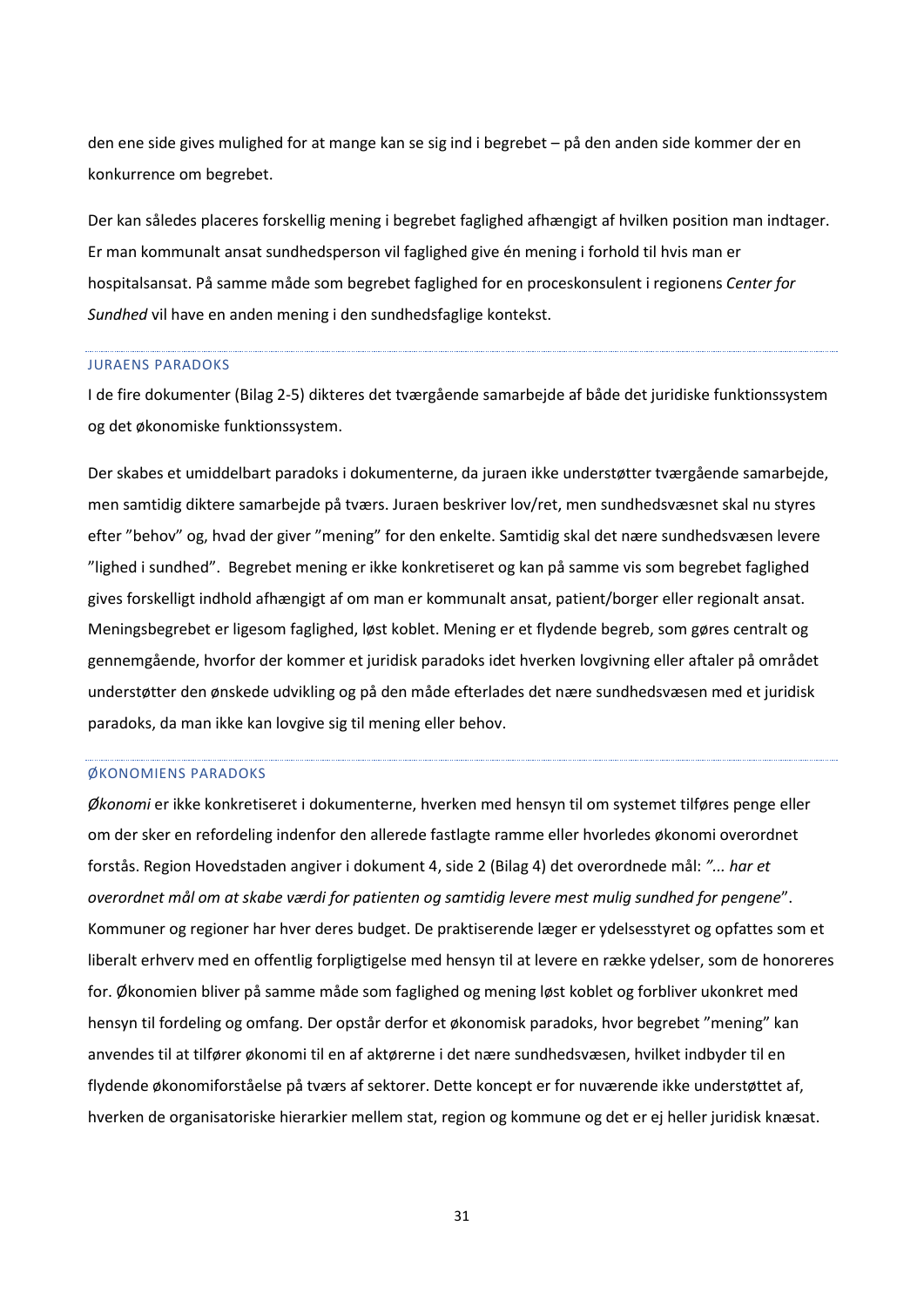Derfor fremstår økonomien som et paradoks i dokumenterne og i det nære sundhedsvæsen, da økonomien i sidste ende er meget afgørende uanset begreber som mening og værdi.

# <span id="page-32-0"></span>DET KALDER PÅ FORTOLKNING.

Paradokserne er skrevet tydeligt frem i de analyserede dokumenter. Fortolkningen af dokumenterne afhænger af den position hvorfra et dokument læses. Hvis man arbejder i en stabsfunktion på akuthospitalet, vil man forstå økonomi, jura og faglighed på en anden måde end hvis man er udekørende sygeplejerske i et kommunalt akuttilbud. Hvorledes paradokserne håndteres -afparadokseres elle reparadokseres jf Rennison (Rennison, 2017) kan ikke læses ud af dokumenterne.

Samlet set kræver dokumenterne en fortolkning for at kunne komme til at leve i organisationerne – det uanset om det drejer sig om dokumentet fra en interesseorganisation eller om det drejer sig om regionens nøgle dokument. Hvorledes dette gribes an i de forskellige organisationer undersøges gennem mine interviews.

#### <span id="page-32-1"></span>ANALYSE AF semistrukturerede interviews

Jeg har gennemgået alle fire interviews og analyseret dem for anvendte funktionssystemer, koder og opståede paradokser. Jeg anvender det samme teoretiske ståsted ved analysen af interviewene som jeg anvendte i forbindelse med analysen af dokumenterne. De fire interviews har en række gennemgående temaer, som viste sig ved den komparative analyse af materialet. Jeg vil i min analyse undersøge disse generelle nedslagspunkter – det betegnes: Nøgletemaer.

#### **Nøgletemaer:**

- 1. Det nære sundhedsvæsen.
- 2. Det politiske paradoks.
- 3. Flere virkeligheder.
- 4. At nedbryde siloer.
- 5. Økonomi som showstopper.
- 6. Borgerens rolle og forventninger.

Jeg vil dykke ned i de enkelte nedslagspunkter i det følgende.

Alle interviewpersonerne er bevidste om at de arbejder i et politiskstyret netværk af forskellige organisationer, samt at der ligger nogle overordnede rammeaftaler for organisationerne. Jeg tager for givet at personerne er bekendt med dokument 2, 3, 4 og 5 (Bilag 2-5) i det disse dokumenter har været cirkuleret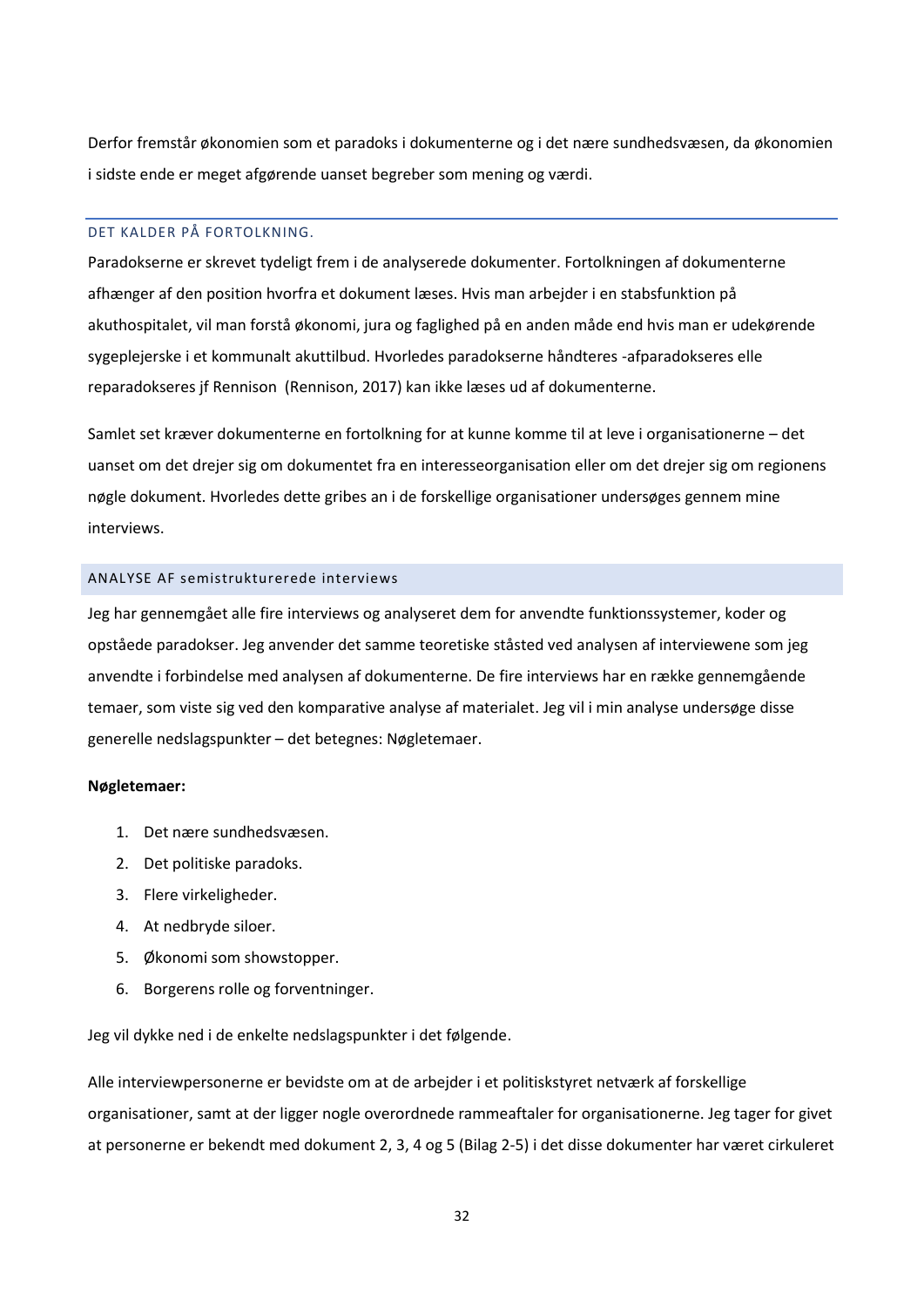i en bred kreds, hvor interviewpersonerne vil være en del af denne kreds enten grundet deres sundhedsfaglige arbejde eller arbejde med organisationsudvikling. De enkelte temaer og beslutninger som fremføreres i dokumenterne dukker løbende op i de enkelte interviews og det er således tydeligt at dokumenterne er en samlende fællesstå sted. Det er også tydeligt at koderne, som kommunikeres i dokumenterne, oversættes på forskellig vis hos de enkelte interview personer – det til trods fremkommer nøgletemaerne. Interviewene giver et ledelsesmæssigt blik på hvorledes koderne i dokumenterne forstås og hvorledes eventuelle paradokser håndteres.

# <span id="page-33-0"></span>DET NÆRE SUNDHEDSVÆSEN.

*Hvad er det nære sundhedsvæsen?* Alle 4 interviews er karakteriseret af en betydelig usikkerhed om hvad det nære sundhedsvæsen egentligt er og hvad dets opgave er. Det nære sundhedsvæsen opfattes ikke som en velafgrænset enhed som er klart defineret. Denne usikkerhed er meget overraskende, da alle interviewpersonerne har berøring med det nære sundhedsvæsen samt at det faktum at "det nære sundhedsvæsen" kommunikeres, som et solidt og fasttømret brand fra både region, kommune og PLO. Det er derfor et væsentligt og grundlæggende opmærksomhedspunkt at aktørerne der skal samarbejde på tværs, skal kende opgaver og rollefordeling.

Der er en overordnet forståelse for at det er borgernært, men hvilken rolle henholdsvis kommune, praktiserende læge, akutberedskabet og akuthospitalet måtte have er uklart og forskelligt afhængig af hvilken position der bliver talt fra. Der er heller ikke enighed om hvem det nære sundhedsvæsen omfatter. Det udtrykkes på følgende måde:

Interviewperson 1 (kommunalt forankret leder)*: " Jeg tror jeg kigger på det nære sundhedsvæsen på den måde at det er alt det, som ikke er sygehuset"* (Bilag 6, side 2).

Interviewperson 2 (Viceborgmester): *"…, så vil det nære sundhedsvæsen være det, der er allertættes på borgerne, det vil være det som kommunen har med at gøre. […]… Men jeg ser det – og jeg tror også der er en stigende opfattelse af – at det nære sundhedsvæsen er meget mere."* (Bilag 7, side 1)

Interviewperson 3 (Praktiserende læge): *"det nære sundhedsvæsen er jo faktisk noget man kan tage udgangspunkt i almen praksis, fordi i almen praksis har vi næsten altid været det nære sundhedsvæsen"* (Bilag 8, side 1).

Interviewperson 4 (Sektionschef i akutberedskabet): *"For mig er det nære sundhedsvæsen i virkeligheden rigtigt mange ting, og for mig er det et begreb i virkeligheden ikke særligt skarpt defineret. Det er et begreb*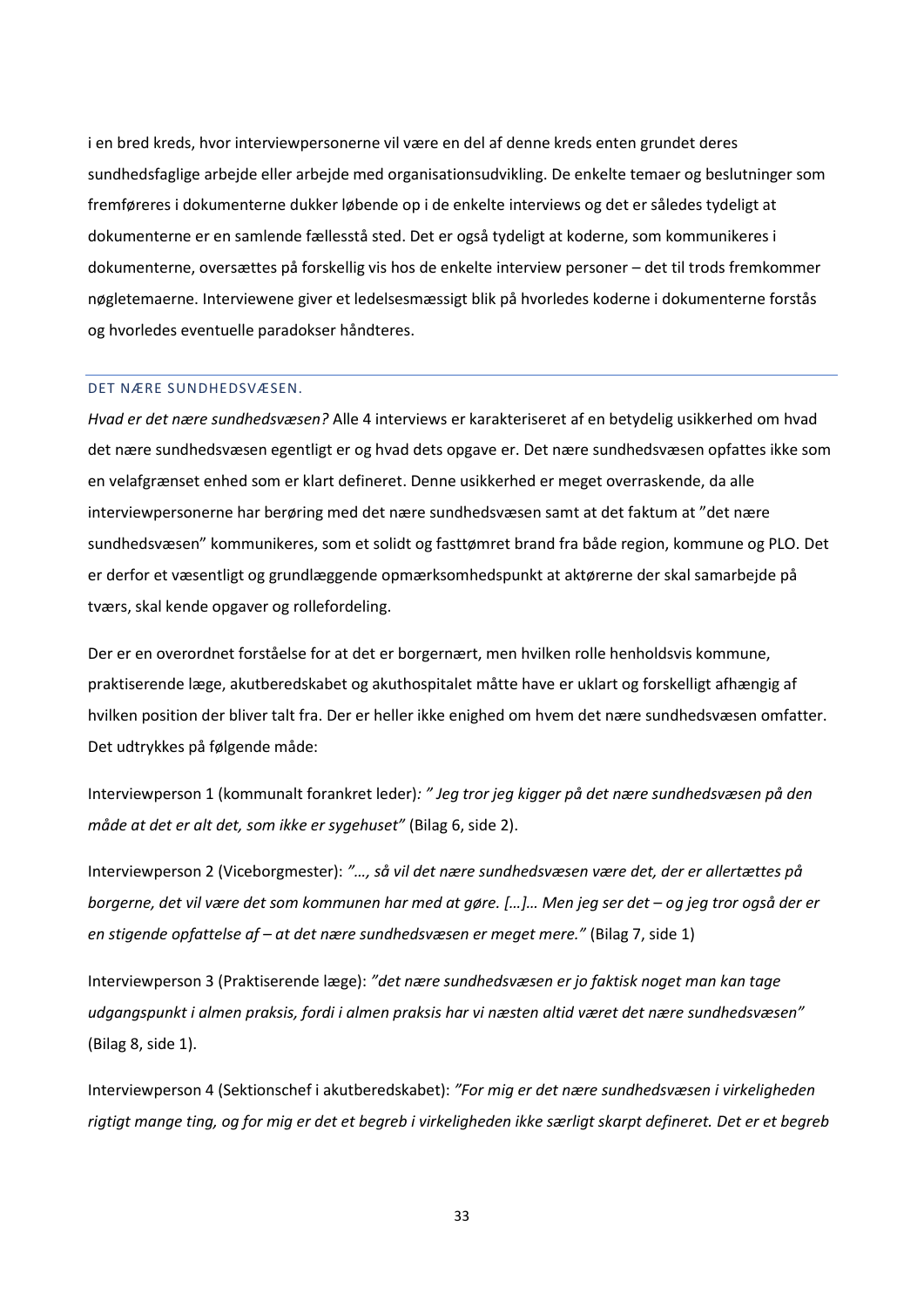*[..]. Og så det dér med det nære sundhedsvæsen, det er jo noget som utroligt mange tager patent på lige nu, eller vil have en aktie i – det er jo det nye buzzword!"* (Bilag 9, side 1).

Jeg er, som sådan ikke en interviewperson, men skulle jeg spille min egen position ind i spørgsmålet – så vil jeg sige at vi i akutafdelingen ser os som værende en krumtap i det nære sundhedsvæsen. Vi er passende egocentreret, så vores blik på det nære sundhedsvæsen er, at vi sidder centralt, som en edderkop i et spindelvæv der rækker ud i kommunen, til den praktiserende læge og i borgerens hjem. Jeg ville dog, også være usikker på hvor vores edderkoppespind reelt fæstnes.

Det nære sundhedsvæsen er løst defineret af aktørerne og forståelsesrammen spænder fra det konkrete til at være "et begreb", hvor der ikke er muligt af finde en entydig afgrænsning. Det er således interessant at forståelsen af rammen ikke er fast defineret samtidig med at der er en forventning om et tværgående samarbejde indenfor den pågældende ramme.

I mit masterprojekt har jeg medtaget fem dokumenter. Dokument 1 (Bilag 1) er et udtryk for den ældre borgers forventning til det samarbejde der burde være mellem kommune og hospital samt en opmærksomhed på noget som ikke er fungerende. I dokumentet skrives begrebet det nære sundhedsvæsen frem som noget der er alle bekendt og lokaliseret i kommunen. "*Henvendelsen drejer sig om sektorovergangen fra hospital til det nære sundhedsvæsen i kommunen*" (Bialg 1, side 1). Der er her en entydighed med hensyn til organisatorisk allokering og forankring. Det nære sundhedsvæsen er forankret uden for hospitalet og således dekoblet fra blandt andet min organisation, som er akutafdelingen. I de øvrige dokumenter er det nære sundhedsvæsen ikke nærmere defineret men det er fremført som en velafgrænset og bekendt størrelse med en overordnet opgave indenfor sundhed. Det udtrykkes ex. vis i dokument 4 (Bilag 4, side 1), hvor overskriften *"Vi står på et godt fundament af erfaring med udvikling af det nære og sammenhængende sundhedsvæsen"*.

Der er en betydelig forskel mellem hvad der er den organisatoriske og politiske opfattelse af det nære sundhedsvæsens afgrænselighed og definition. Der er også en betydelig forskel i opfattelsen på tværs af interviewpersonerne med hensyn til den organisatoriske afgrænsning og opgaveporteføljen i det nære sundhedsvæsen. Det nære sundhedsvæsen og placeringen af dets opgaver antages at være kendt og afgrænset, men viser sig at være dårligt afgrænset når det rammer virkeligheden og ikke som sådan entydigt forankret.

Alle interviewpersonerne udtrykker det nære sundhedsvæsen som er metabegreb af konstruktivistisk karakter eksemplificeret i følgende citat: *"Og når vi er i et spændingsfelt hvor vi ikke altid helt kan enes […] så kan vi da altid i det mindste enes om at der så noget vi skal løse i noget der hedder det nære*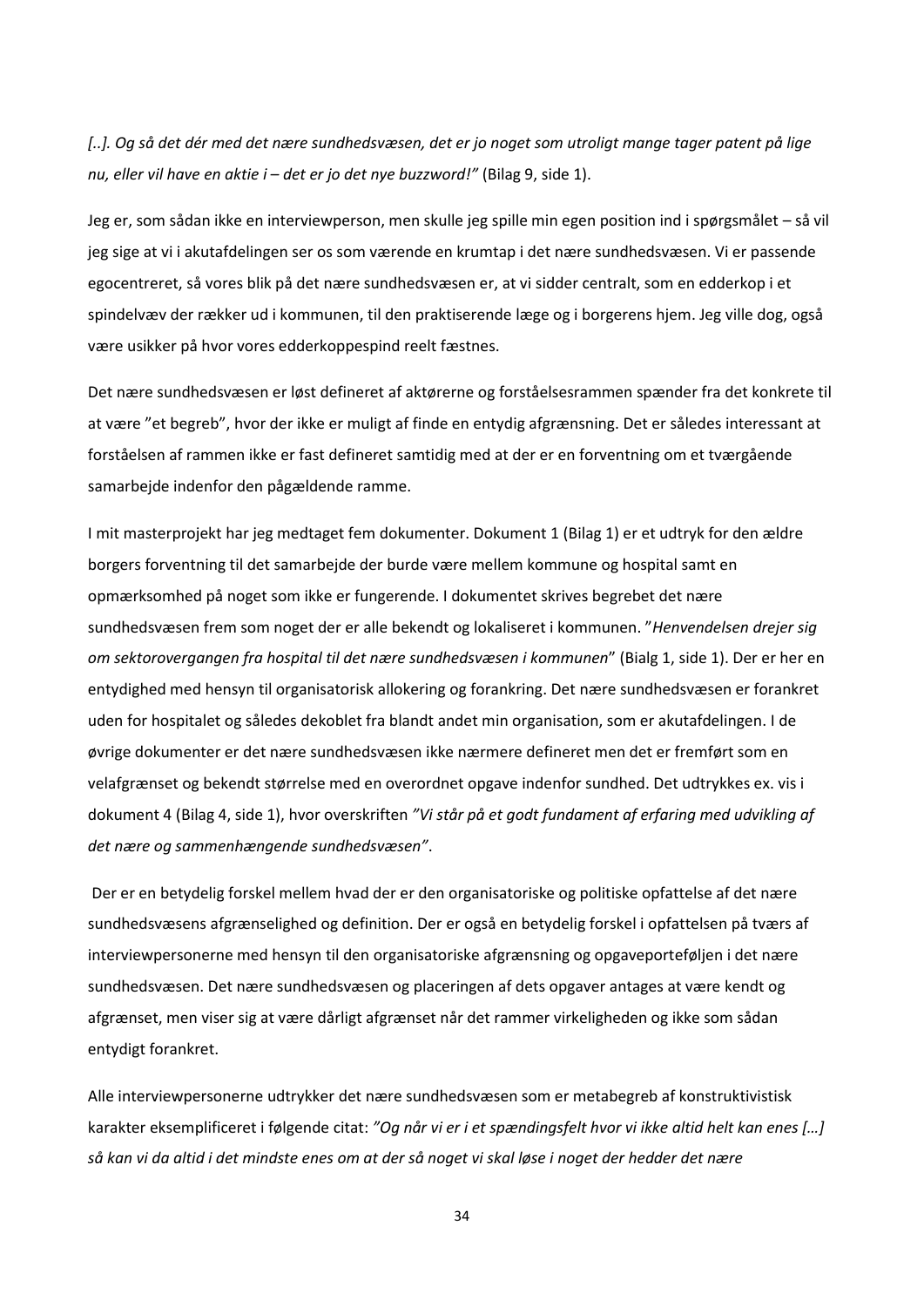*sundhedsvæsen"* (Interviewperson 4, bilag 9, side 2)*.* Her bliver det nære sundhedsvæsen en konstruktion for konflikthåndtering mellem organisationer og en løsningsmekanisme for noget uløseligt.

Grundet den manglende fællesforståelse på tværs af personer og organisationer åbnes der op for flere fortolkninger af begrebet "det nære sundhedsvæsen". Det er med til at gøre opgaveafgrænsningen besværlig for de fagprofessionelle og øvrige aktører i det nære sundhedsvæsen, hvor der er en enighed om at opgaverne er borgernære, men det er uklart hvor disse opgaver egentlig er forankret. Omvendt tilbyder den løse og ukonkrete definition et mulighedsrum til de forskellige aktører. Der er således mulighed for at man kan melde sig ind eller ud af en opgave – eller kollektivt rammesætte et samarbejde sådan at det netop giver mening både sundhedsfagligt og for borger/patient. Den potentialiserende organisation, som det nære sundhedsvæsen kan opfattes som, tilbyder et ledelsesrum der kan udfyldes.

### <span id="page-35-0"></span>DET POLITISKE PARADOKS.

*Det politiske funktionssystem* er rigt repræsenteret i alle fire interviews – der er en bevidsthed om at det nære sundhedsvæsens rammer er politisk konstrueret og at man arbejder indenfor disse rammer, hvilket kommer frem i følgende citat der rammesætter vilkåret: *"Jammen altså, for nu at citere en forhenværende statsminister, som sagde: Det der er nært, det skal ikke være svært – men for mig, så er det nære lige præcis det svære"* (Interviewperson 4, bilag 9 side 1). Citatet er taget ud af en kontekst hvor det nære sundhedsvæsens kompleksitetsgrad understreges og diskuteres. Citatet favner de fire interview personers blik på opgaven –at opgaven er uhyre kompleks og at "ikke svært" ikke er det samme som: Let. Interviewpersonen ønsker en politisk stillingtagen til denne kompleksitet, hvilket også udtrykker sig ved et samlet ønske om at politikerne bliver konkrete omkring hvilke opgaver der ønskes løst i det nære sundhedsvæsen og af hvem. Kompleksiteten ønskes reduceret ved at der sker en konkretisering. Der er et ønske om et klarer politisk lederskab jf citat fra interviewperson 2 *" Min forventning er i hvert fald at det politiske niveau i regionerne, og især praktiserende læger (PLO), også melder sig meget, meget konstruktivt ind i kampen i forhold til at få skabt et godt sundhedstilbud for borgerne"* (Interviewperson 2, bilag 7, side 6). En større grad af styring vil ifølge Luhmann afføde en større grad af ustyrlighed, da konkretisering vil danne grundlag for nye uklarheder.

Der er en gennemgående fælles forståelse blandt interviewpersonerne der tilsiger at det politiske funktionssystem og bureaukratiske funktionssystem spænder ben for at opgaven udføres, hvilket udtrykkes i følgende citat: *"Man slår sig på det fagpolitiske. Og så slår man sig på det politiske,"* (Interviewperson 1, bilag 6, side 7). Udsagnet udspringer af den problematik der opstår når man nedbryder siloer/arbejder med tværgående forløb, som overskrider enten snitflader mellem faggrupper eller snitflader mellem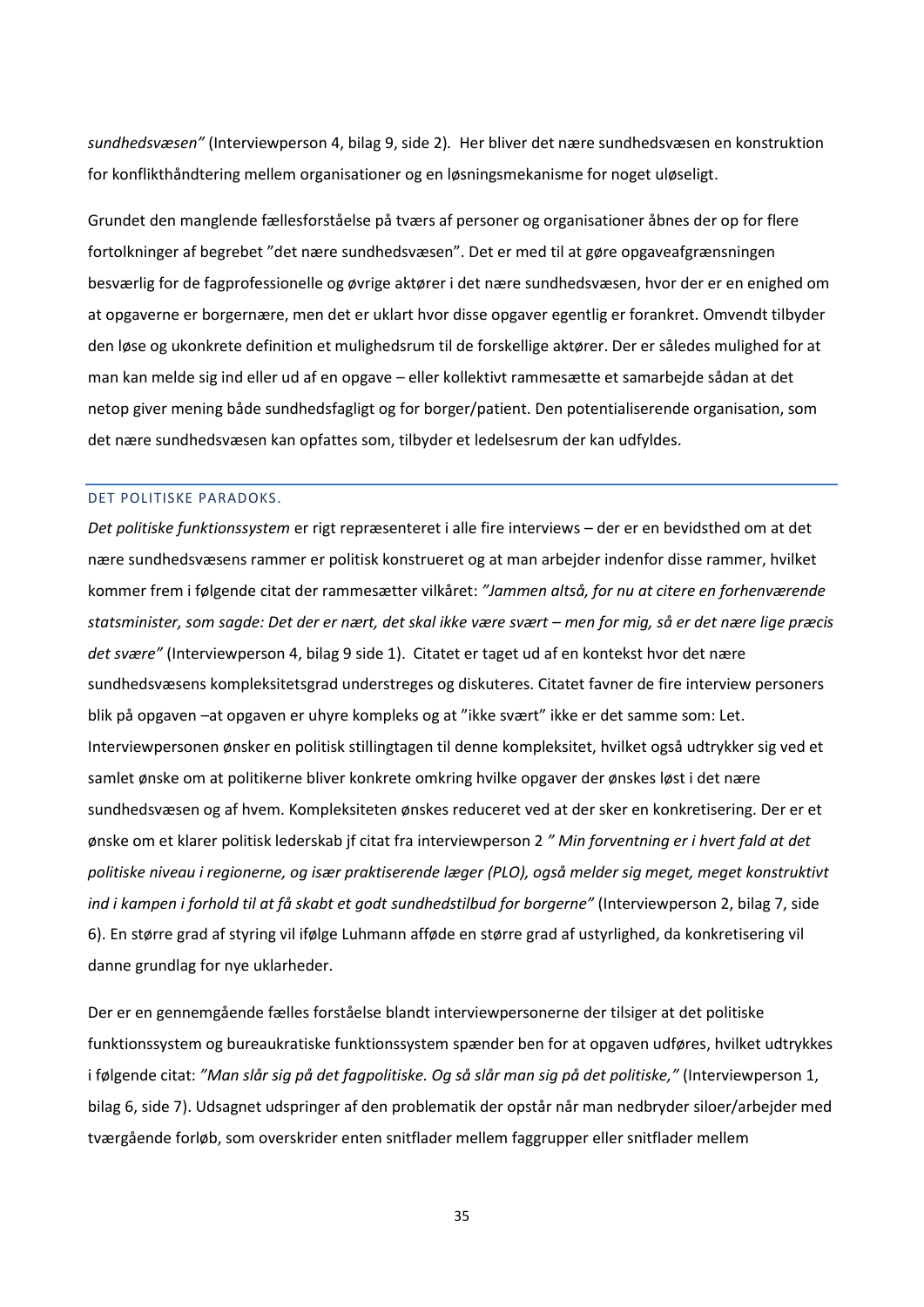forvaltninger. Interviewpersonen, som er ansat i Kommunernes Landsforening, angiver at der mangler både et fagpolitisk og et politisk/juridisk fundament der gør det muligt at have et gnidningsfrit tværgående arbejde med patienten/borgeren i centrum jf. at "man slår sig". Der er en konflikt mellem de politiske udmeldinger – som anført i dokument 2- 5 (Bilag 2-5) og den virkelighed interviewpersonerne giver udtryk for de skal arbejde ud i. Politik og jura bliver et vilkår man arbejder uden om for at skabe forløb der giver faglig og patient oplevet mening.

# <span id="page-36-0"></span>FLERE VIRKELIGHEDER.

Der opleves en stor forskel mellem den politiske virkelighed og den oplevede virkelighed. Interviewpersonerne giver alle udtryk for at den politiske virkelighed behøver omformning for at kunne passe ind i den oplevede virkelighed. At lave den oversættelse opfattes generelt af interviewpersonerne som "lederskab" og dette udtrykkes på forskellig vis i interviewene. Interviewperson 1 angiver det nødvendige lederskab således: *"Jeg har altid ment at ledelse handler om at kunne stå alene ret meget, og turde gøre nogle ting anderledes. [..]Og har man både en styrke og en faglighed der gør at de beslutninger man træffer, giver mening både på den ene* (læs: i dagligdagen) *og den anden måde* (læs: politisk)" (Bilag 6, side 10). Intentionerne, som de skrives frem i dokumenterne, kræver oversættelse for at kunne leve i virkeligheden og den oversættelse skal komme fra lederen.

I alle de udførte interviews angives, at de politiske udmeldinger er passende ukonkrete og der vælges en pragmatisk tilgang til oversættelsen af disse til hverdagspraksis. Alle samarbejdsrelationer uanset om det er på administrativt plan eller udførende praktisk plan er båret af det personlige og relationelle på forskellige operationelle niveauer: *" Vi kender jo vores hjemmesygeplejersker, ved navn og udseende og vi holder tit møder, eller ikke møder, vi har jo tit de her sygebesøg i hjemmet med de her hjemmesygeplejersker her og har relationer til dem."* (Interviewperson 3, bilag 8, side 10). Det kommunale samarbejde mellem almen praksis og kommunen beskrives på det relationelle plan som ukompliceret mens det politiske og juridiske plan er komplekst og besværligt – det er udtrykt som *"noget man slår sig på"*, som anført tidligere.

Der opstår en dobbelthed, hvor der er markant forskel på hvad der skrives i dokumenterne, tales om ved møderne og udleves. Det eksemplificeres her i spørgsmålet til mig i løbet af et interview*: "bliver du ikke klædt på fra dit bagland en gang i mellem, og du skal gå ud og agere, altså hvad der er virksomhedens tilgang til det […]. Og der er jo der hvor der nogle gange går politik i det"* (Interviewperson 4, bilag 9 side 11). Udenfor mødelokalet omsættes politikken til virkelighed i ex. vis det nære sundhedsvæsen i en relationel opgaveløsning mellem mennesker der arbejder i et fagprofessionelt felt – dvs. der er en forskel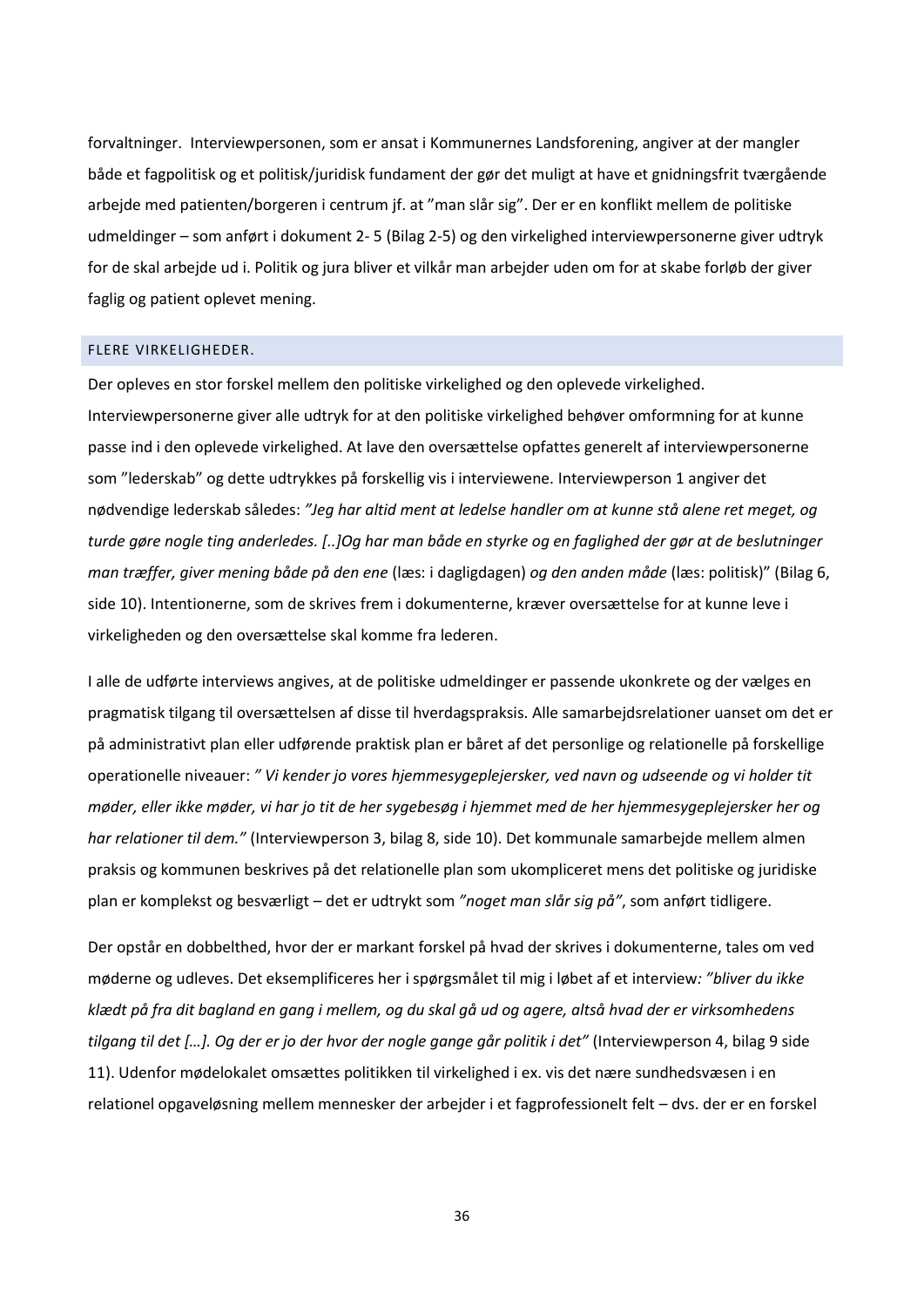på hvad vi skriver i dokumenterne og hvorledes vi udlever beslutningerne. Det er i den oversættelse håndtering af paradokser bliver tydeligt.

Der er en opmærksomhed omkring at den politiske og juridiske kode skal oversættes. Interviewpersonerne angiver at et sammenhængende nært sundhedstilbud ikke kan skabes effektivt ved hjælp af politik og jura, men at relationer er meget væsentlige. Der er en viden om at der skal andre funktionssystemer i spil end hvad der er anvendt i dokumenterne. Interviewperson 2 siger det: *"Jeg tror at man kunne have gavn af to ting. Det ene er det politiske niveau, at man får sat regionsrådsformand og borgmester sammen mere forpligtende. Og så tror jeg også det kunne være gavnligt hvis man havde en lidt større udveksling af folk på de øverste ledelseslag på sygehuse og kommuner, altså at man kender hinandens verdener"* (Bilag 7, side 9). Udsagnet er fremsat i en kontekst, hvor det understreges at det relationelle er meget vigtigt på alle niveauer. Man skal både kende hinanden og hinandens verdener. Der er en erkendelse af at regionens strategidokument (Bilag 4) oversættes til noget brugbart i virkeligheden gennem det relationelle samarbejde.

I den relationelle og netværksbaserede ledelseskontekst anskues aktørerne i de forskellige organisationer, som en familie og på den vis anvendes kærlighedens funktionssystem, som det primært kommunikerende funktionssystem. Målet gensidig relation og forståelse af de koder som dokumenterne indeholder omformes i familien til et budskab der fungerer lokalt afhængigt af konteksten – koderne "hackes" for at blive i Rennisons terminologi (Rennison, 2017). Det relationelle er med til at skabe konteksten, som kan defineres relativt frit da rammen "det nære sundhedsvæsen" er løst koblet til organisationerne.

# <span id="page-37-0"></span>AT NEDBRYDE SILOER.

En måde der kan skabes en fælles forståelse på tværs af siloer, er ved at se ind i hinandens verdener og opbygge relationer. Politiske aftaler kan skabe rammen for at disse relationer kan opbygges ved at beslutte særlige samarbejdsfora, men hvorledes disse fora bliver fungerende kan ikke besluttes centralt politisk – jf ovenstående eksempel med at "*blive klædt på af baglandet*" lokalt – underforstået: skriver man sig ud af familien eller ind i familien.

Rettens funktionssystem er gennemgående i alle interviews og samarbejdet mellem de praktiserende læger, kommunerne, regionerne og akuthospitaler samt akutberedskabet er juridisk og politisk aftale baseret. Disse aftaler er en integreret del af det nære sundhedsvæsen og samarbejdet, som anført af interviewperson 3*: "Jeg mener ikke der ligger i aftalen at sygehuset kan bede os om et opfølgende hjemmebesøg – ikke i den aftale, der er mange andre aftaler, nye aftaler der er blevet lavet omkring ansvarsopfølgning"* (Bilag 8, side 2). Samtidig opstår der et paradoks, i den situation hvor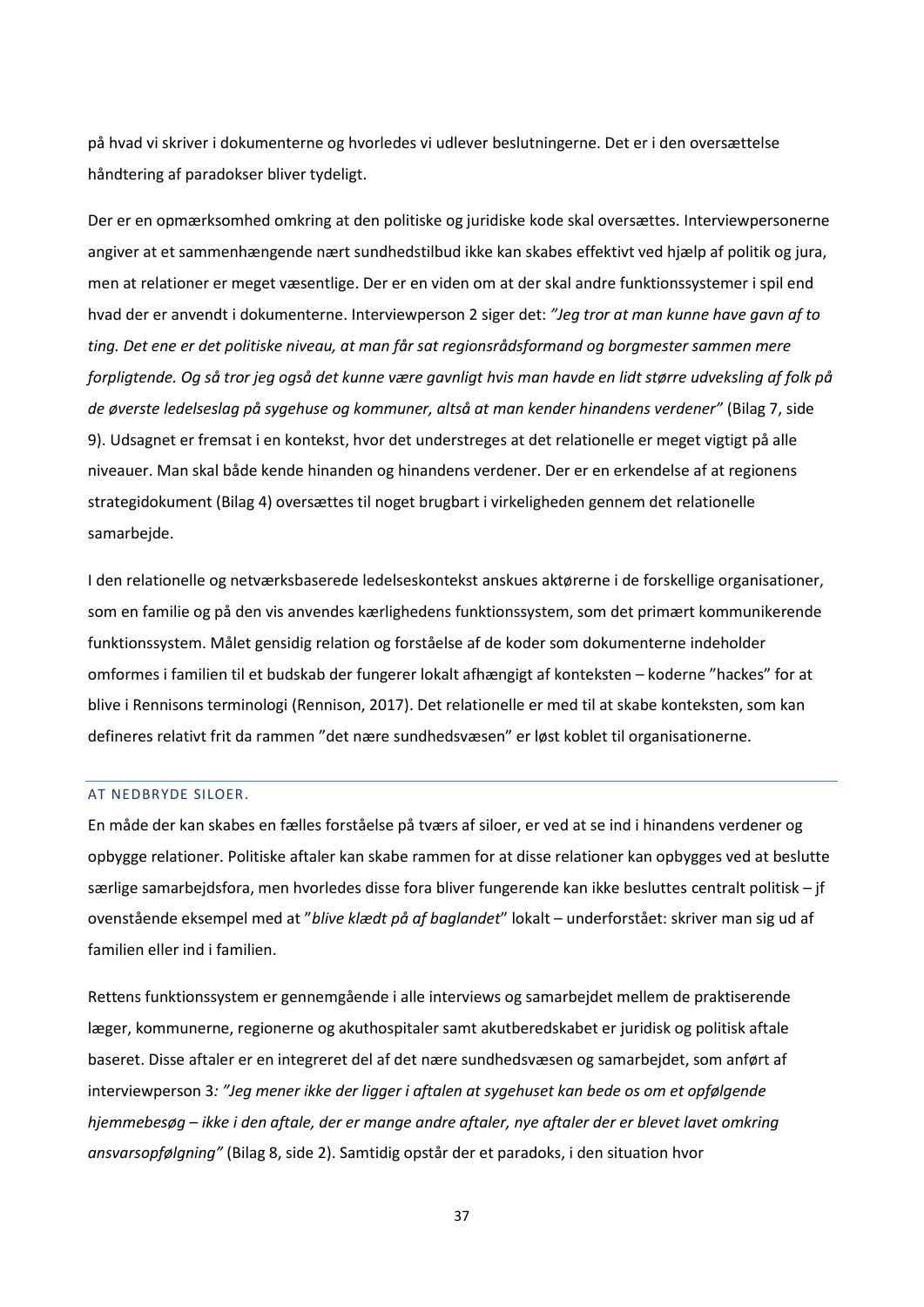patienten/borgeren sættes i centrum og forløb skal løbe gnidningsfrit på tværs – i disse tilfælde virker aftaler ofte problematiske, da de er generelle og ikke tager udgangspunkt i den enkelte. Her kommer jura i konflikt med det ledelsesmæssige ønske, hvilket løses ved at der enten hykles eller dekobles (Rennison, 2017), som udtrykt af interviewperson 1 *" Netværkene kan det at vi bypasser nogle meget store, og ofte meget, meget komplicerede og konfronterende processer"* (Bilag 6, side 2). Der findes ganske enkelt en løsning ad andre kanaler, hvor netværk eller relationelle kontakter bliver det bærende i stedet for hierarki eller bureaukrati. Det sætter borgeren i centrum, men understøttes hverken af aftaler eller økonomien der er tildelt de enkelte organisationer.

Hos de interviewede er det primært evnen til at arbejde gennem netværk og relationer der gives signifikans og ses som en måde at får arbejdet til at glide mellem de forskellige siloer. Samarbejdsrelationer bliver vigtigere end dokumenterne og hykleri og dekobling anvendes som redskaber til at håndtere paradokser der opstår når dokumenternes indhold af funktionssystemer og koder møder virkeligheden.

#### <span id="page-38-0"></span>ØKONOMI SOM SHOWSTOPPER.

Økonomiske funktionssystems er til stede i alle interviewene og har en fremtrædende plads. I de analyserede dokumenter berøres de økonomiske aspekter ikke særligt konsekvent eller konkret. At vi skal bevæge os fra en NPM-tankegang til et NPG-paradigme, hvor vi flytter blikket fra pengeøkonomi til begrebet værdi er ikke indlejret hos interviewpersonerne og de respektive organisationer, som de arbejder i. Praktiserende læger er ydelses- og aftale orienteret – interventioner udføres hvis der foreligger en aftale og der er koblet en ydelse på denne aftale, hvilket skinner igennem hos interviewperson 3 som eksempel: *"Og det har en specialeydelse så vi får lidt mere for det. Det tager også lidt længere tid at skulle følge op på alle de ting, der er foregået på hospitalet"* (Bilag 8, side 2).

Både kommunalt og regionalt er økonomien det der tales om først – også før værdi og mening, hvilket blandt andet kommer til udtryk i følgende citat: *"... man kunne få lavet nogle systemer, der gjorde at sygeplejerskerne udfører nogle flere opgaver selvstændigt. Her bliver dialogen fuldstændigt lagt ned, og det har man gjort gennem mange år, af økonomiske årsager."* (Interviewperson 1, Bilag 6, side 2). Der er en forskel på hvad der politisk ønskes – hvilket kommer til udtryk i de analyserede dokumenter – og den virkelighed der opleves i det nære sundhedsvæsen. Kommunalt beskrives det således: "*Og der er jo lidt abekasteri i forhold til finansiering mellem region og kommune. Men det er jo hævet over enhver tvivl at hele kompetencen og hele volumen på sundhedsområdet ligger jo i regionerne. Altså budgetterne er jo på 100mia.kr, det er jo et kæmpestort maskineri*" (Interviewperson 2, bilag 7, side 6).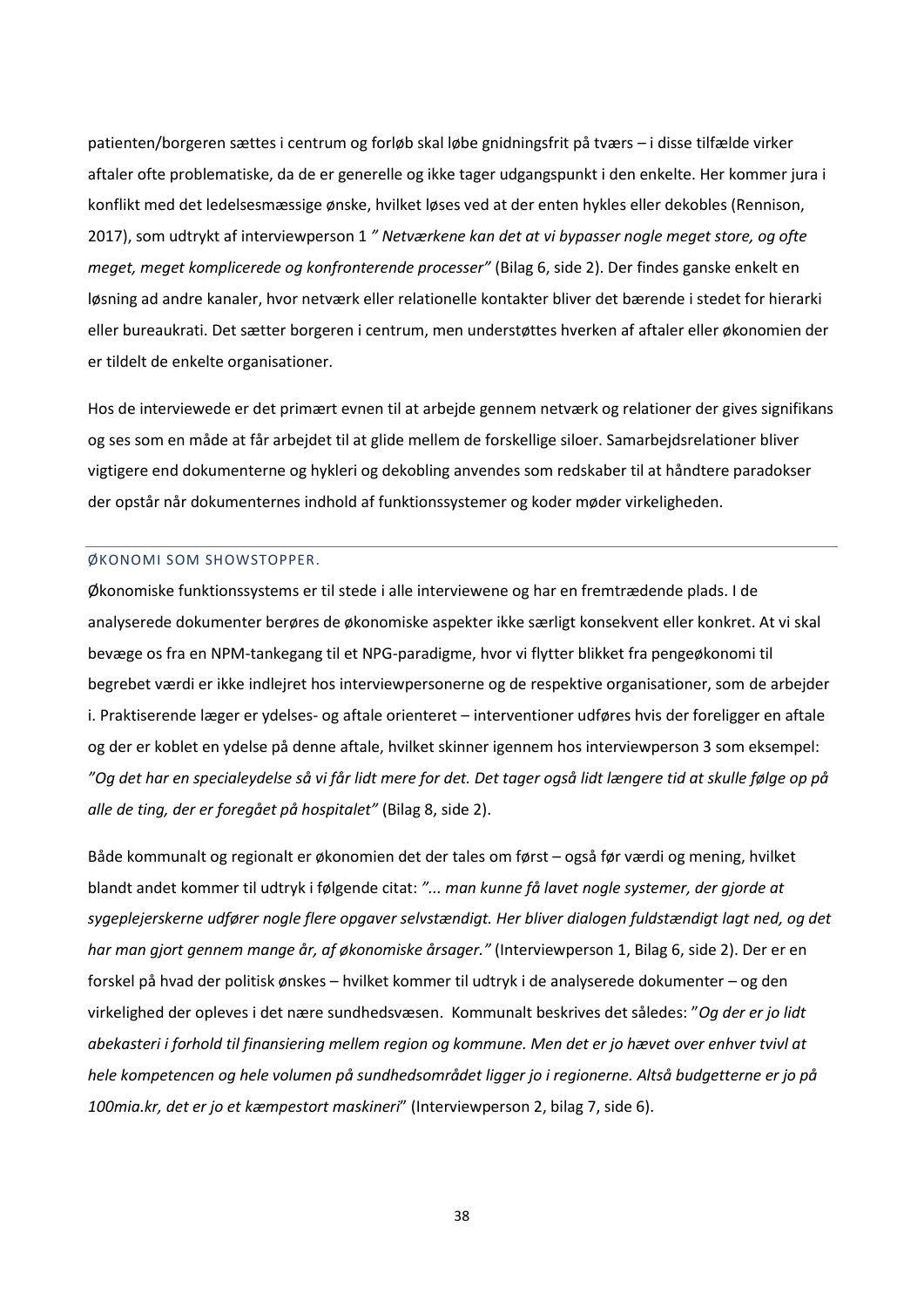Økonomien får en fremtrædende plads hos alle 4 interviewpersoner og bliver på en egen måde garant for silotænkning og en bremse på det tætte og nære samarbejde på tværs mellem kommune, region og almen praksis, da finansieringen fortsat skygger for begrebet "værdi". Der efterspørges et opgør med "kassetænkning" og hermed muligheden for at arbejde på tværs af sektorer uden at man bliver usikker på økonomien eller blive bremset af økonomiske overvejelser: "*Så nogen* (læs: politikkerne) *skal tage stilling til hvad man vil med det her sundhedsvæsen […]. Hvordan skal vi bruge de ressourcer vi har?*" (Bilag 9, side 13). Der er en indbygget konflikt mellem den styringskommunikation som dokumenterne udtrykker og den måde hvorpå virkeligheden udfolder sig, da det silonedbrydende og tværgående ikke understøttes af økonomien og de juridiske aspekter.

# <span id="page-39-0"></span>BORGERENS ROLLE OG FORVENTNINGER.

Borgeren skal være i centrum og indsatsen i det nære sundhedsvæsen der skal skabe en værdi for borgeren. Interviewpersonerne angiver alle at borgerne er en heterogengruppe med meget forskellige syn på hvad der måtte give værdi og dermed hvilke behov de måtte have. Det gør opgaven meget kompleks særligt i lyset af at begrebet "nært sundhedsvæsen" er dårligt defineret og dårligt forstået af interviewpersonerne.

Interviewperson 1 forklarer borgernes forskellighed således: " *Der er en meget stor gruppe borgere som både er gamle og som fejler rigtigt mange forskellige ting, men som i virkeligheden klarer sig afsindigt godt. Enten fordi de har lagt deres kort rigtigt, men de kunne, eller fordi de er en del af et netværk*" (Bilag 6, side 3) og så beskrives en anden gruppe af borgere *"..så er der måske i rigtigt mange hjem ikke rent, der roder alle vegne, der er ikke et sted du kan placere dine forbinding stoffer, medicinen står der nogle gange, andre gange står den der ikke […] andre gange er der ikke mad i køleskabet*" (Bilag 6, side 4). I interviewene beskrives en stor kompleksitet i den konkrete opgave og et dilemma omkring at målrette indsatsen – herunder at finde ud af hvad borgeren/patienten reelt ønsker af det nære sundhedsvæsen. Interviewperson 4 udtrykker det således "*Men jeg tror ikke der er nogen der har spurgt borgerne om hvad er det egentlig der er vigtigt for dig […] hvad har du af forventninger til det her system*." (Bilag 9, side 3). Der opstår et paradoks, da borgerens ønsker/forventninger til det nære sundhedsvæsen er dårligt beskrevet og ikke sikkert sundhedsfagligt forankret endsige kendt af de offentlige aktører. De politiske udmeldinger tages til indtægt for at det er, hvad borgerne "ønsker" – det betyder med andre ord at det politiske funktionssystem bliver en surrogatmarkør for borgerens rolle og forventninger jf "*så kan man jo sige at de folkevalgte, det er jo dem der repræsenterer det, så når de siger de skal være mere nært, så er det egentligt et udtryk for hvad borgerne gerne vil have*." (Bilag 9, side 8).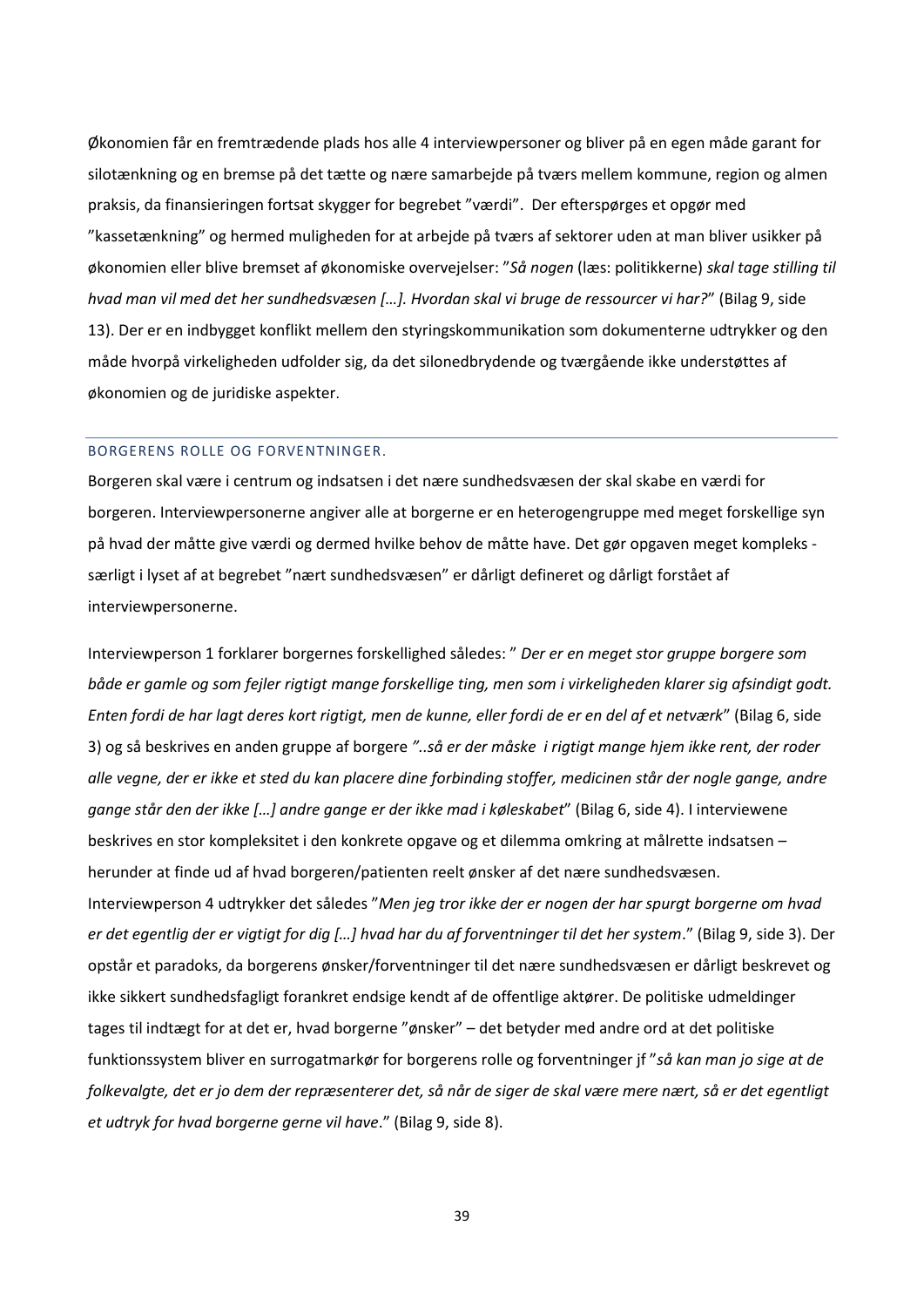Interviewpersonerne angiver at det er en ledelsesmæssig udfordring af finde en god måde at gætte, begreber som "nært", "værdi" og "mening" for borgeren og sætte dette sammen med det i dokumenterne udtrykte ønske om "lighed". Når begrebet faglighed/sundhed bringes i spil bliver kompleksiteten stor, da alle begreber undtagen "lighed" er meget løst koblede. Begrebet "lighed" er tætkoblet med rettens funktionssystem, mens de øvrige giver mulighed for en betydelig grad af fortolkning.

#### <span id="page-40-0"></span>OPSAMLING

Interviewene har givet indsigt i hvorledes verden opleves i det nære sundhedsvæsen og dette kan sammenholdes med den verden som er politisk konstrueret i styringskommunikationen – dokumenterne. Blandt de interviewede er det et generelt træk at der sker en betydelig oversættelse og paradokshåndtering for at få de to virkeligheder til at nå hinanden. Virkemidlet er netværksdannelse og interaktioner på personligt plan. Principielt anvendes kærlighedens funktionssystem og det modereres med det økonomiske funktionssystem.

Når jeg beskuer de interviewedes måder at omsætte det der er politisk udmeldt til daglig ledelsespraksis, så udnytter alle at der er mulighed for at definerer et mulighedsrum. Der er et ønske om mere konkrete politiske udmeldinger, men samtid udnyttes den frihed som opstår når opgaver er ukonkret formuleret og grænser er uklart optrukne. Der er også en meget klar bevidsthed om at en afgørende parameter er økonomi. Helt konkret anvendes økonomi eller manglende økonomi som argument når processer enten kan eller ikke kan forløbe.

# <span id="page-40-1"></span>DISKUSSION

I de fire interviews oversættes den politiske vision for det nære sundhedsvæsen om "værdi" til at være "service", hvilket bliver kondenseret i følgende udsagn "*Vi er jo blevet ligesom Bilka nu: Åbent 24/7 også hvis jeg har et spørgsmål, så ringer jeg nu*" (Interviewperson 4, bilag 9, side 6). Service fylder mere i interviewene end faglighed, hvilket er en 1:1 spejling fra de 5 dokumenter (bilag 1-5), hvor begrebet faglighed, er løst defineret mens service italesættes som tilgængelighed eller "tilbud" når borgeren har behov og konsekvensen forventes at være leveret "tryghed". At sætte borgeren/patienten i centrum formuleres i interviewene som en udtalt serviceparathed, hvor det samtidigt er svært at definerer et konkret indhold i denne ydelse, da faglighed forstås forskelligt afhængigt af om man er placeret som praktiserende læge, chef i en kommune eller en organisation.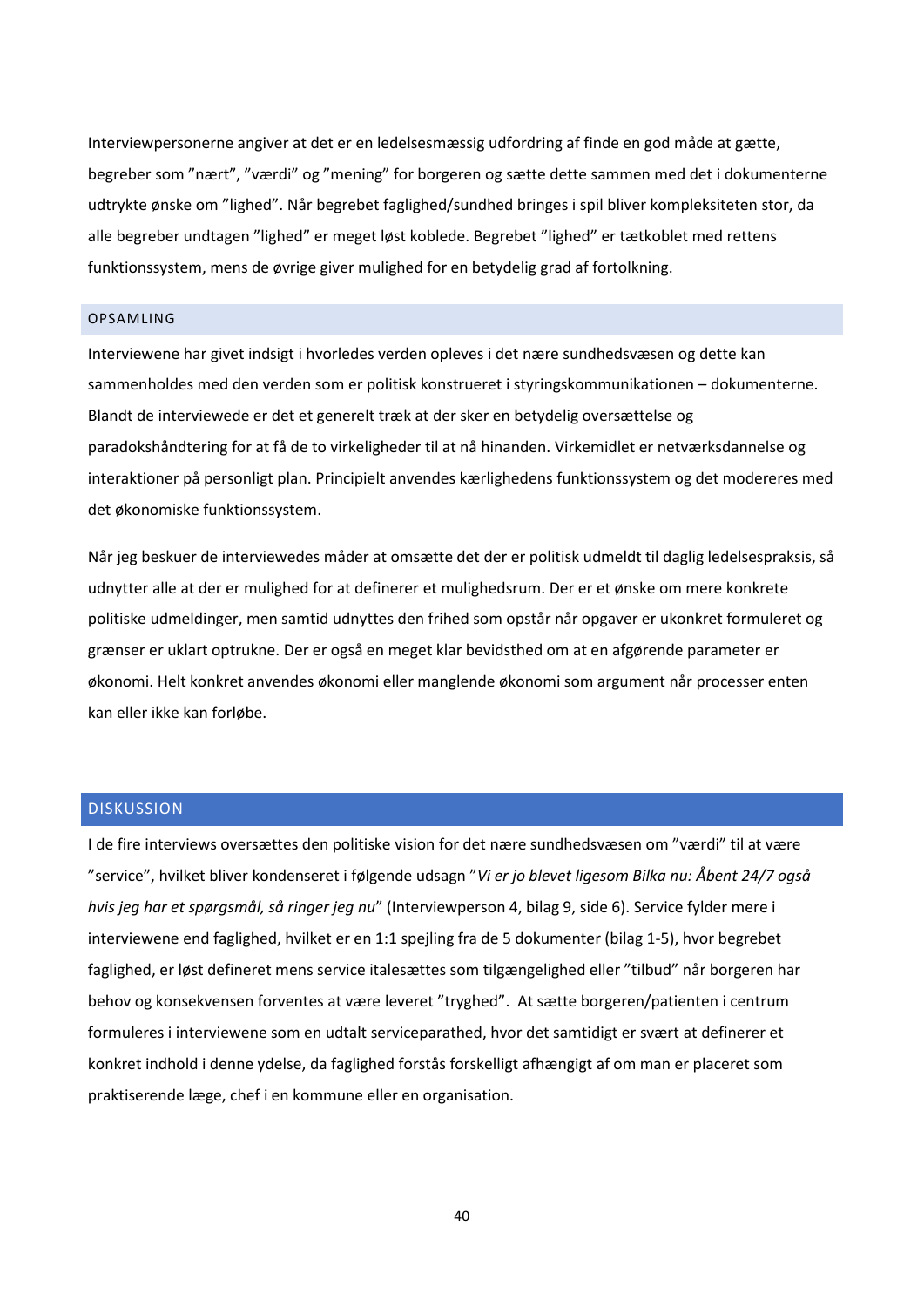I interviewene har det politiske funktionssystem en fremtrædende plads og der tales i velfærdens kode i form af: meningens-, service- og trygheds termer. Det økonomiske funktionssystem er også fremtrædende og meget konkret til stede, hvor interviewpersonerne generelt efterspørger en prioritering af indsatserne således at økonomien synkroniseres med de politiske ønsker og visioner. Den økonomiske kode fylder mere i interviewene end i dokumenterne og der er en bevidsthed hos alle interviewpersonerne om, at uden økonomi – ingen drift og dermed ingen sundhed. Økonomien bliver en bekymring – en organisation bruger sit eget budget på ydelser som andre har fået budget til at udfører – på den måde skabes der økonomiske problemer lokalt, ved at man arbejder tværgående ex. vis på tværs af kommune og region. Økonomi bruges som et forsvar mod ændringer og er således med til at hindre de tværgående forløb, da organisationerne fortsat måles meget nøje på budgetter og disse budgetter er afgørende for fx normeringer og drift.

Rettens funktionssystem og rettens koder bruges til at beskytte egen økonomi. Samarbejdet mellem de enkelte organisationer er aftalebaseret, hvilket fremgår af de analyserede dokumenter. På den måde kan organisationer eller ledere beskytte egen økonomi ved at dække sig ind bag de enkelte aftaler eller mangel på samme.

Begrebet mening er kontekst betinget, men for interviewpersonerne har det en fællesmængde, som indeholder "sundhed", hvor faglighed er indlejret. Hvad der ellers favnes af begrebet "sundhed" er overordnet set uklart for interviewpersonerne men i det nære samarbejde kommer der en konsensus om hvordan faglighed forstås.

Når netværket/det relationelle bringes i spil, så træder de juridiske og økonomiske aftaler i baggrunden og netværket tager over. Med andre ord, der erkendes tilstedeværelsen af et paradoksalt krydspres bestående af jura, økonomi og politik, hvilket med Rennisons terminologi giver mulighed for anvendelse af afpardoksering/reparadoksering (Rennison, 2017). Det kommer til udtryk når netværket bliver drivende for handlinger i det nære sundhedsvæsen og her udnytter netværket at de retningsgivende dokumenter – ex. vis dokument nr 4 (Bilag 4) – udtrykker sig ukonkret med hensyn til økonomi, faglighed og jura mens målet er klart det drejer sig om, at være silonedbrydende og tilfører "værdi" til den enkelte borger/patients forløb.

At dokumenter er ukonkrete skaber en betydelig kompleksitet. Dokumenterne er åbne for fortolkninger, hvilket giver fleksibilitet i forhold til oversættelse af koderne. Koderne hackes og oversættes, som beskrevet i Rennisons tekst "Polyfon ledelse" (Rennison, 2017) – der sker en omformning til virkelighedens behov, hvilket udtrykkes af interviewperson 2: "*Nu er vi så nået frem til en løsning, hvor vi her i kommune X har forsøgt [..], at have personale inde på sygehuset, som er med til at udskrive* (patienter*) […] Og I* (hospitalet)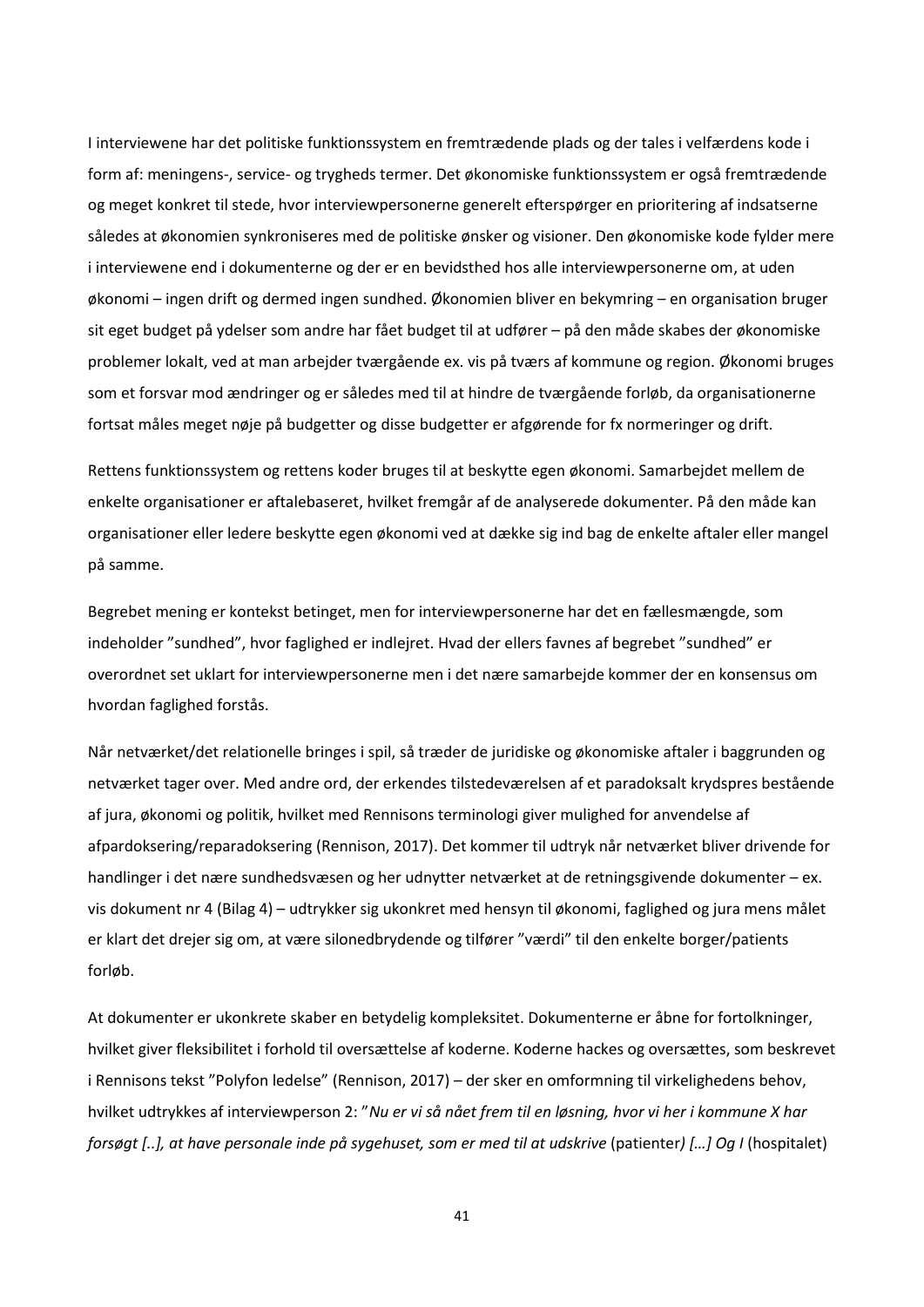*har de udgående teams som så tager ud i kommunerne og de praktiserende læger kommer ud på plejehjemmene. Men det er jo fagre nye verden – det er ikke gjort før!*" (Bilag 7, side 3). Funktionskæden der bliver beskrevet, tager afsæt i det regionale ønske om sammenhæng i forløb, tværgående siloløse forløb med borgeren/patienten i centrum. Det understøttes kun delvist juridisk og slet ikke økonomisk, men den afledte konsekvens giver mening både politisk, overordnet økonomisk og væsentligst: fagligt.

Funktionskæden er et eksempel på et tværgående nært sundhedsvæsen der ikke tager hensyn til siloer – det drivende i processen er at aktørerne kan se "mening" med funktionskæden. Kompleksiteten i systemet udnyttes til at understøtte processen med fagligheden som bærende argument, hvilket udtrykkes af interviewperson 1 "*det er det der er meningen med vores profession, hhv. læger og sygeplejersker osv […]. Det er at få de her ting til at fungere [….] Jeg tror simpelthen at det handler om er at den faglighed vi hver især har, den spiller ind i nogle løsningsmodeller som går betydeligt hurtigere end de politiske*" (Bilag 6, side 10).

Når jeg sammenholder interviewene, der giver udtryk for den oplevede virkelighed, med de udvalgte dokumenter, som viser organisationernes fodaftryk – eller en idealiseret virkelighed – så er håndtering af paradokser en løbende øvelse blandt interviewpersonerne. Der foregår ved en kodehåndtering der er nødvendig for at bygge bro mellem de to virkeligheder. Der er en generel og hyppig brug af hykleri og dekobling. Dette er effektfuldt, da det anvendes som et strategisk værktøj til at få organisationen til at fungere i en verden med flere virkeligheder.

Der fremstilles en politisk virkelighed, hvor vi bevæger os fra NPM-paradigme til NPG-paradigme, hvor begrebet værdi og borgeren/patienten i centrum har fortrinsret. Der fremstilles en juridisk virkelighed, hvor der er siloer som er af bureaukratisk karakter: kommune vs. Region, Praktiserende læge vs. Hospital. Det er forskellige organisationer med eget hierarki og egne strukturer, som lukker sig om sig selv når de kommunikerer. Det udtrykkes i de analyserede dokumenter.

Effekten af indsatser kan være positive, men vise sig langt væk fra hvor den er udført. Det gør at begrebet incitament bliver en svær størrelse at indregne – én organisation kan i princippet lykkedes med en indsats, som blot generer en udgift og en lokal "byrde", mens det i det samlede hele giver en effektivisering eller et bidrag i form af et smidigt patientforløb der netop sætter patienten i centrum eller giver stor værdi for en borger. Det er en væsentlig pointe at effekten af en indsats er svær – måske endda umulig at konkretisere. Derfor er det vigtigt at de involverede parter kan se en overordnet mening med processen eller interventionen, da det viser sig at indsatserne drives af lokale aktører på tværs af organisatoriske siloer. Det er netop her begrebet ledelse bliver relevant i forhold til egen organisation, snitflader til andre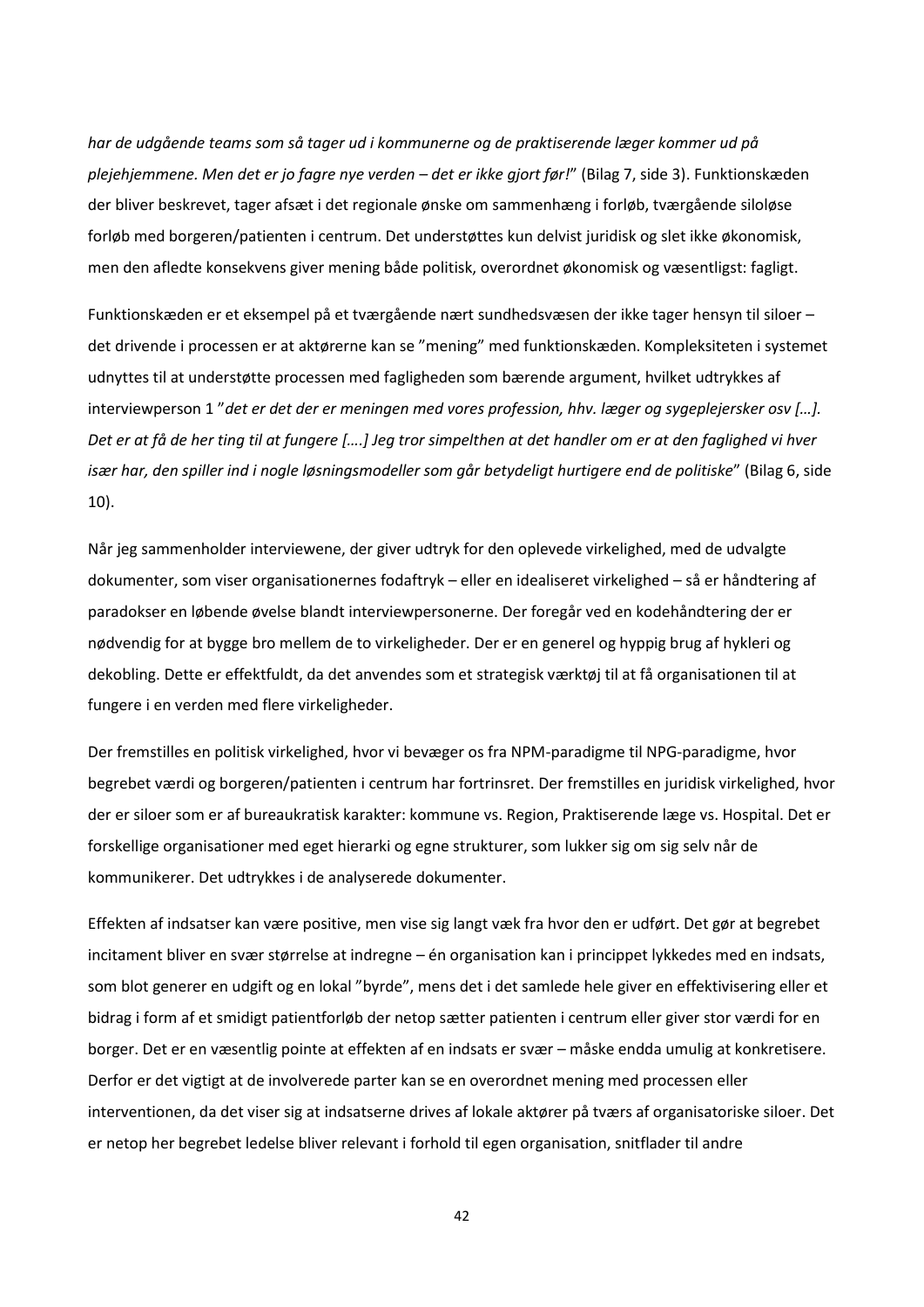organisationer samt ledelse op ad i hierarkiet. Den virkelighed der ønskes politisk, er af mange grunde svær eller nærmest umulig at få implementeret og derfor er ledelsesmæssig oversættelse en nødvendighed.

Jeg har anvendt Rennisons blik på paradokshåndtering og håndtering af koder sammen med Åkerstrøm Andersens teoretiske blik på emnet. Jeg har ved at anvende disse teoretiske værktøjer vist at der anvendes forskellige funktionssystemer når organisationerne kommunikerer i skrift og i tale samt at dokumenterne omformes markant når de politiske intentioner skal bringes i drift i den oplevede virkelighed. Interviewpersonerne tillægger det relationelle meget stor værdi, hvilket ikke gives plads i dokumenterne.

# <span id="page-43-0"></span>KONKLUSION:

# <span id="page-43-1"></span>DET NÆRE SUNDHEDSVÆSEN.

Der er ikke en entydighed i forståelsen af hvad det nære sundhedsvæsen er. Hvad opgaven for det "nære sundhedsvæsen" er fremstår ej heller klart for interviewpersonerne. Der er ikke en klar og fælles forståelse for hvor opgaverne løses i det nære sundhedsvæsen og hvad der er af forventninger til opgaveløsningen. Det giver aktørerne mulighed for at skabe en egen mening om emnet, hvilket kommer til udtryk i de fire interviews, hvor uklarheder omformes til ledelsesfrihed. Usikkerheden giver plads til egne fortolkninger som kan bruges strategisk til at skabe ledelsesrum uden at tabe integritet eller legitimitet og uden at komme i konflikt med hverken det nære sundhedsvæsen eller det politiske niveau.

Jeg finder en betydende forskel mellem, hvad der kommunikeres i dokumenterne (Bilag 2-5) og hvad den oplevede virkelighed byder på. De centralt placerede interviewpersoner anerkender dokumenterne som styringsredskaber og udnytter at centrale budskaber i dokumenterne er passende ukonkrete således at der er plads til egene tolkninger af budskaberne. Det giver handlefrihed og råderum indenfor rammen af hvad der er skrevet i dokumenterne. Der udtrykkes frustration og usikkerhed grundet uklarhed om opgaveafgrænsninger og uklarhed omkring forventninger til egen organisation og andre aktører i "det nære sundhedsvæsen". Det afstedkommer ønsker om "svar" sådan at opgaven kan afgrænses og snitfladen kan afklares.

# <span id="page-43-2"></span>DEN SOCIALE KONSTRUKTION AF DE TO VERDENER.

Der er en klar opfattelse af at bureaukratiet og det juridiske embedsværk laver rammer på foranledning af det politiske niveau. De politiske indhold kan ikke bringes til at leve med mindre at det relationelle netværk er i spil. I dette netværk laves meget enkle aftaler, som på nogle områder er forankret på person niveau. Interviewpersonerne operer ledelsesmæssigt i to parallelle verdener: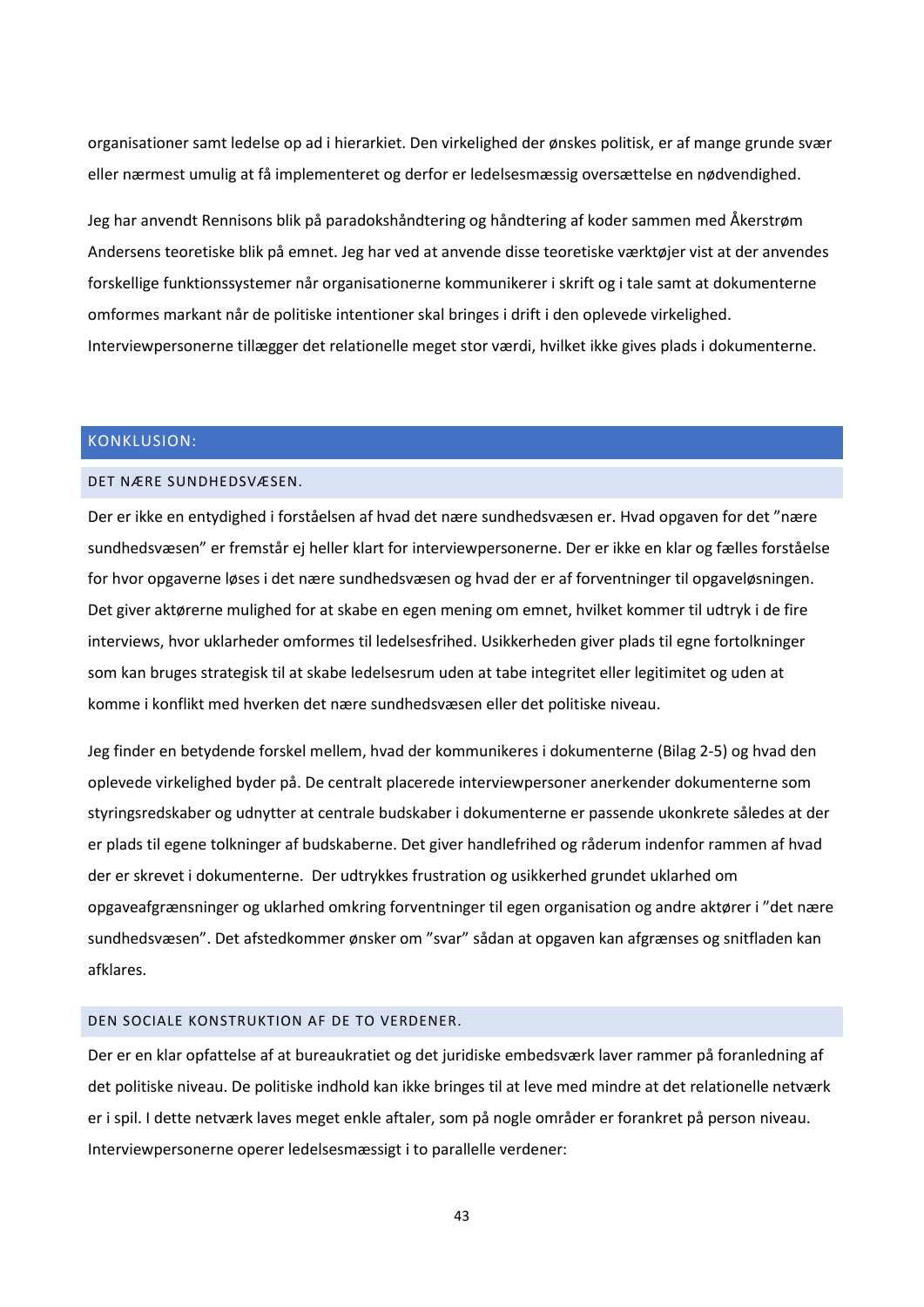- 1. *Den relationelle verden*, hvor aktørerne ser "mening" og skaber forløb/samarbejde på tværs af organisationer under dække af at det forankres i centrale styringsredskaber ex. vis dokument 2-5 (Bilag 2-5). Den relationelle verden er agil og person styret – præget af bottom up dynamik/processer. I denne verden håndteres paradokser ved afparadoksering og/eller reparadoksering. Det foregår på eget ledelses niveau eller under. Der er et betydeligt ledelsesrum, som i vid udstrækning er selvdefineret.
- 2. *Den konventionelle verden*, hvor der diskuteres fagpolitik, jura og rammeaftaler med økonomi tilknyttet aftalerne. Denne verden er stiv og langsom – præget af top down dynamik/processer. Denne verden håndteres ved en politisk tilgang, hvor organisationens officielle holdninger varetages og der er en tendens til at sætte egen organisations behov før kollektivets. Dette foregår på eget ledelsesniveau eller over. Ledelsesrummet er defineret af hierarkiet og organisationens bureaukrati.

Interviewpersonerne angiver at man kan vælge mellem en løsningsorienteret verden (Den relationelle verden), som er økonomisk kompleks, organisatorisk- og fagpolitisk problematisk, men meningsgivende for borgeren/patienten og i overensstemmelse med NPG-tanken. Der kan også vælges den konventionelle verden, hvor tværgående tiltag besværliggøres af økonomi, jura og fagpolitik og præges af NPMparadigmet.

Den konventionelle verden udtrykkes i dokumenterne mens den relationelle verden opstår på trods af hvad der står i dokumenterne, men med afsæt i det overordnede ønske der er givet i dokumenterne. Det betyder at der til tider sker en substantiel omkodning af det der er politisk besluttet og kommunikeret. Dette gøres da omkodningen giver operationel mening. Denne omkodning kan være ledelsesmæssigt udfordrende.

# <span id="page-44-0"></span>LEDELSESRUM.

Ledelsesrummet ser jeg som meget fleksibelt og afhængigt af, hvilken af de to verdener man vælger at arbejde i som leder. Ved analyse af de fire interviews kan man se at det er forskelligt, hvorledes disse muligheder udnyttes og dermed hvorledes der skabes ledelsesrum og hvor stort dette ledelsesrum bliver. Med andre ord er ledelsesrummet i vid udstrækning til forhandling. Det afgørende er kodefortolkningen og håndteringen af paradokser samt valg af verden. Vælges den relationelle verden kan et stort ledelsesrum konstrueres, mens vælges den konventionelle verden bindes man i et snævert ledelsesrum som leder.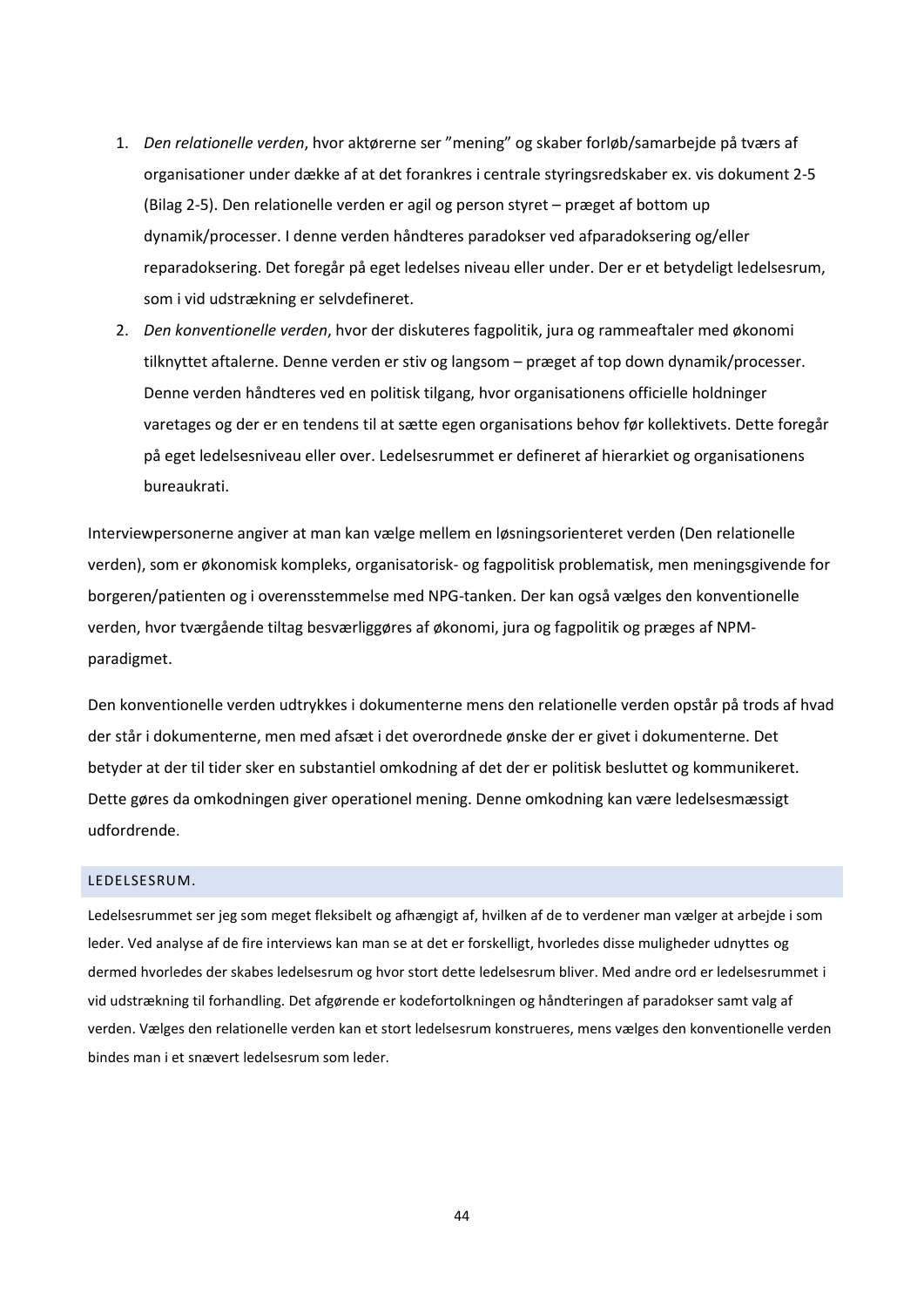# <span id="page-45-0"></span>ØKONOMI.

Økonomisk er man som leder udfordret, da økonomien løbende er til forhandling, men udgangspunktet er et ramme budget. Ved at løfte en stor opgave, som kan være omkostningstung, vil man løse en opgave, som både er efter det politiske ønske og som giver faglig mening – men uden tilført økonomi. Man kommer herved til at skabe et økonomisk problem i egen organisation. Denne dynamik kræver en ledelsesmæssig opmærksomhed, hvor man som leder skal kunne argumentere overfor det politiske niveau for at kunne få tilført økonomi til egen organisation. Der skal konstrueres en verden af nødvendighed, hvilket gøres ved reparadoksering ifølge Rennison (Rennison, 2017).

### <span id="page-45-1"></span>OG KOM DER SVAR PÅ PROBLEMFORMULERINGEN?

Mulighedsrummet er plastisk, da det er til konstant forhandling imellem de to verdener som man arbejder ud i – en relationel og en konventionel verden. Ledelse sker mest effektivt gennem netværk, hvor man bevæger sig udenom økonomi og politik med det faglige for øje. Der er et overordnet paradoks indlejret i at organisationerne fortsat er underlagt en økonomistyring, som udspringer af en NPM-tanke alt imens at der ønskes et organisatorisk blik med afsæt i NPG-paradigmet. Det giver anledning til at man som leder skal kunne bevæge sig mellem to verdener for ikke at undergrave egen organisation.

# <span id="page-45-3"></span><span id="page-45-2"></span>PERSPEKTIVERING.

#### POLITISK PRIORITERING

Der efterspørges en overordnet og gennemgribende sundhedsreform fra aktørerne. Der ønskes et moderne nært sundhedsvæsen, hvor alle parter har den samme organisatoriske forståelse. De forskellige aktører ser betydelige muligheder i at udvikle det tværgående samarbejde og har ikke svært ved at gøre det på et lokalt og relationelt plan. At bringe det til "stor drift" er svært, da området er præget af mange ubekendte samt manglende fælles forståelse for organisering og opgaveforankringer. Når jeg analyserer min empiri, tegner der sig et billede af en markant forskel mellem hvad der skrives i de dokumenter som sendes til de operationelle ledelser og hvad der omsættes til den operationelle ledelse.

#### <span id="page-45-4"></span>FORUDSÆTNINGER.

For at kunne arbejde videre ud ad vejen frem mod friktionsløst tværgående borger/patientforløb, hvor der sker et samarbejde mellem kommunale funktioner, regionale funktioner og almen praksis behøves en justering af de økonomiske incitamentsstrukturer samt et alignment af de juridiske forhold sådan at lovgivningen på områderne ikke modarbejder hinanden. Når forudsætningerne er i orden, vil udviklingen af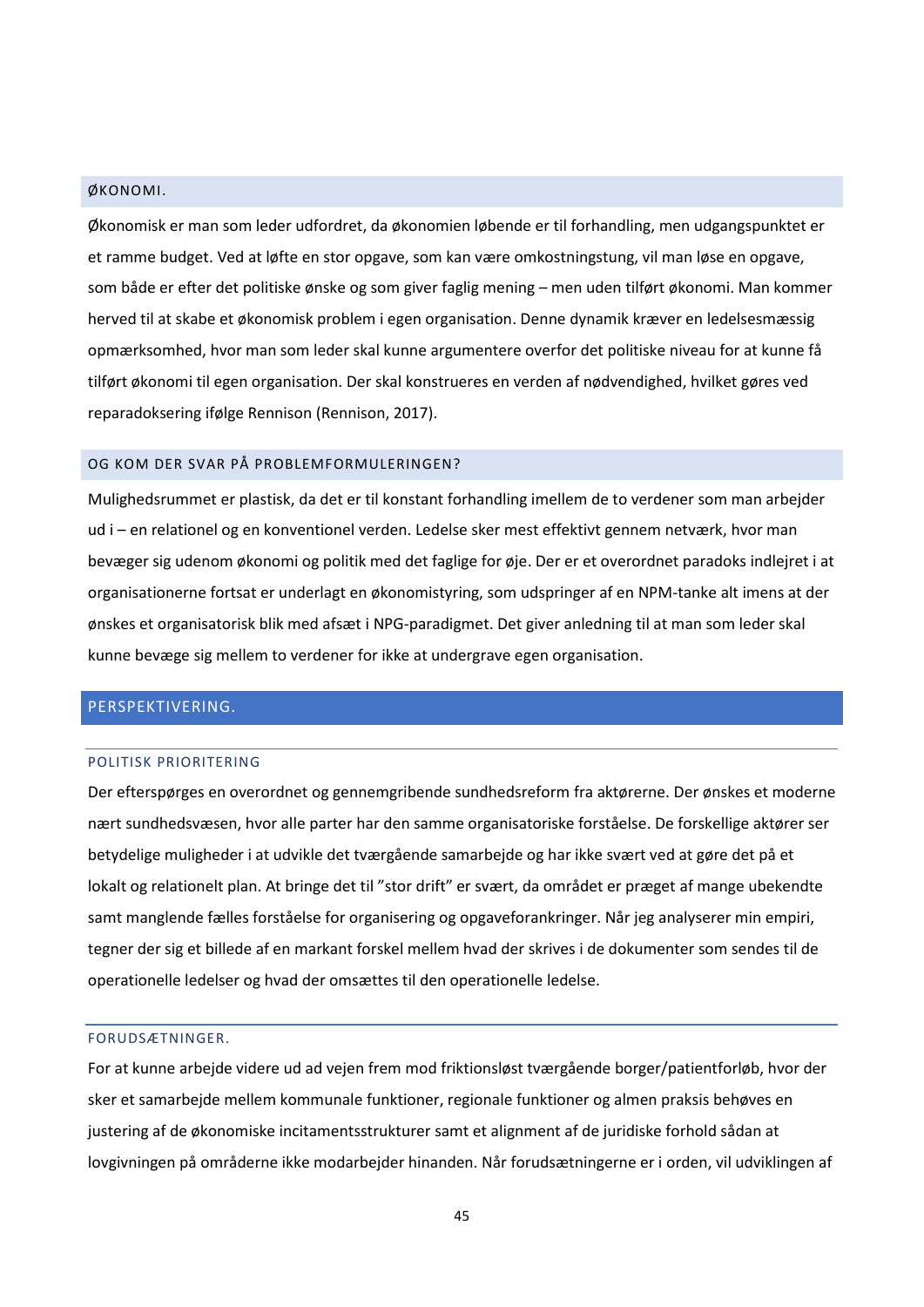det borgernære og tværgående sundhedstilbud kunne accelereres blot ved hjælp af organisationernes faglige drive, da der ifølge interviewpersonerne er en stor villighed i respektive organisationer til at arbejde på denne måde.

Der er – efter min vurdering – et betydeligt uforløst potentiale gemt i at få brudt siloerne ned og på den måde tænke patientforløb som et tværgående kontinuum der starter og slutter i borgerens eget hjem med en række samarbejdende aktører. Den ide er god – det kræver gennemgribende strukturændring og en langt mere tillidsbaseret tilgang til delegeret autonomi fra politiskhold til de enkelte organisationer. Der skal være en politisk vilje til at sætte organisationerne fri i tillid til at der meget lokalt er en iboende opgaveforståelse.

# <span id="page-46-0"></span>MIN LEDELSESUDVIKLING I FORBINDELSE MED MPG-STUDIET OG MIN MASTERAFHANDLING.

Jeg startede min fleksible MPG januar 2018 fordi jeg var nysgerrig på begrebet ledelse. Jeg har været drevet af nysgerrighed og undren samt en erkendelse af at jeg er naturvidenskabeligt opdraget og politisk uskolet og derfor har et behov for at undersøge dette fremmede land. Jeg har valgt polyfoni- og politisk kommunikation, som inspirerede mig til aktuelle afhandling og samtidig med det satte ord på en række begreber jeg godt kendte til men ikke var bevidst om – som ex. vis at "vi taler forskellige sprog" eller for at blive i terminologien: Funktionssystemerne kommunikerer i forskellige koder uafhængigt af hinanden og uden at kunne forstå hinanden. Ledelses opad i offentlige hierarkier gav mig indblik i begrebet "ledelsesrum" og hvordan de skabes. Kommunikation og ledelse har hjulpet med at bevidst gøre begreber som strategisk kommunikation og det har sammen med ledelsesretorik hjulpet med at skabe en ramme for formidling. LUF har bidraget med en psykodynamisk vinkel på begrebet lederskab og organisationer, hvilket indirekte har hjulpet til at fremdrage sammenhænge i min masterafhandling, men også i den daglige ledelsespraksis.

Oktober 2020 blev jeg ansat som ledende overlæge i Akutafdelingen på Nordsjællands Hospital og fik dermed udvidet mit ressortområde med personaleansvar, ansvar for økonomien samt drift ansvar over en afdeling. Jeg varetager nu en mere central ledelsesopgave med en betydelig interaktion med det politiske niveau i eget hospital og i regionen.

Jeg har erfaret at mit ledelsesrum er meget formeligt i min daglige praksis. At en socialkonstruktivistisk tilgang til ledelse er effektfuldt, da virkeligheden kan konstrueres sådan det strategisk giver mening i egen ledelsespraksis og giver en platform at lede ud fra. Jeg har via min master erkendt at min ledelsespraksis tager afsæt i Rennisons teori om hacking af koder og håndtering af paradokser. Jeg oplever at jeg lykkes som leder, hvis jeg kan skabe en ramme der kan sætte min organisation fri i tillid til at medarbejderne på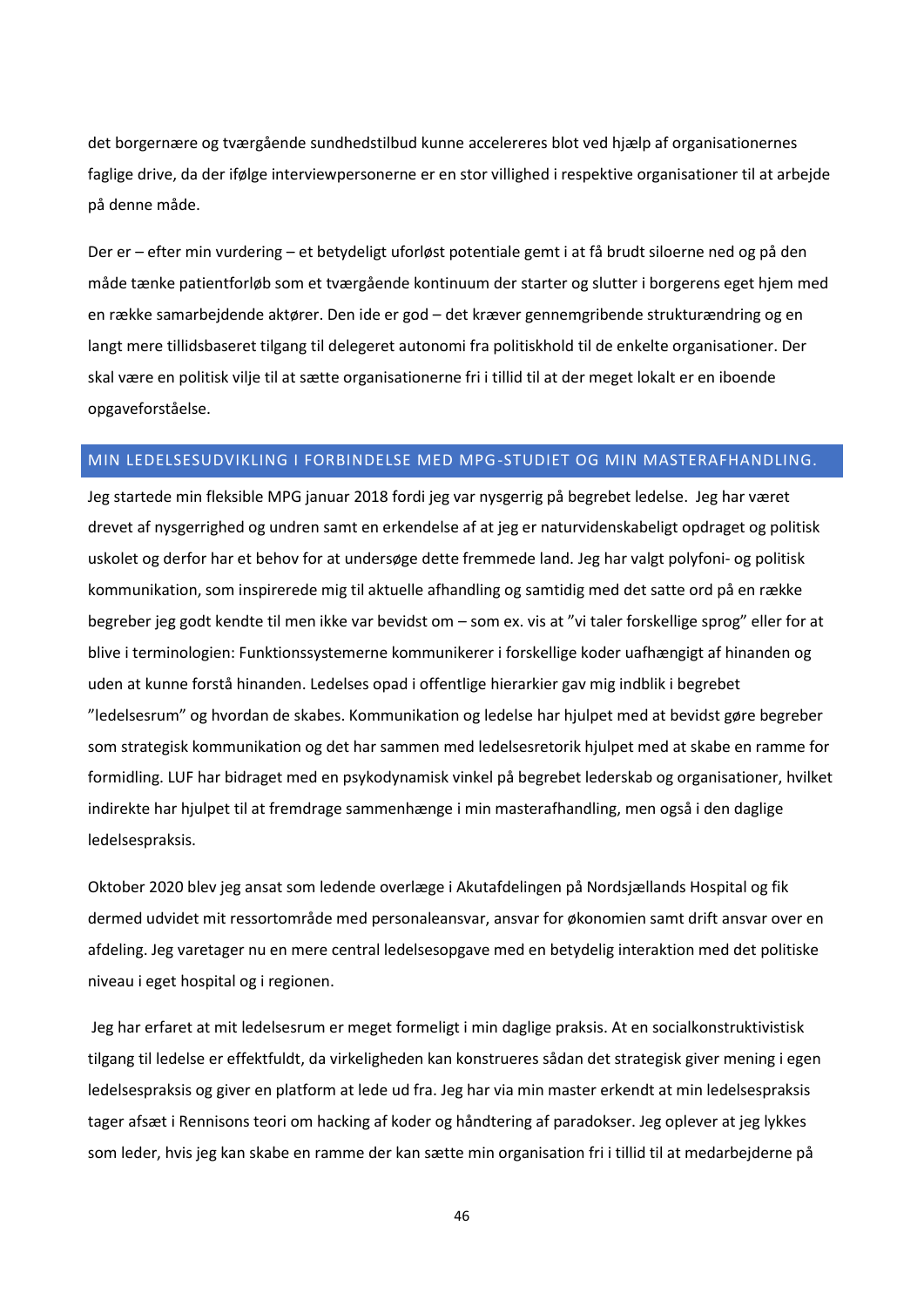relevant vis kan forholde sig til: faglighed, mening og professionalisme. For at opnå den frihed kan jeg se at mine primære værktøjer er: Hykleri, dekobling som afpardokserings- samt refleksion og profleksion som repardokserings-strategier.

Jeg er – ved at afsøge ukendte læringsområder - blevet klogere på min egen ledelsespraksis herunder, hvor jeg har blinde pletter samt mine ledelsesmæssige styrker.

# <span id="page-47-0"></span>BILAG

Bilag 1: "Brev fra Allerød seniorråd".

Bilag 2: "Kommissorium for arbejdsgruppe om model for behandlingsansvar 72 timer efter hospitalsbehandling samt implementering af ordningen"

Bilag 3: " Praksisplan for almen praksis 2021"

Bilag 4 " Alle skal med – Region hovedstadens arbejde med det nære og sammenhængende sundhedsvæsen"

Bilag 5 " Samarbejdsaftale om kommunale akutfunktioner i Region Hovedstaden"

Bilag 6: Interviewperson 1.

Bilag 7: Interviewperson 2

Bilag 8: Interviewperson 3

Bilag 9: Interviewperson 4

# <span id="page-47-1"></span>BIBLIOGRAFI

Andersen Lotte Bøgh, C. G. (2017). New Public Governance som styringsparadigme. I C. G. Lotte Bøgh Andersen, *Offentlig styringsparadigmer: Konkurrence og sameksistens* (s. 91-106). Jurist- og Økonomforbundets Forlag.

Andersen Lotte Bøgh, C. G. (2017). New Public Management som styringsparadigme. I C. G. Lotte Bøgh Andersen, *Offentlig styringsparadigmer: Konkurrence og sameksistens* (s. 41-58). Jurist- og Økonomforbundets Forlag.

Andersen Åkerstrøn, N. J. (2014). I J. P. Niels Åkerstrøm Andersen, *Velfærdsledelse* (s. 130). Hans Reitzels Forlag.

Andersen, N. Å. (2014). I N. Å. Andersen, *Velfærdsledelse.* Hans Reitzels Forlag.

Hovedstaden, R. (august 2021). *www.regionh.dk*. Hentet fra www.regionh.dk/til-fagfolk/Om-Region-H/fakta/Missionvision-og-maalsaetninger/Sider/Maalbillede-for-Region-Hovedstaden.aspx.

Hovedstaden, R. (august 2021). *www.regionh.dk*. Hentet fra https://www.regionh.dk/til-fagfolk/Om-Region-H/fakta/Mission-vision-og-maalsaetninger/Sider/Maalbillede-for-Region-Hovedstaden.aspx.